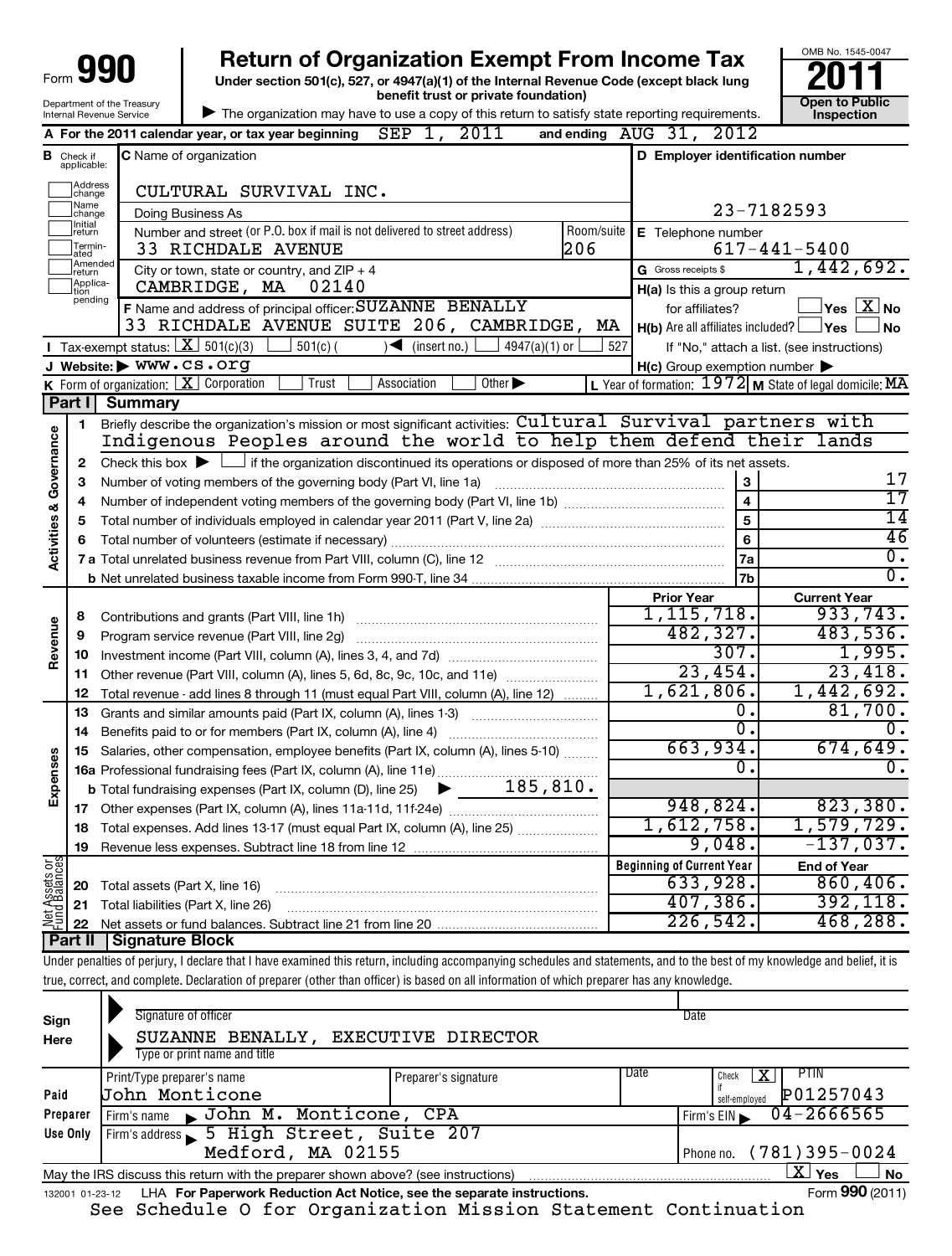|                | 23-7182593<br>CULTURAL SURVIVAL INC.<br>Page 2<br>Form 990 (2011)                                                                                                                             |
|----------------|-----------------------------------------------------------------------------------------------------------------------------------------------------------------------------------------------|
|                | Part III   Statement of Program Service Accomplishments                                                                                                                                       |
|                | Check if Schedule O contains a response to any question in this Part III                                                                                                                      |
| 1              | Briefly describe the organization's mission:                                                                                                                                                  |
|                | Cultural Survival partners with Indigenous Peoples around the world to                                                                                                                        |
|                | help them defend their rights as Indineous Peoples, their lands and                                                                                                                           |
|                | ecosystems, and their cultures.                                                                                                                                                               |
| $\mathbf{2}$   | Did the organization undertake any significant program services during the year which were not listed on                                                                                      |
|                | $\sqrt{\mathsf{Yes}\mathord{\;\mathbb{X}}\mathord{\;\mathsf{No}}}$<br>the prior Form 990 or 990-EZ?                                                                                           |
|                | If "Yes," describe these new services on Schedule O.                                                                                                                                          |
| 3              | $\sqrt{\mathsf{Yes}\mathord{\;\mathbb{X}}\mathord{\;\mathsf{No}}}$<br>Did the organization cease conducting, or make significant changes in how it conducts, any program services?            |
|                | If "Yes," describe these changes on Schedule O.                                                                                                                                               |
| 4              | Describe the organization's program service accomplishments for each of its three largest program services, as measured by expenses.                                                          |
|                | Section 501(c)(3) and 501(c)(4) organizations and section 4947(a)(1) trusts are required to report the amount of grants and allocations to                                                    |
|                | others, the total expenses, and revenue, if any, for each program service reported.<br>$1,122,638$ $\cdot$ including grants of \$<br>477,348.<br>) (Expenses \$<br>) (Revenue \$<br>4a (Code: |
|                | For 40 years, Cultural Survival has assisted Indigenous communities in                                                                                                                        |
|                | dozens of countries, both with on-the-ground projects and advocacy                                                                                                                            |
|                | campaigns. Our all-volunteer Guatemala Radio Program now has over 200                                                                                                                         |
|                | stations and is reaching well over a million Indigenous Mayans in their                                                                                                                       |
|                | own languages. It will soon expand into other countries in the region.                                                                                                                        |
|                | In May 2009, our Endangered Native American Languages program hosted a                                                                                                                        |
|                | Language Summit at the National Museum of the American Indian that                                                                                                                            |
|                | helped influence the United States government to quadruple this year's                                                                                                                        |
|                | federal funding for Native language revitalization to nearly \$12                                                                                                                             |
|                | With the addition in 2009 of our Global Response program,<br>million.                                                                                                                         |
|                | Cultural Survival now sends researchers to Indigenous communities to<br>investigate and design powerful advocacy campaigns when they uncover                                                  |
| 4b             | $163,906$ $\cdot$ including grants of \$<br>6,188.<br>) (Revenue \$<br>) (Expenses \$                                                                                                         |
|                | (Code:<br>Cultural Survival educates the wider public about Indigenous Peoples'                                                                                                               |
|                | rights and concerns through our award-winning magazine, the Cultural                                                                                                                          |
|                | Survival Quarterly (CSQ), our monthly on-line e-newsletter, our website                                                                                                                       |
|                | which includes more than 30 years of articles from the CSQ on                                                                                                                                 |
|                | Indigenous Peoples and their rights, web alerts, press releases,                                                                                                                              |
|                | bazaars, and educational events.                                                                                                                                                              |
|                |                                                                                                                                                                                               |
|                |                                                                                                                                                                                               |
|                |                                                                                                                                                                                               |
|                |                                                                                                                                                                                               |
|                |                                                                                                                                                                                               |
|                |                                                                                                                                                                                               |
|                |                                                                                                                                                                                               |
|                | $\left(\text{Code:} \right)$ $\left(\text{Expenses $}\right)$<br>including grants of \$<br>) (Revenue \$                                                                                      |
|                |                                                                                                                                                                                               |
|                |                                                                                                                                                                                               |
|                |                                                                                                                                                                                               |
|                |                                                                                                                                                                                               |
|                |                                                                                                                                                                                               |
|                |                                                                                                                                                                                               |
|                |                                                                                                                                                                                               |
|                |                                                                                                                                                                                               |
|                |                                                                                                                                                                                               |
|                |                                                                                                                                                                                               |
|                | <b>4d</b> Other program services (Describe in Schedule O.)                                                                                                                                    |
|                | (Expenses \$<br>including grants of \$<br>(Revenue \$                                                                                                                                         |
| 4c<br>4е       | 1,286,544.<br>Total program service expenses ▶                                                                                                                                                |
| 132002         | Form 990 (2011)                                                                                                                                                                               |
| $02 - 09 - 12$ | See Schedule O for Continuation(s)                                                                                                                                                            |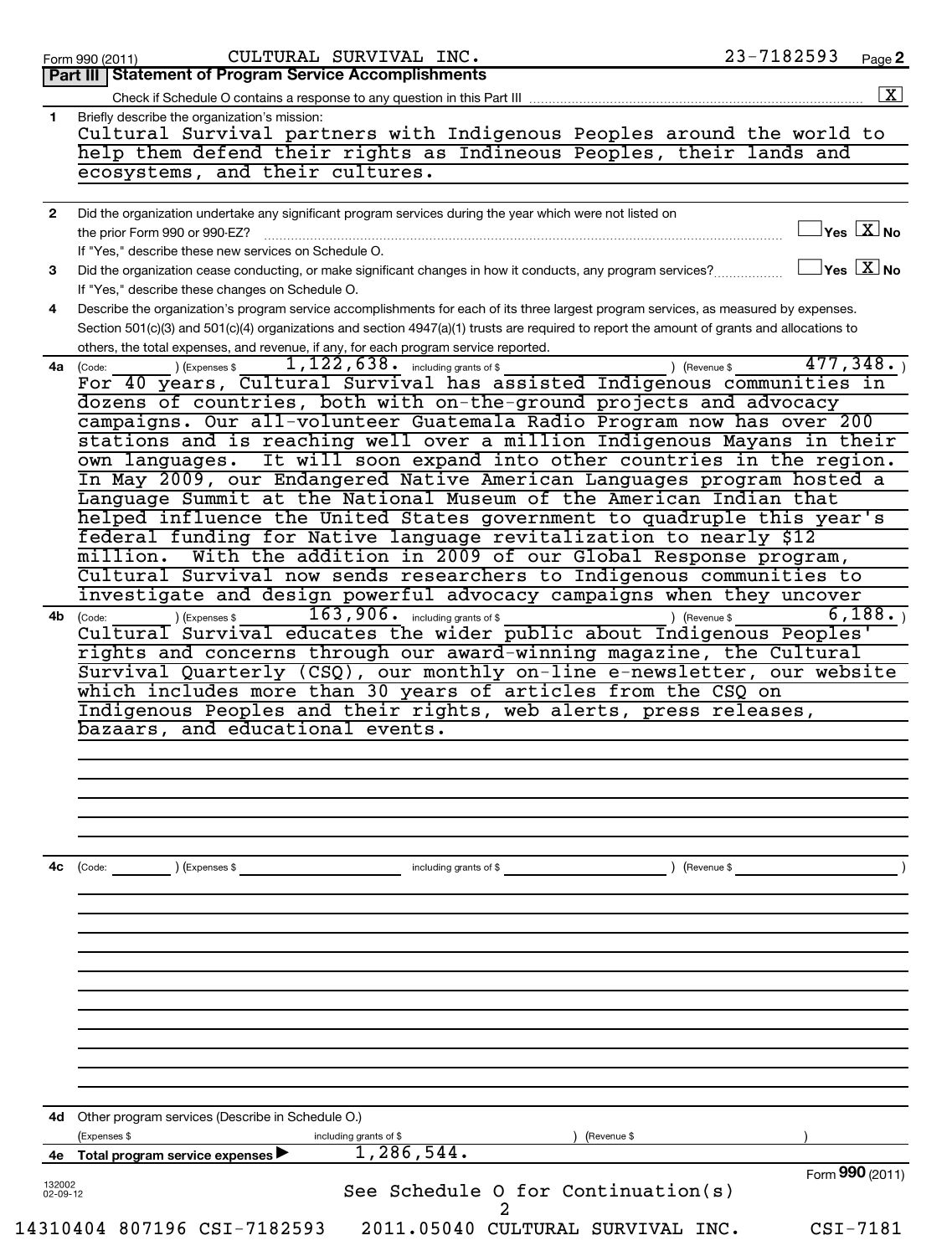132003 01-23-12 14310404 807196 CSI-7182593 2011.05040 CULTURAL SURVIVAL INC. CSI-7181 3

|     | Part IV   Checklist of Required Schedules                                                                                                                                                                                                          |                 |                         |                         |
|-----|----------------------------------------------------------------------------------------------------------------------------------------------------------------------------------------------------------------------------------------------------|-----------------|-------------------------|-------------------------|
|     |                                                                                                                                                                                                                                                    |                 | Yes                     | No                      |
| 1.  | Is the organization described in section $501(c)(3)$ or $4947(a)(1)$ (other than a private foundation)?                                                                                                                                            |                 |                         |                         |
|     | If "Yes," complete Schedule A                                                                                                                                                                                                                      | 1               | х                       |                         |
| 2   |                                                                                                                                                                                                                                                    | $\overline{2}$  | $\overline{\textbf{x}}$ |                         |
| 3   | Did the organization engage in direct or indirect political campaign activities on behalf of or in opposition to candidates for                                                                                                                    |                 |                         |                         |
|     |                                                                                                                                                                                                                                                    | 3               |                         | х                       |
| 4   | Section 501(c)(3) organizations. Did the organization engage in lobbying activities, or have a section 501(h) election in effect                                                                                                                   |                 |                         |                         |
|     |                                                                                                                                                                                                                                                    | 4               |                         | х                       |
| 5   | Is the organization a section 501(c)(4), 501(c)(5), or 501(c)(6) organization that receives membership dues, assessments, or                                                                                                                       |                 |                         |                         |
|     |                                                                                                                                                                                                                                                    | 5               |                         | х                       |
| 6   | Did the organization maintain any donor advised funds or any similar funds or accounts for which donors have the right to                                                                                                                          |                 |                         |                         |
|     | provide advice on the distribution or investment of amounts in such funds or accounts? If "Yes," complete Schedule D, Part I                                                                                                                       | 6               |                         | х                       |
| 7   | Did the organization receive or hold a conservation easement, including easements to preserve open space,                                                                                                                                          |                 |                         |                         |
|     | the environment, historic land areas, or historic structures? If "Yes," complete Schedule D, Part II                                                                                                                                               | $\overline{7}$  |                         | х                       |
| 8   | Did the organization maintain collections of works of art, historical treasures, or other similar assets? If "Yes," complete                                                                                                                       |                 |                         |                         |
|     | Schedule D, Part III <b>Marting Community</b> Construction of the United Schedule D, Part III                                                                                                                                                      | 8               |                         | х                       |
| 9   | Did the organization report an amount in Part X, line 21; serve as a custodian for amounts not listed in Part X; or provide                                                                                                                        |                 |                         |                         |
|     | credit counseling, debt management, credit repair, or debt negotiation services? If "Yes," complete Schedule D, Part IV                                                                                                                            | 9               |                         | х                       |
| 10  | Did the organization, directly or through a related organization, hold assets in temporarily restricted endowments, permanent                                                                                                                      |                 |                         |                         |
|     |                                                                                                                                                                                                                                                    | 10              | x                       |                         |
| 11  | If the organization's answer to any of the following questions is "Yes," then complete Schedule D, Parts VI, VII, VIII, IX, or X                                                                                                                   |                 |                         |                         |
|     | as applicable.                                                                                                                                                                                                                                     |                 |                         |                         |
|     | a Did the organization report an amount for land, buildings, and equipment in Part X, line 10? If "Yes," complete Schedule D,                                                                                                                      |                 |                         |                         |
|     | Part VI                                                                                                                                                                                                                                            | 11a             | х                       |                         |
|     | <b>b</b> Did the organization report an amount for investments - other securities in Part X, line 12 that is 5% or more of its total                                                                                                               |                 |                         |                         |
|     |                                                                                                                                                                                                                                                    | 11b             |                         | х                       |
|     | c Did the organization report an amount for investments - program related in Part X, line 13 that is 5% or more of its total                                                                                                                       |                 |                         |                         |
|     |                                                                                                                                                                                                                                                    | 11c             |                         | х                       |
|     | d Did the organization report an amount for other assets in Part X, line 15 that is 5% or more of its total assets reported in                                                                                                                     |                 |                         |                         |
|     |                                                                                                                                                                                                                                                    | 11d             |                         | X                       |
|     |                                                                                                                                                                                                                                                    | 11e             |                         | $\overline{\texttt{x}}$ |
| f   | Did the organization's separate or consolidated financial statements for the tax year include a footnote that addresses                                                                                                                            |                 |                         |                         |
|     | the organization's liability for uncertain tax positions under FIN 48 (ASC 740)? If "Yes," complete Schedule D, Part X                                                                                                                             | 11f             |                         | х                       |
|     | 12a Did the organization obtain separate, independent audited financial statements for the tax year? If "Yes," complete                                                                                                                            |                 |                         |                         |
|     |                                                                                                                                                                                                                                                    |                 | х                       |                         |
|     | Schedule D, Parts XI, XII, and XIII                                                                                                                                                                                                                | 12a             |                         |                         |
|     | <b>b</b> Was the organization included in consolidated, independent audited financial statements for the tax year?<br>If "Yes," and if the organization answered "No" to line 12a, then completing Schedule D, Parts XI, XII, and XIII is optional |                 |                         | Χ                       |
|     |                                                                                                                                                                                                                                                    | 12b             |                         | $\overline{\textbf{x}}$ |
| 13  | Did the organization maintain an office, employees, or agents outside of the United States? [111] Did the organization maintain an office, employees, or agents outside of the United States?                                                      | 13              |                         | х                       |
| 14a |                                                                                                                                                                                                                                                    | 14a             |                         |                         |
|     | <b>b</b> Did the organization have aggregate revenues or expenses of more than \$10,000 from grantmaking, fundraising, business,                                                                                                                   |                 |                         |                         |
|     | investment, and program service activities outside the United States, or aggregate foreign investments valued at \$100,000                                                                                                                         |                 |                         | x                       |
|     | Did the organization report on Part IX, column (A), line 3, more than \$5,000 of grants or assistance to any organization                                                                                                                          | 14b             |                         |                         |
| 15  |                                                                                                                                                                                                                                                    |                 | х                       |                         |
|     |                                                                                                                                                                                                                                                    | 15              |                         |                         |
| 16  | Did the organization report on Part IX, column (A), line 3, more than \$5,000 of aggregate grants or assistance to individuals                                                                                                                     |                 |                         | x                       |
|     |                                                                                                                                                                                                                                                    | 16              |                         |                         |
| 17  | Did the organization report a total of more than \$15,000 of expenses for professional fundraising services on Part IX,                                                                                                                            |                 |                         | x                       |
|     |                                                                                                                                                                                                                                                    | 17              |                         |                         |
| 18  | Did the organization report more than \$15,000 total of fundraising event gross income and contributions on Part VIII, lines                                                                                                                       |                 |                         |                         |
|     | 1c and 8a? If "Yes," complete Schedule G, Part II                                                                                                                                                                                                  | 18              |                         | x                       |
| 19  | Did the organization report more than \$15,000 of gross income from gaming activities on Part VIII, line 9a? If "Yes,"                                                                                                                             |                 |                         |                         |
|     | complete Schedule G, Part III                                                                                                                                                                                                                      | 19              |                         | x                       |
|     |                                                                                                                                                                                                                                                    | 20a             |                         | х                       |
|     |                                                                                                                                                                                                                                                    | 20 <sub>b</sub> |                         |                         |

Form (2011) **990**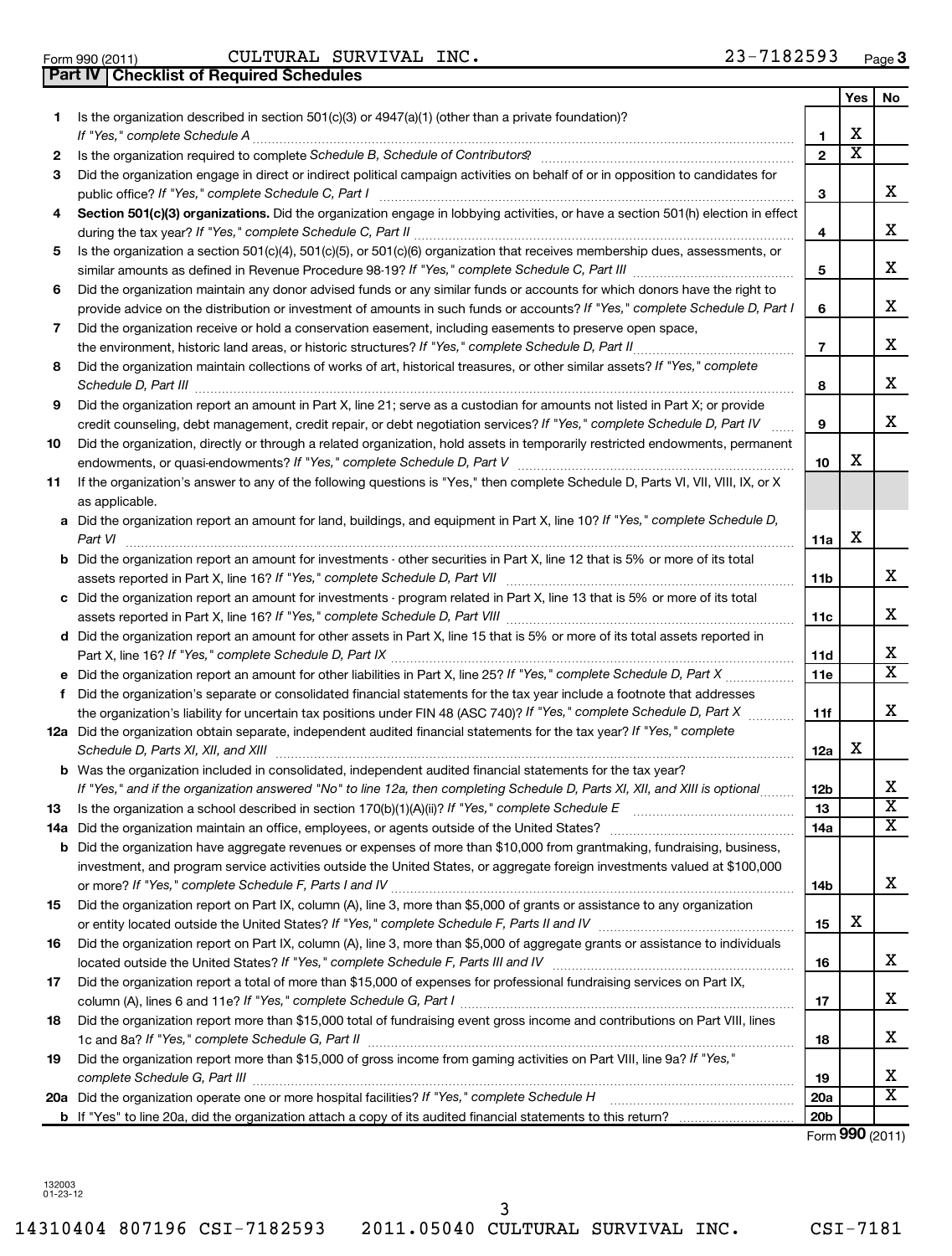Form 990 (2011) Page CULTURAL SURVIVAL INC. 23-7182593

*(continued)* **Part IV Checklist of Required Schedules**

|     |                                                                                                                                                                                                                                             |     | Yes | No |
|-----|---------------------------------------------------------------------------------------------------------------------------------------------------------------------------------------------------------------------------------------------|-----|-----|----|
| 21  | Did the organization report more than \$5,000 of grants and other assistance to any government or organization in the                                                                                                                       |     |     |    |
|     |                                                                                                                                                                                                                                             | 21  |     | X  |
| 22  | Did the organization report more than \$5,000 of grants and other assistance to individuals in the United States on Part IX,                                                                                                                | 22  |     | X  |
| 23  | Did the organization answer "Yes" to Part VII, Section A, line 3, 4, or 5 about compensation of the organization's current                                                                                                                  |     |     |    |
|     | and former officers, directors, trustees, key employees, and highest compensated employees? If "Yes," complete                                                                                                                              |     |     |    |
|     | Schedule J <b>Execute J Execute Contract Contract Contract Contract Contract Contract Contract Contract Contract Contract Contract Contract Contract Contract Contract Contract Contract Contract Contract Contract Contract C</b>          | 23  |     | X  |
|     | 24a Did the organization have a tax-exempt bond issue with an outstanding principal amount of more than \$100,000 as of the                                                                                                                 |     |     |    |
|     | last day of the year, that was issued after December 31, 2002? If "Yes," answer lines 24b through 24d and complete<br>Schedule K. If "No", go to line 25                                                                                    | 24a |     | x  |
| b   |                                                                                                                                                                                                                                             | 24b |     |    |
| c   | Did the organization maintain an escrow account other than a refunding escrow at any time during the year to defease                                                                                                                        |     |     |    |
|     |                                                                                                                                                                                                                                             | 24c |     |    |
|     |                                                                                                                                                                                                                                             | 24d |     |    |
|     | 25a Section 501(c)(3) and 501(c)(4) organizations. Did the organization engage in an excess benefit transaction with a                                                                                                                      |     |     |    |
|     |                                                                                                                                                                                                                                             | 25a |     | x  |
|     | Is the organization aware that it engaged in an excess benefit transaction with a disqualified person in a prior year, and                                                                                                                  |     |     |    |
|     | that the transaction has not been reported on any of the organization's prior Forms 990 or 990-EZ? If "Yes," complete                                                                                                                       |     |     |    |
|     | Schedule L, Part I                                                                                                                                                                                                                          | 25b |     | X  |
| 26  | Was a loan to or by a current or former officer, director, trustee, key employee, highly compensated employee, or disqualified                                                                                                              |     |     | X  |
|     | person outstanding as of the end of the organization's tax year? If "Yes," complete Schedule L, Part II manumerrow                                                                                                                          | 26  |     |    |
| 27  | Did the organization provide a grant or other assistance to an officer, director, trustee, key employee, substantial<br>contributor or employee thereof, a grant selection committee member, or to a 35% controlled entity or family member |     |     |    |
|     |                                                                                                                                                                                                                                             | 27  |     | x  |
| 28  | Was the organization a party to a business transaction with one of the following parties (see Schedule L, Part IV                                                                                                                           |     |     |    |
|     | instructions for applicable filing thresholds, conditions, and exceptions):                                                                                                                                                                 |     |     |    |
|     | a A current or former officer, director, trustee, or key employee? If "Yes," complete Schedule L, Part IV                                                                                                                                   | 28a |     | х  |
| b   | A family member of a current or former officer, director, trustee, or key employee? If "Yes," complete Schedule L, Part IV                                                                                                                  | 28b |     | x  |
|     | c An entity of which a current or former officer, director, trustee, or key employee (or a family member thereof) was an officer,                                                                                                           |     |     |    |
|     | director, trustee, or direct or indirect owner? If "Yes," complete Schedule L, Part IV                                                                                                                                                      | 28c |     | X  |
| 29  |                                                                                                                                                                                                                                             | 29  |     | x  |
| 30  | Did the organization receive contributions of art, historical treasures, or other similar assets, or qualified conservation                                                                                                                 |     |     |    |
|     |                                                                                                                                                                                                                                             | 30  |     | х  |
| 31  | Did the organization liquidate, terminate, or dissolve and cease operations?                                                                                                                                                                |     |     |    |
|     |                                                                                                                                                                                                                                             | 31  |     | X  |
| 32  | Did the organization sell, exchange, dispose of, or transfer more than 25% of its net assets? If "Yes," complete                                                                                                                            |     |     |    |
|     | Schedule N, Part II                                                                                                                                                                                                                         | 32  |     | Χ  |
| 33  | Did the organization own 100% of an entity disregarded as separate from the organization under Regulations                                                                                                                                  |     |     |    |
|     |                                                                                                                                                                                                                                             | 33  |     | х  |
| 34  | Was the organization related to any tax-exempt or taxable entity?                                                                                                                                                                           |     |     |    |
|     |                                                                                                                                                                                                                                             | 34  |     | х  |
| 35а |                                                                                                                                                                                                                                             | 35a |     | x  |
| b   | Did the organization receive any payment from or engage in any transaction with a controlled entity within the meaning of                                                                                                                   |     |     |    |
|     |                                                                                                                                                                                                                                             | 35b |     | х  |
| 36  | Section 501(c)(3) organizations. Did the organization make any transfers to an exempt non-charitable related organization?                                                                                                                  |     |     |    |
|     |                                                                                                                                                                                                                                             | 36  |     | х  |
| 37  | Did the organization conduct more than 5% of its activities through an entity that is not a related organization                                                                                                                            |     |     |    |
|     |                                                                                                                                                                                                                                             | 37  |     | х  |
| 38  | Did the organization complete Schedule O and provide explanations in Schedule O for Part VI, lines 11 and 19?                                                                                                                               |     |     |    |
|     |                                                                                                                                                                                                                                             | 38  | X   |    |

Form (2011) **990**

132004 01-23-12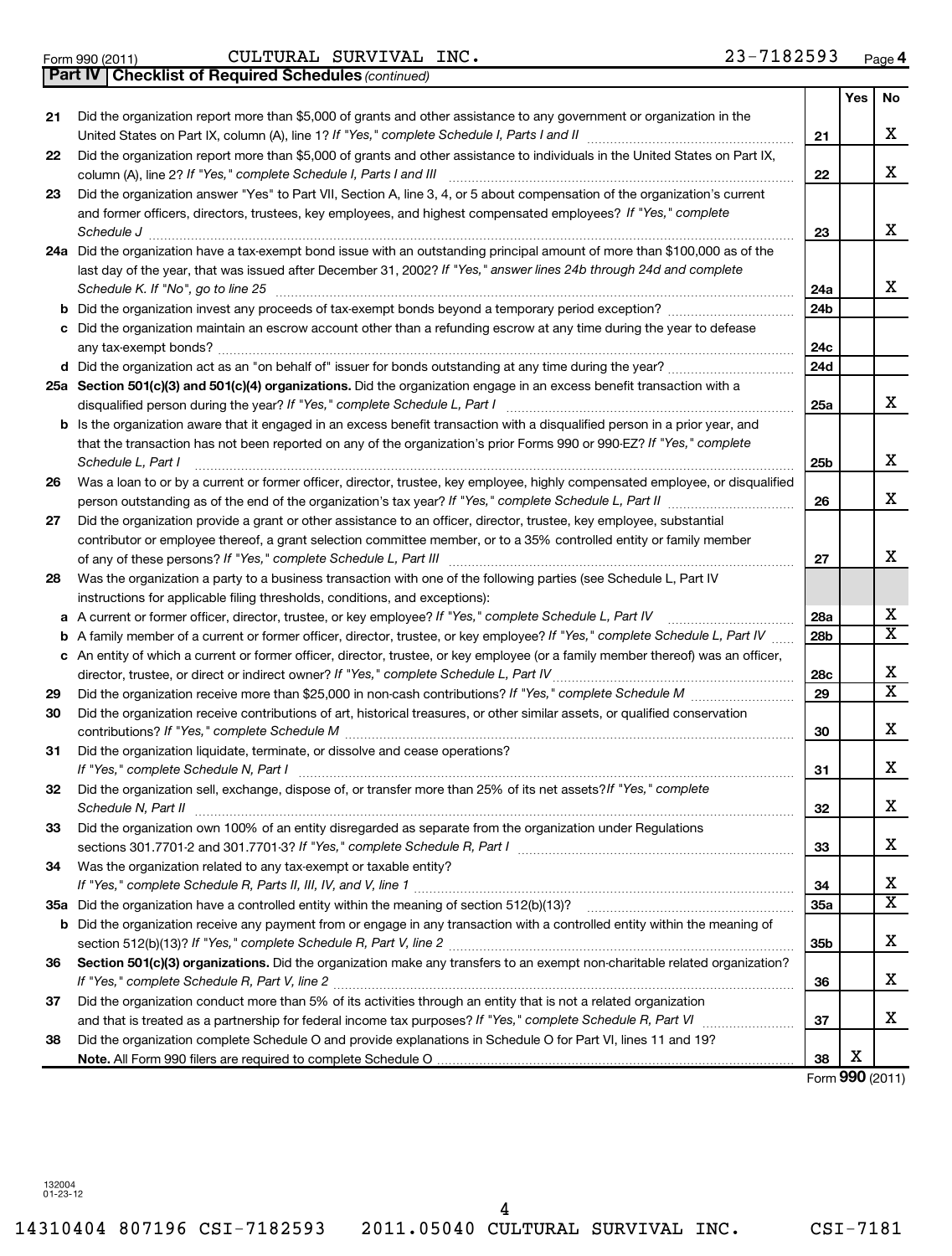|               | 23-7182593<br>CULTURAL SURVIVAL INC.<br>Form 990 (2011)                                                                                                                                                                                                                |                |            | Page 5                  |
|---------------|------------------------------------------------------------------------------------------------------------------------------------------------------------------------------------------------------------------------------------------------------------------------|----------------|------------|-------------------------|
| <b>Part V</b> | <b>Statements Regarding Other IRS Filings and Tax Compliance</b>                                                                                                                                                                                                       |                |            |                         |
|               | Check if Schedule O contains a response to any question in this Part V                                                                                                                                                                                                 |                |            |                         |
|               |                                                                                                                                                                                                                                                                        |                | <b>Yes</b> | <b>No</b>               |
|               | 21<br>1a                                                                                                                                                                                                                                                               |                |            |                         |
| b             | 1 <sub>b</sub><br>Enter the number of Forms W-2G included in line 1a. Enter -0- if not applicable                                                                                                                                                                      |                |            |                         |
| с             | Did the organization comply with backup withholding rules for reportable payments to vendors and reportable gaming                                                                                                                                                     |                |            |                         |
|               |                                                                                                                                                                                                                                                                        | 1c             | х          |                         |
|               | 2a Enter the number of employees reported on Form W-3, Transmittal of Wage and Tax Statements,                                                                                                                                                                         |                |            |                         |
|               | 14<br>filed for the calendar year ending with or within the year covered by this return<br>2a                                                                                                                                                                          |                |            |                         |
|               |                                                                                                                                                                                                                                                                        | 2 <sub>b</sub> | X          |                         |
|               | Note. If the sum of lines 1a and 2a is greater than 250, you may be required to e-file (see instructions)                                                                                                                                                              |                |            |                         |
|               |                                                                                                                                                                                                                                                                        | За             |            | х                       |
| b             | If "Yes," has it filed a Form 990-T for this year? If "No," provide an explanation in Schedule O                                                                                                                                                                       | 3b             |            |                         |
|               | 4a At any time during the calendar year, did the organization have an interest in, or a signature or other authority over, a                                                                                                                                           |                |            |                         |
|               | financial account in a foreign country (such as a bank account, securities account, or other financial account)?                                                                                                                                                       | 4a             |            | x                       |
|               | <b>b</b> If "Yes," enter the name of the foreign country: $\blacktriangleright$                                                                                                                                                                                        |                |            |                         |
|               | See instructions for filing requirements for Form TD F 90-22.1, Report of Foreign Bank and Financial Accounts.                                                                                                                                                         |                |            |                         |
|               |                                                                                                                                                                                                                                                                        | 5a             |            | х                       |
| b             |                                                                                                                                                                                                                                                                        | 5 <sub>b</sub> |            | $\overline{\textbf{x}}$ |
| с             |                                                                                                                                                                                                                                                                        | 5c             |            |                         |
|               | 6a Does the organization have annual gross receipts that are normally greater than \$100,000, and did the organization solicit                                                                                                                                         |                |            |                         |
|               |                                                                                                                                                                                                                                                                        | 6a             |            | x                       |
|               | <b>b</b> If "Yes," did the organization include with every solicitation an express statement that such contributions or gifts                                                                                                                                          |                |            |                         |
|               |                                                                                                                                                                                                                                                                        | 6b             |            |                         |
| 7             | Organizations that may receive deductible contributions under section 170(c).                                                                                                                                                                                          |                |            | х                       |
| a             | Did the organization receive a payment in excess of \$75 made partly as a contribution and partly for goods and services provided to the payor?                                                                                                                        | 7a             |            |                         |
| b             |                                                                                                                                                                                                                                                                        | 7b             |            |                         |
|               | c Did the organization sell, exchange, or otherwise dispose of tangible personal property for which it was required                                                                                                                                                    |                |            | x                       |
|               |                                                                                                                                                                                                                                                                        | 7c             |            |                         |
|               | 7d                                                                                                                                                                                                                                                                     |                |            |                         |
| е             |                                                                                                                                                                                                                                                                        | 7е             |            |                         |
| f.            |                                                                                                                                                                                                                                                                        | 7f             |            |                         |
| g             | If the organization received a contribution of qualified intellectual property, did the organization file Form 8899 as required?<br>If the organization received a contribution of cars, boats, airplanes, or other vehicles, did the organization file a Form 1098-C? | 7g<br>7h       |            |                         |
| h<br>8        | Sponsoring organizations maintaining donor advised funds and section $509(a)(3)$ supporting organizations. Did the supporting                                                                                                                                          |                |            |                         |
|               | organization, or a donor advised fund maintained by a sponsoring organization, have excess business holdings at any time during the year?                                                                                                                              | 8              |            |                         |
|               | Sponsoring organizations maintaining donor advised funds.                                                                                                                                                                                                              |                |            |                         |
| а             |                                                                                                                                                                                                                                                                        | 9а             |            |                         |
| b             |                                                                                                                                                                                                                                                                        | 9b             |            |                         |
| 10            | Section 501(c)(7) organizations. Enter:                                                                                                                                                                                                                                |                |            |                         |
| а             | 10a                                                                                                                                                                                                                                                                    |                |            |                         |
| b             | Gross receipts, included on Form 990, Part VIII, line 12, for public use of club facilities<br>10 <sub>b</sub>                                                                                                                                                         |                |            |                         |
| 11            | Section 501(c)(12) organizations. Enter:                                                                                                                                                                                                                               |                |            |                         |
| а             | 11a                                                                                                                                                                                                                                                                    |                |            |                         |
|               | b Gross income from other sources (Do not net amounts due or paid to other sources against                                                                                                                                                                             |                |            |                         |
|               | 11b                                                                                                                                                                                                                                                                    |                |            |                         |
|               | 12a Section 4947(a)(1) non-exempt charitable trusts. Is the organization filing Form 990 in lieu of Form 1041?                                                                                                                                                         | 12a            |            |                         |
| b             | If "Yes," enter the amount of tax-exempt interest received or accrued during the year<br>12b                                                                                                                                                                           |                |            |                         |
| 13            | Section 501(c)(29) qualified nonprofit health insurance issuers.                                                                                                                                                                                                       |                |            |                         |
|               | a Is the organization licensed to issue qualified health plans in more than one state?                                                                                                                                                                                 | 1За            |            |                         |
|               | Note. See the instructions for additional information the organization must report on Schedule O.                                                                                                                                                                      |                |            |                         |
|               | <b>b</b> Enter the amount of reserves the organization is required to maintain by the states in which the                                                                                                                                                              |                |            |                         |
|               | 13b                                                                                                                                                                                                                                                                    |                |            |                         |
| с             | 13 <sub>c</sub>                                                                                                                                                                                                                                                        |                |            |                         |
|               | 14a Did the organization receive any payments for indoor tanning services during the tax year?                                                                                                                                                                         | 14a            |            | х                       |
|               | <b>b</b> If "Yes," has it filed a Form 720 to report these payments? If "No," provide an explanation in Schedule O                                                                                                                                                     | 14b            |            |                         |
|               |                                                                                                                                                                                                                                                                        |                |            | Form 990 (2011)         |

132005 01-23-12

5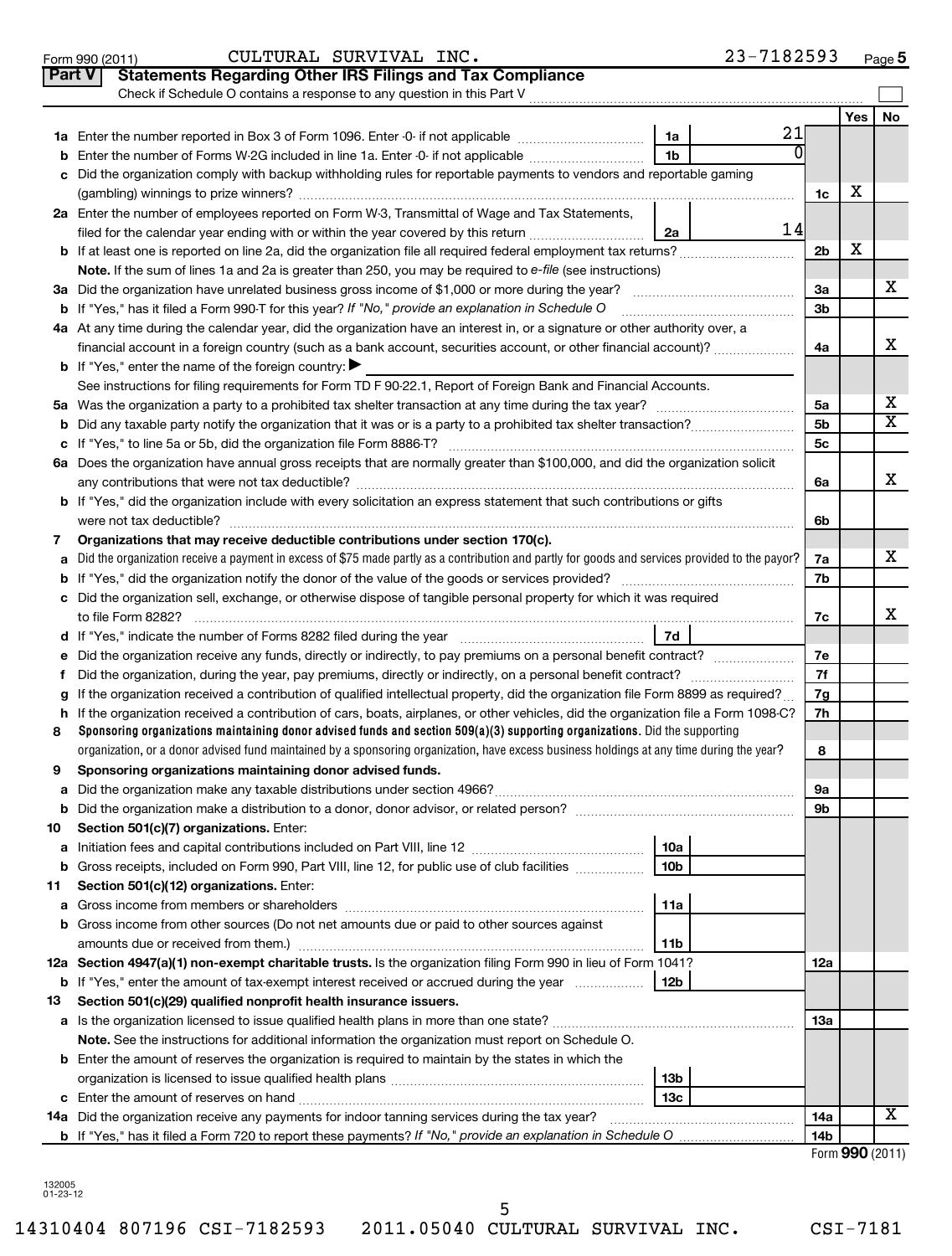| Form 990 (2011) |  |  |
|-----------------|--|--|
|-----------------|--|--|

 $\lfloor x \rfloor$ 

**Part VI** Governance, Management, and Disclosure For each "Yes" response to lines 2 through 7b below, and for a "No" response *to line 8a, 8b, or 10b below, describe the circumstances, processes, or changes in Schedule O. See instructions.*

|                                                 | Check if Schedule O contains a response to any question in this Part VI |
|-------------------------------------------------|-------------------------------------------------------------------------|
| <b>Section A. Governing Body and Management</b> |                                                                         |

|     | 00000 ACTUAL DOUT AND MONOGRAPHY                                                                                                                                              |    |    |                 |        |                         |
|-----|-------------------------------------------------------------------------------------------------------------------------------------------------------------------------------|----|----|-----------------|--------|-------------------------|
|     |                                                                                                                                                                               |    |    |                 | Yes    | No                      |
|     | <b>1a</b> Enter the number of voting members of the governing body at the end of the tax year                                                                                 | 1a | 17 |                 |        |                         |
|     | If there are material differences in voting rights among members of the governing body, or if the governing                                                                   |    |    |                 |        |                         |
|     | body delegated broad authority to an executive committee or similar committee, explain in Schedule O.                                                                         |    |    |                 |        |                         |
| b   | Enter the number of voting members included in line 1a, above, who are independent                                                                                            | 1b | 17 |                 |        |                         |
| 2   | Did any officer, director, trustee, or key employee have a family relationship or a business relationship with any other                                                      |    |    |                 |        |                         |
|     | officer, director, trustee, or key employee?                                                                                                                                  |    |    | 2               |        | х                       |
| 3   | Did the organization delegate control over management duties customarily performed by or under the direct supervision                                                         |    |    |                 |        |                         |
|     |                                                                                                                                                                               |    |    | 3               |        | х                       |
| 4   | Did the organization make any significant changes to its governing documents since the prior Form 990 was filed?                                                              |    |    | 4               |        | X                       |
| 5   |                                                                                                                                                                               |    |    | 5               |        | X                       |
| 6   | Did the organization have members or stockholders?                                                                                                                            |    |    | 6               |        | $\overline{\mathbf{x}}$ |
| 7а  | Did the organization have members, stockholders, or other persons who had the power to elect or appoint one or                                                                |    |    |                 |        |                         |
|     | more members of the governing body?                                                                                                                                           |    |    | 7a              |        | х                       |
|     | <b>b</b> Are any governance decisions of the organization reserved to (or subject to approval by) members, stockholders, or                                                   |    |    |                 |        |                         |
|     | persons other than the governing body?                                                                                                                                        |    |    | 7b              |        | х                       |
| 8   | Did the organization contemporaneously document the meetings held or written actions undertaken during the year by the following:                                             |    |    |                 |        |                         |
| a   |                                                                                                                                                                               |    |    | 8a              | х      |                         |
| b   | Each committee with authority to act on behalf of the governing body?                                                                                                         |    |    | 8b              | X      |                         |
| 9   | Is there any officer, director, trustee, or key employee listed in Part VII, Section A, who cannot be reached at the                                                          |    |    |                 |        |                         |
|     |                                                                                                                                                                               |    |    | 9               |        | x                       |
|     | Section B. Policies (This Section B requests information about policies not required by the Internal Revenue Code.)                                                           |    |    |                 |        |                         |
|     |                                                                                                                                                                               |    |    |                 | Yes    | No                      |
|     |                                                                                                                                                                               |    |    | <b>10a</b>      |        | х                       |
|     | <b>b</b> If "Yes," did the organization have written policies and procedures governing the activities of such chapters, affiliates,                                           |    |    |                 |        |                         |
|     |                                                                                                                                                                               |    |    | 10 <sub>b</sub> |        |                         |
|     | 11a Has the organization provided a complete copy of this Form 990 to all members of its governing body before filing the form?                                               |    |    | 11a             | Х      |                         |
| b   | Describe in Schedule O the process, if any, used by the organization to review this Form 990.                                                                                 |    |    | 12a             |        |                         |
| 12a | Did the organization have a written conflict of interest policy? If "No," go to line 13                                                                                       |    |    |                 | х      |                         |
| b   | Were officers, directors, or trustees, and key employees required to disclose annually interests that could give rise to conflicts?                                           |    |    | 12b             | X      |                         |
| с   | Did the organization regularly and consistently monitor and enforce compliance with the policy? If "Yes," describe                                                            |    |    |                 |        |                         |
|     | in Schedule O how this was done                                                                                                                                               |    |    | 12c             | х<br>х |                         |
| 13  | Did the organization have a written whistleblower policy?                                                                                                                     |    |    | 13              |        |                         |
| 14  | Did the organization have a written document retention and destruction policy? [11] manufaction in the organization have a written document retention and destruction policy? |    |    | 14              | х      |                         |
| 15  | Did the process for determining compensation of the following persons include a review and approval by independent                                                            |    |    |                 |        |                         |
|     | persons, comparability data, and contemporaneous substantiation of the deliberation and decision?                                                                             |    |    |                 | х      |                         |
| а   | The organization's CEO, Executive Director, or top management official                                                                                                        |    |    | 15a             |        | х                       |
|     | If "Yes" to line 15a or 15b, describe the process in Schedule O (see instructions).                                                                                           |    |    | 15b             |        |                         |
|     |                                                                                                                                                                               |    |    |                 |        |                         |
|     | <b>16a</b> Did the organization invest in, contribute assets to, or participate in a joint venture or similar arrangement with a<br>taxable entity during the year?           |    |    | 16a             |        | X                       |
|     | b If "Yes," did the organization follow a written policy or procedure requiring the organization to evaluate its participation                                                |    |    |                 |        |                         |
|     | in joint venture arrangements under applicable federal tax law, and take steps to safeguard the organization's                                                                |    |    |                 |        |                         |
|     | exempt status with respect to such arrangements?                                                                                                                              |    |    | 16b             |        |                         |
|     | <b>Section C. Disclosure</b>                                                                                                                                                  |    |    |                 |        |                         |
| 17  | List the states with which a copy of this Form 990 is required to be filed $\blacktriangleright$ MA                                                                           |    |    |                 |        |                         |
| 18  | Section 6104 requires an organization to make its Forms 1023 (or 1024 if applicable), 990, and 990-T (Section 501(c)(3)s only) available                                      |    |    |                 |        |                         |
|     | for public inspection. Indicate how you made these available. Check all that apply.                                                                                           |    |    |                 |        |                         |
|     | $\lfloor \mathbf{X} \rfloor$ Another's website<br>$ \underline{X} $ Upon request<br>Own website                                                                               |    |    |                 |        |                         |
| 19  | Describe in Schedule O whether (and if so, how), the organization made its governing documents, conflict of interest policy, and financial                                    |    |    |                 |        |                         |
|     | statements available to the public during the tax year.                                                                                                                       |    |    |                 |        |                         |
| 20  | State the name, physical address, and telephone number of the person who possesses the books and records of the organization:                                                 |    |    |                 |        |                         |

**20** State the name, physical address, and telephone number of the person who possesses the books and records of the organization:  $\blacktriangleright$ SOFIA FLYNN - 617-441-5406

6

|  |  |  |  |  | 33 RICHDALE AVE. SUITE 206, CAMBRIDGE, MA 02140 |  |  |
|--|--|--|--|--|-------------------------------------------------|--|--|
|--|--|--|--|--|-------------------------------------------------|--|--|

Form (2011) **990**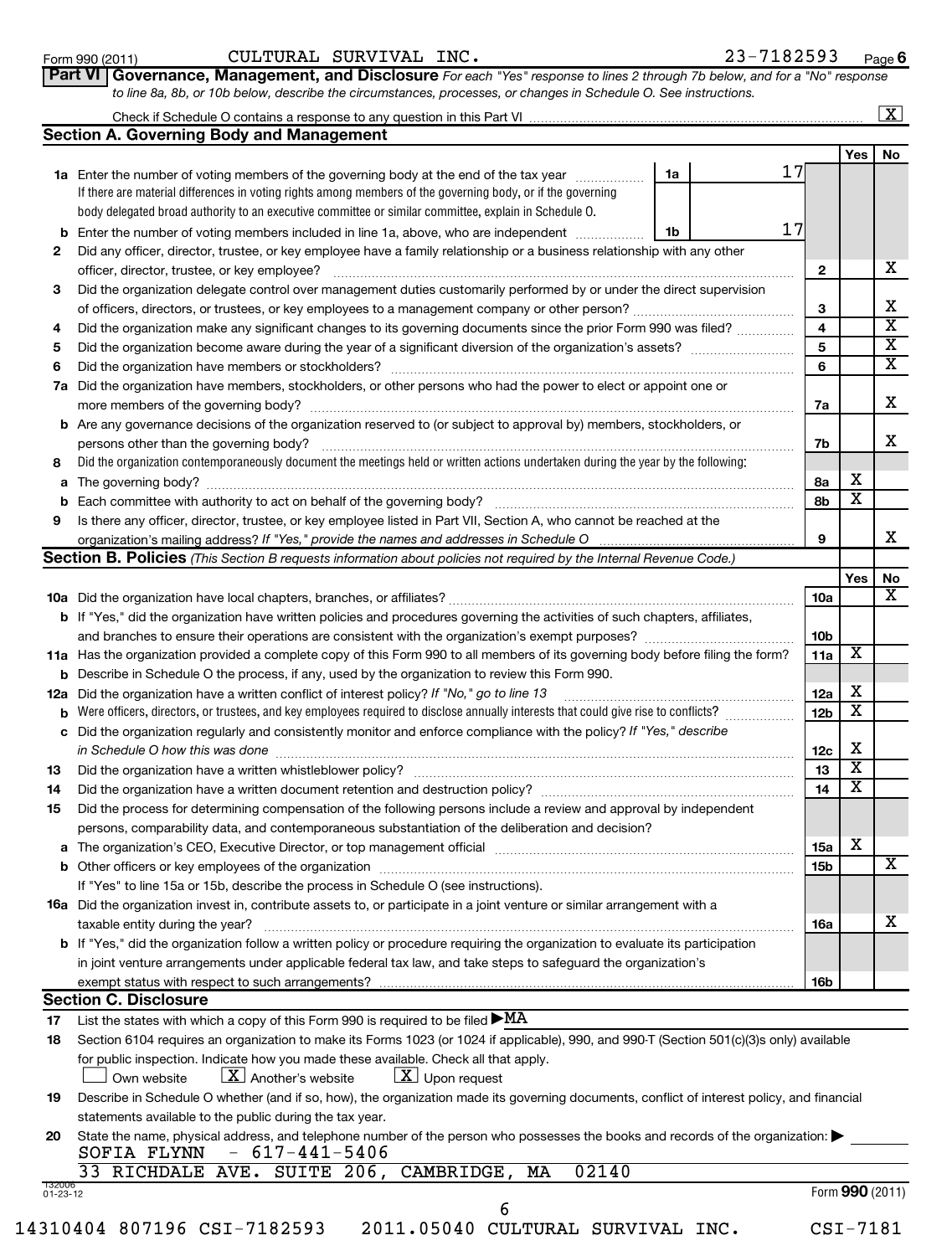| Part VII Compensation of Officers, Directors, Trustees, Key Employees, Highest Compensated                                                                                                                                           |
|--------------------------------------------------------------------------------------------------------------------------------------------------------------------------------------------------------------------------------------|
| <b>Employees, and Independent Contractors</b>                                                                                                                                                                                        |
| Check if Schedule O contains a response to any question in this Part VII                                                                                                                                                             |
| Section A. Officers, Directors, Trustees, Key Employees, and Highest Compensated Employees                                                                                                                                           |
| 1a Complete this table for all persons required to be listed. Report compensation for the calendar year ending with or within the organization's tax year.                                                                           |
| • List all of the organization's current officers, directors, trustees (whether individuals or organizations), regardless of amount of compensation.<br>Enter $-0$ in columns $(D)$ , $(E)$ , and $(F)$ if no compensation was paid. |

**•** List all of the organization's **current** key employees, if any. See instructions for definition of "key employee."

 $\bullet$  List the organization's five  $\tt current$  highest compensated employees (other than an officer, director, trustee, or key employee) who received reportable compensation (Box 5 of Form W-2 and/or Box 7 of Form 1099-MISC) of more than \$100,000 from the organization and any related organizations .

 $\bullet$  List all of the organization's former officers, key employees, and highest compensated employees who received more than \$100,000 of reportable compensation from the organization and any related organizations.

**•** List all of the organization's former directors or trustees that received, in the capacity as a former director or trustee of the organization, more than \$10,000 of reportable compensation from the organization and any related organizations.

List persons in the following order: individual trustees or directors; institutional trustees; officers; key employees; highest compensated employees; and former such persons.

Check this box if neither the organization nor any related organization compensated any current officer, director, or trustee.  $\left\vert \cdot\right\vert$ 

| Position<br>Name and Title<br>Reportable<br>Reportable<br>Average<br>Estimated<br>(do not check more than one<br>hours per<br>box, unless person is both an<br>compensation<br>compensation<br>amount of<br>officer and a director/trustee)<br>week<br>from<br>from related<br>other<br>Individual trustee or director<br>the<br>organizations<br>(describe<br>compensation<br>(W-2/1099-MISC)<br>hours for<br>organization<br>from the<br>  Highest compensated<br>  employee<br>Institutional trustee<br>(W-2/1099-MISC)<br>related<br>organization<br>Key employee<br>organizations<br>and related<br>in Schedule<br>organizations<br>Former<br>Officer<br>O)<br>Sarah Fuller<br>(1)<br>$\mathbf X$<br>$\mathbf X$<br>0.<br>0.<br>$\mathbf 0$ .<br>3.00<br>President<br>Vincent O. Nmehielle<br>(2)<br>0<br>$\mathbf 0$ .<br>$\mathbf X$<br>$\mathbf 0$ .<br>3.00<br>X<br>Vice Chair<br>(3)<br>Nicole B. Friederichs<br>$\mathbf X$<br>$\mathbf 0$<br>$\mathbf 0$ .<br>3.00<br>$\mathbf 0$<br>X<br>Treasurer<br>Jean E. Jackson<br>(4)<br>$\mathbf X$<br>0.<br>0<br>$\mathbf 0$ .<br>3.00<br>х<br>Clerk<br>(5)<br>Karmen Ramirez Boscan<br>$\mathbf 0$ .<br>$\mathbf 0$<br>$\mathbf 0$ .<br>1.00<br>X<br>Director<br>(6)<br>Westy A. Egmont<br>0.<br>$\mathbf 0$<br>$\mathbf 0$ .<br>X<br>1.00<br>Director<br>Jeff Wallace<br>(7)<br>0.<br>$\mathbf 0$<br>$\mathbf 0$ .<br>1.00<br>X<br>Director<br>(8) Laura R. Graham<br>0.<br>$\mathbf 0$<br>$\mathbf 0$ .<br>1.00<br>X<br>Director<br>(9)<br>James Howe<br>$\mathbf 0$<br>$\mathbf 0$ .<br>1.00<br>$\mathbf 0$ .<br>X<br>Director<br>(10) John Edward<br>$\mathbf 0$ .<br>$\mathbf 0$<br>$\mathbf 0$ .<br>1.00<br>X<br>Director<br>(11) Cecilia Lenk<br>$\mathbf 0$ .<br>1.00<br>$\mathbf 0$ .<br>0.<br>X<br>Director<br>(12) Les Malezer<br>$\mathbf 0$ .<br>1.00<br>0.<br>$\mathbf 0$ .<br>$\mathbf X$<br>Director<br>(13) Pia Naybury-Lewis<br>$\mathbf 0$ .<br>$\mathbf 0$ .<br>$\mathbf 0$ .<br>1.00<br>X<br>Director<br>(14) P. Ranganath Nayak<br>0.<br>$\mathbf 0$ .<br>1.00<br>$\mathbf X$<br>$\mathbf 0$ .<br>Director<br>(15) Stella Tamang<br>1.00<br>0.<br>$\mathbf 0$<br>$0$ .<br>X<br>Director<br>(16) Roy Young<br>0.<br>$\mathbf 0$ .<br>$\mathbf 0$ .<br>1.00<br>$\mathbf X$<br>Director<br>(17) Suzanne Benally<br>$\mathbf X$<br>100,645.<br>0.<br>2,100.<br>40.00<br>Executive Director | (A) | (B) |  |  |  | (C) |  | (D) | (E) | (F) |
|---------------------------------------------------------------------------------------------------------------------------------------------------------------------------------------------------------------------------------------------------------------------------------------------------------------------------------------------------------------------------------------------------------------------------------------------------------------------------------------------------------------------------------------------------------------------------------------------------------------------------------------------------------------------------------------------------------------------------------------------------------------------------------------------------------------------------------------------------------------------------------------------------------------------------------------------------------------------------------------------------------------------------------------------------------------------------------------------------------------------------------------------------------------------------------------------------------------------------------------------------------------------------------------------------------------------------------------------------------------------------------------------------------------------------------------------------------------------------------------------------------------------------------------------------------------------------------------------------------------------------------------------------------------------------------------------------------------------------------------------------------------------------------------------------------------------------------------------------------------------------------------------------------------------------------------------------------------------------------------------------------------------------------------------------------------------------------------------------------------------------------------------------------------------------------------------------------------------------------------------------------------------------------------------------------------------------------------------------------------------|-----|-----|--|--|--|-----|--|-----|-----|-----|
|                                                                                                                                                                                                                                                                                                                                                                                                                                                                                                                                                                                                                                                                                                                                                                                                                                                                                                                                                                                                                                                                                                                                                                                                                                                                                                                                                                                                                                                                                                                                                                                                                                                                                                                                                                                                                                                                                                                                                                                                                                                                                                                                                                                                                                                                                                                                                                     |     |     |  |  |  |     |  |     |     |     |
|                                                                                                                                                                                                                                                                                                                                                                                                                                                                                                                                                                                                                                                                                                                                                                                                                                                                                                                                                                                                                                                                                                                                                                                                                                                                                                                                                                                                                                                                                                                                                                                                                                                                                                                                                                                                                                                                                                                                                                                                                                                                                                                                                                                                                                                                                                                                                                     |     |     |  |  |  |     |  |     |     |     |
|                                                                                                                                                                                                                                                                                                                                                                                                                                                                                                                                                                                                                                                                                                                                                                                                                                                                                                                                                                                                                                                                                                                                                                                                                                                                                                                                                                                                                                                                                                                                                                                                                                                                                                                                                                                                                                                                                                                                                                                                                                                                                                                                                                                                                                                                                                                                                                     |     |     |  |  |  |     |  |     |     |     |
|                                                                                                                                                                                                                                                                                                                                                                                                                                                                                                                                                                                                                                                                                                                                                                                                                                                                                                                                                                                                                                                                                                                                                                                                                                                                                                                                                                                                                                                                                                                                                                                                                                                                                                                                                                                                                                                                                                                                                                                                                                                                                                                                                                                                                                                                                                                                                                     |     |     |  |  |  |     |  |     |     |     |
|                                                                                                                                                                                                                                                                                                                                                                                                                                                                                                                                                                                                                                                                                                                                                                                                                                                                                                                                                                                                                                                                                                                                                                                                                                                                                                                                                                                                                                                                                                                                                                                                                                                                                                                                                                                                                                                                                                                                                                                                                                                                                                                                                                                                                                                                                                                                                                     |     |     |  |  |  |     |  |     |     |     |
|                                                                                                                                                                                                                                                                                                                                                                                                                                                                                                                                                                                                                                                                                                                                                                                                                                                                                                                                                                                                                                                                                                                                                                                                                                                                                                                                                                                                                                                                                                                                                                                                                                                                                                                                                                                                                                                                                                                                                                                                                                                                                                                                                                                                                                                                                                                                                                     |     |     |  |  |  |     |  |     |     |     |
|                                                                                                                                                                                                                                                                                                                                                                                                                                                                                                                                                                                                                                                                                                                                                                                                                                                                                                                                                                                                                                                                                                                                                                                                                                                                                                                                                                                                                                                                                                                                                                                                                                                                                                                                                                                                                                                                                                                                                                                                                                                                                                                                                                                                                                                                                                                                                                     |     |     |  |  |  |     |  |     |     |     |
|                                                                                                                                                                                                                                                                                                                                                                                                                                                                                                                                                                                                                                                                                                                                                                                                                                                                                                                                                                                                                                                                                                                                                                                                                                                                                                                                                                                                                                                                                                                                                                                                                                                                                                                                                                                                                                                                                                                                                                                                                                                                                                                                                                                                                                                                                                                                                                     |     |     |  |  |  |     |  |     |     |     |
|                                                                                                                                                                                                                                                                                                                                                                                                                                                                                                                                                                                                                                                                                                                                                                                                                                                                                                                                                                                                                                                                                                                                                                                                                                                                                                                                                                                                                                                                                                                                                                                                                                                                                                                                                                                                                                                                                                                                                                                                                                                                                                                                                                                                                                                                                                                                                                     |     |     |  |  |  |     |  |     |     |     |
|                                                                                                                                                                                                                                                                                                                                                                                                                                                                                                                                                                                                                                                                                                                                                                                                                                                                                                                                                                                                                                                                                                                                                                                                                                                                                                                                                                                                                                                                                                                                                                                                                                                                                                                                                                                                                                                                                                                                                                                                                                                                                                                                                                                                                                                                                                                                                                     |     |     |  |  |  |     |  |     |     |     |
|                                                                                                                                                                                                                                                                                                                                                                                                                                                                                                                                                                                                                                                                                                                                                                                                                                                                                                                                                                                                                                                                                                                                                                                                                                                                                                                                                                                                                                                                                                                                                                                                                                                                                                                                                                                                                                                                                                                                                                                                                                                                                                                                                                                                                                                                                                                                                                     |     |     |  |  |  |     |  |     |     |     |
|                                                                                                                                                                                                                                                                                                                                                                                                                                                                                                                                                                                                                                                                                                                                                                                                                                                                                                                                                                                                                                                                                                                                                                                                                                                                                                                                                                                                                                                                                                                                                                                                                                                                                                                                                                                                                                                                                                                                                                                                                                                                                                                                                                                                                                                                                                                                                                     |     |     |  |  |  |     |  |     |     |     |
|                                                                                                                                                                                                                                                                                                                                                                                                                                                                                                                                                                                                                                                                                                                                                                                                                                                                                                                                                                                                                                                                                                                                                                                                                                                                                                                                                                                                                                                                                                                                                                                                                                                                                                                                                                                                                                                                                                                                                                                                                                                                                                                                                                                                                                                                                                                                                                     |     |     |  |  |  |     |  |     |     |     |
|                                                                                                                                                                                                                                                                                                                                                                                                                                                                                                                                                                                                                                                                                                                                                                                                                                                                                                                                                                                                                                                                                                                                                                                                                                                                                                                                                                                                                                                                                                                                                                                                                                                                                                                                                                                                                                                                                                                                                                                                                                                                                                                                                                                                                                                                                                                                                                     |     |     |  |  |  |     |  |     |     |     |
|                                                                                                                                                                                                                                                                                                                                                                                                                                                                                                                                                                                                                                                                                                                                                                                                                                                                                                                                                                                                                                                                                                                                                                                                                                                                                                                                                                                                                                                                                                                                                                                                                                                                                                                                                                                                                                                                                                                                                                                                                                                                                                                                                                                                                                                                                                                                                                     |     |     |  |  |  |     |  |     |     |     |
|                                                                                                                                                                                                                                                                                                                                                                                                                                                                                                                                                                                                                                                                                                                                                                                                                                                                                                                                                                                                                                                                                                                                                                                                                                                                                                                                                                                                                                                                                                                                                                                                                                                                                                                                                                                                                                                                                                                                                                                                                                                                                                                                                                                                                                                                                                                                                                     |     |     |  |  |  |     |  |     |     |     |
|                                                                                                                                                                                                                                                                                                                                                                                                                                                                                                                                                                                                                                                                                                                                                                                                                                                                                                                                                                                                                                                                                                                                                                                                                                                                                                                                                                                                                                                                                                                                                                                                                                                                                                                                                                                                                                                                                                                                                                                                                                                                                                                                                                                                                                                                                                                                                                     |     |     |  |  |  |     |  |     |     |     |
|                                                                                                                                                                                                                                                                                                                                                                                                                                                                                                                                                                                                                                                                                                                                                                                                                                                                                                                                                                                                                                                                                                                                                                                                                                                                                                                                                                                                                                                                                                                                                                                                                                                                                                                                                                                                                                                                                                                                                                                                                                                                                                                                                                                                                                                                                                                                                                     |     |     |  |  |  |     |  |     |     |     |
|                                                                                                                                                                                                                                                                                                                                                                                                                                                                                                                                                                                                                                                                                                                                                                                                                                                                                                                                                                                                                                                                                                                                                                                                                                                                                                                                                                                                                                                                                                                                                                                                                                                                                                                                                                                                                                                                                                                                                                                                                                                                                                                                                                                                                                                                                                                                                                     |     |     |  |  |  |     |  |     |     |     |
|                                                                                                                                                                                                                                                                                                                                                                                                                                                                                                                                                                                                                                                                                                                                                                                                                                                                                                                                                                                                                                                                                                                                                                                                                                                                                                                                                                                                                                                                                                                                                                                                                                                                                                                                                                                                                                                                                                                                                                                                                                                                                                                                                                                                                                                                                                                                                                     |     |     |  |  |  |     |  |     |     |     |
|                                                                                                                                                                                                                                                                                                                                                                                                                                                                                                                                                                                                                                                                                                                                                                                                                                                                                                                                                                                                                                                                                                                                                                                                                                                                                                                                                                                                                                                                                                                                                                                                                                                                                                                                                                                                                                                                                                                                                                                                                                                                                                                                                                                                                                                                                                                                                                     |     |     |  |  |  |     |  |     |     |     |
|                                                                                                                                                                                                                                                                                                                                                                                                                                                                                                                                                                                                                                                                                                                                                                                                                                                                                                                                                                                                                                                                                                                                                                                                                                                                                                                                                                                                                                                                                                                                                                                                                                                                                                                                                                                                                                                                                                                                                                                                                                                                                                                                                                                                                                                                                                                                                                     |     |     |  |  |  |     |  |     |     |     |
|                                                                                                                                                                                                                                                                                                                                                                                                                                                                                                                                                                                                                                                                                                                                                                                                                                                                                                                                                                                                                                                                                                                                                                                                                                                                                                                                                                                                                                                                                                                                                                                                                                                                                                                                                                                                                                                                                                                                                                                                                                                                                                                                                                                                                                                                                                                                                                     |     |     |  |  |  |     |  |     |     |     |
|                                                                                                                                                                                                                                                                                                                                                                                                                                                                                                                                                                                                                                                                                                                                                                                                                                                                                                                                                                                                                                                                                                                                                                                                                                                                                                                                                                                                                                                                                                                                                                                                                                                                                                                                                                                                                                                                                                                                                                                                                                                                                                                                                                                                                                                                                                                                                                     |     |     |  |  |  |     |  |     |     |     |
|                                                                                                                                                                                                                                                                                                                                                                                                                                                                                                                                                                                                                                                                                                                                                                                                                                                                                                                                                                                                                                                                                                                                                                                                                                                                                                                                                                                                                                                                                                                                                                                                                                                                                                                                                                                                                                                                                                                                                                                                                                                                                                                                                                                                                                                                                                                                                                     |     |     |  |  |  |     |  |     |     |     |
|                                                                                                                                                                                                                                                                                                                                                                                                                                                                                                                                                                                                                                                                                                                                                                                                                                                                                                                                                                                                                                                                                                                                                                                                                                                                                                                                                                                                                                                                                                                                                                                                                                                                                                                                                                                                                                                                                                                                                                                                                                                                                                                                                                                                                                                                                                                                                                     |     |     |  |  |  |     |  |     |     |     |
|                                                                                                                                                                                                                                                                                                                                                                                                                                                                                                                                                                                                                                                                                                                                                                                                                                                                                                                                                                                                                                                                                                                                                                                                                                                                                                                                                                                                                                                                                                                                                                                                                                                                                                                                                                                                                                                                                                                                                                                                                                                                                                                                                                                                                                                                                                                                                                     |     |     |  |  |  |     |  |     |     |     |
|                                                                                                                                                                                                                                                                                                                                                                                                                                                                                                                                                                                                                                                                                                                                                                                                                                                                                                                                                                                                                                                                                                                                                                                                                                                                                                                                                                                                                                                                                                                                                                                                                                                                                                                                                                                                                                                                                                                                                                                                                                                                                                                                                                                                                                                                                                                                                                     |     |     |  |  |  |     |  |     |     |     |
|                                                                                                                                                                                                                                                                                                                                                                                                                                                                                                                                                                                                                                                                                                                                                                                                                                                                                                                                                                                                                                                                                                                                                                                                                                                                                                                                                                                                                                                                                                                                                                                                                                                                                                                                                                                                                                                                                                                                                                                                                                                                                                                                                                                                                                                                                                                                                                     |     |     |  |  |  |     |  |     |     |     |
|                                                                                                                                                                                                                                                                                                                                                                                                                                                                                                                                                                                                                                                                                                                                                                                                                                                                                                                                                                                                                                                                                                                                                                                                                                                                                                                                                                                                                                                                                                                                                                                                                                                                                                                                                                                                                                                                                                                                                                                                                                                                                                                                                                                                                                                                                                                                                                     |     |     |  |  |  |     |  |     |     |     |
|                                                                                                                                                                                                                                                                                                                                                                                                                                                                                                                                                                                                                                                                                                                                                                                                                                                                                                                                                                                                                                                                                                                                                                                                                                                                                                                                                                                                                                                                                                                                                                                                                                                                                                                                                                                                                                                                                                                                                                                                                                                                                                                                                                                                                                                                                                                                                                     |     |     |  |  |  |     |  |     |     |     |
|                                                                                                                                                                                                                                                                                                                                                                                                                                                                                                                                                                                                                                                                                                                                                                                                                                                                                                                                                                                                                                                                                                                                                                                                                                                                                                                                                                                                                                                                                                                                                                                                                                                                                                                                                                                                                                                                                                                                                                                                                                                                                                                                                                                                                                                                                                                                                                     |     |     |  |  |  |     |  |     |     |     |
|                                                                                                                                                                                                                                                                                                                                                                                                                                                                                                                                                                                                                                                                                                                                                                                                                                                                                                                                                                                                                                                                                                                                                                                                                                                                                                                                                                                                                                                                                                                                                                                                                                                                                                                                                                                                                                                                                                                                                                                                                                                                                                                                                                                                                                                                                                                                                                     |     |     |  |  |  |     |  |     |     |     |
|                                                                                                                                                                                                                                                                                                                                                                                                                                                                                                                                                                                                                                                                                                                                                                                                                                                                                                                                                                                                                                                                                                                                                                                                                                                                                                                                                                                                                                                                                                                                                                                                                                                                                                                                                                                                                                                                                                                                                                                                                                                                                                                                                                                                                                                                                                                                                                     |     |     |  |  |  |     |  |     |     |     |
|                                                                                                                                                                                                                                                                                                                                                                                                                                                                                                                                                                                                                                                                                                                                                                                                                                                                                                                                                                                                                                                                                                                                                                                                                                                                                                                                                                                                                                                                                                                                                                                                                                                                                                                                                                                                                                                                                                                                                                                                                                                                                                                                                                                                                                                                                                                                                                     |     |     |  |  |  |     |  |     |     |     |
|                                                                                                                                                                                                                                                                                                                                                                                                                                                                                                                                                                                                                                                                                                                                                                                                                                                                                                                                                                                                                                                                                                                                                                                                                                                                                                                                                                                                                                                                                                                                                                                                                                                                                                                                                                                                                                                                                                                                                                                                                                                                                                                                                                                                                                                                                                                                                                     |     |     |  |  |  |     |  |     |     |     |

132007 01-23-12

7

Form (2011) **990**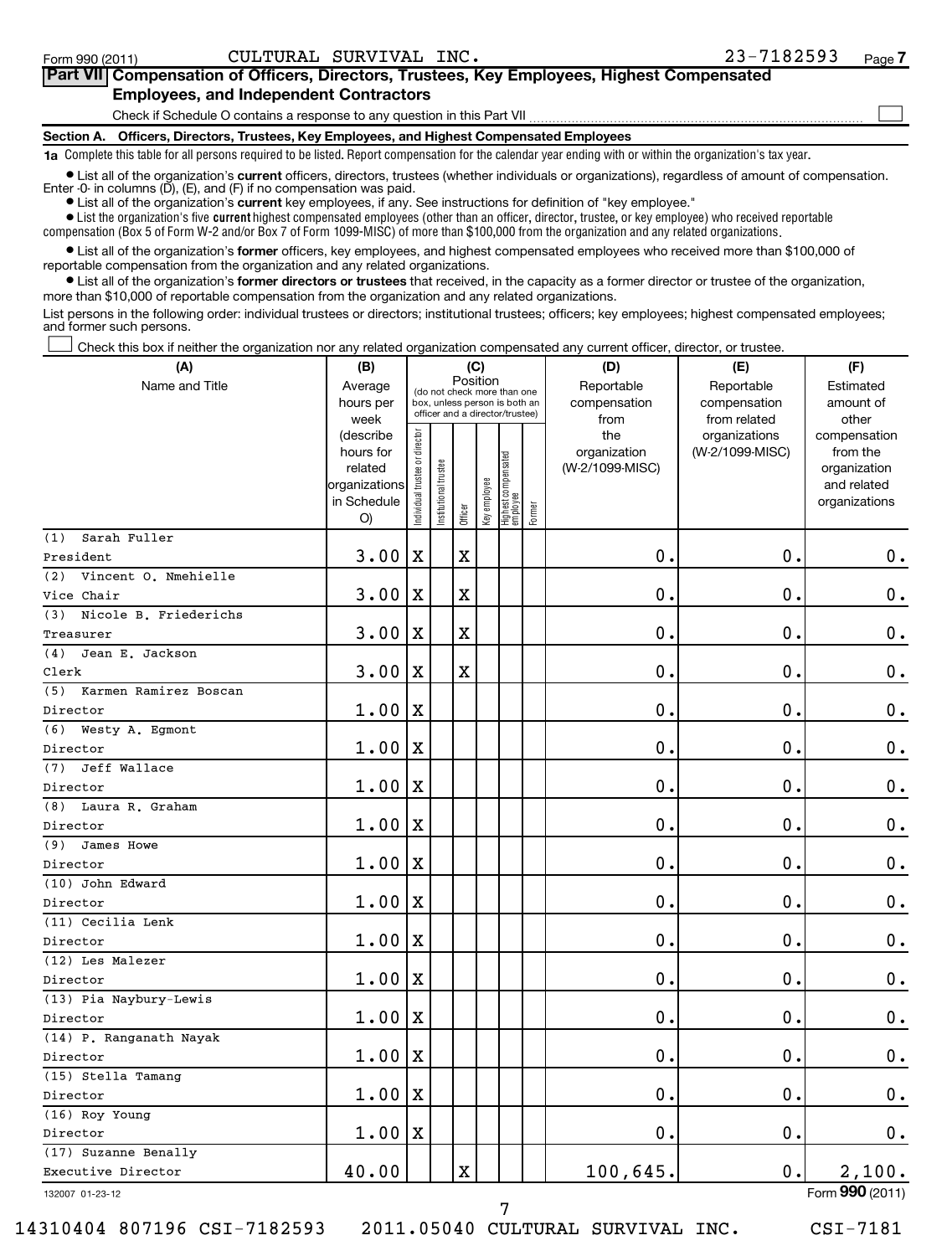| Form 990 (2011) |
|-----------------|
|-----------------|

Form 990 (2011) Page CULTURAL SURVIVAL INC. 23-7182593

23-7182593 Page 8

| Part VII Section A. Officers, Directors, Trustees, Key Employees, and Highest Compensated Employees (continued) |                                                                                                                                                                                                                                                        |                        |                                         |                       |         |              |                                   |            |                                 |                 |                  |                          |                  |
|-----------------------------------------------------------------------------------------------------------------|--------------------------------------------------------------------------------------------------------------------------------------------------------------------------------------------------------------------------------------------------------|------------------------|-----------------------------------------|-----------------------|---------|--------------|-----------------------------------|------------|---------------------------------|-----------------|------------------|--------------------------|------------------|
| (B)<br>(C)<br>(A)<br>(D)<br>(E)                                                                                 |                                                                                                                                                                                                                                                        |                        |                                         |                       |         |              |                                   |            |                                 | (F)             |                  |                          |                  |
|                                                                                                                 | Name and title                                                                                                                                                                                                                                         | Average                | Position<br>(do not check more than one |                       |         |              | Reportable                        | Reportable |                                 | Estimated       |                  |                          |                  |
|                                                                                                                 |                                                                                                                                                                                                                                                        | hours per              |                                         |                       |         |              | box, unless person is both an     |            | compensation                    | compensation    |                  | amount of                |                  |
|                                                                                                                 |                                                                                                                                                                                                                                                        | week                   |                                         |                       |         |              | officer and a director/trustee)   |            | from                            | from related    |                  | other                    |                  |
|                                                                                                                 |                                                                                                                                                                                                                                                        | (describe<br>hours for |                                         |                       |         |              |                                   |            | the                             | organizations   |                  | compensation             |                  |
|                                                                                                                 |                                                                                                                                                                                                                                                        | related                |                                         |                       |         |              |                                   |            | organization<br>(W-2/1099-MISC) | (W-2/1099-MISC) |                  | from the<br>organization |                  |
|                                                                                                                 |                                                                                                                                                                                                                                                        | organizations          |                                         |                       |         |              |                                   |            |                                 |                 |                  | and related              |                  |
|                                                                                                                 |                                                                                                                                                                                                                                                        | in Schedule            | Individual trustee or director          | Institutional trustee |         | Key employee |                                   |            |                                 |                 |                  | organizations            |                  |
|                                                                                                                 |                                                                                                                                                                                                                                                        | O)                     |                                         |                       | Officer |              | Highest compensated<br>  employee | Former     |                                 |                 |                  |                          |                  |
|                                                                                                                 | (18) Jonathan Mark Camp                                                                                                                                                                                                                                |                        |                                         |                       |         |              |                                   |            |                                 |                 |                  |                          |                  |
|                                                                                                                 | Deputy Executive Director                                                                                                                                                                                                                              | 40.00                  |                                         |                       | X       |              |                                   |            | 79,961.                         |                 | 0.               |                          | 2,318.           |
|                                                                                                                 |                                                                                                                                                                                                                                                        |                        |                                         |                       |         |              |                                   |            |                                 |                 |                  |                          |                  |
|                                                                                                                 |                                                                                                                                                                                                                                                        |                        |                                         |                       |         |              |                                   |            |                                 |                 |                  |                          |                  |
|                                                                                                                 |                                                                                                                                                                                                                                                        |                        |                                         |                       |         |              |                                   |            |                                 |                 |                  |                          |                  |
|                                                                                                                 |                                                                                                                                                                                                                                                        |                        |                                         |                       |         |              |                                   |            |                                 |                 |                  |                          |                  |
|                                                                                                                 |                                                                                                                                                                                                                                                        |                        |                                         |                       |         |              |                                   |            |                                 |                 |                  |                          |                  |
|                                                                                                                 |                                                                                                                                                                                                                                                        |                        |                                         |                       |         |              |                                   |            |                                 |                 |                  |                          |                  |
|                                                                                                                 |                                                                                                                                                                                                                                                        |                        |                                         |                       |         |              |                                   |            |                                 |                 |                  |                          |                  |
|                                                                                                                 |                                                                                                                                                                                                                                                        |                        |                                         |                       |         |              |                                   |            |                                 |                 |                  |                          |                  |
|                                                                                                                 |                                                                                                                                                                                                                                                        |                        |                                         |                       |         |              |                                   |            |                                 |                 |                  |                          |                  |
|                                                                                                                 |                                                                                                                                                                                                                                                        |                        |                                         |                       |         |              |                                   |            |                                 |                 |                  |                          |                  |
|                                                                                                                 |                                                                                                                                                                                                                                                        |                        |                                         |                       |         |              |                                   |            |                                 |                 |                  |                          |                  |
|                                                                                                                 |                                                                                                                                                                                                                                                        |                        |                                         |                       |         |              |                                   |            |                                 |                 |                  |                          |                  |
|                                                                                                                 |                                                                                                                                                                                                                                                        |                        |                                         |                       |         |              |                                   |            |                                 |                 |                  |                          |                  |
|                                                                                                                 |                                                                                                                                                                                                                                                        |                        |                                         |                       |         |              |                                   |            |                                 |                 |                  |                          |                  |
|                                                                                                                 |                                                                                                                                                                                                                                                        |                        |                                         |                       |         |              |                                   |            |                                 |                 |                  |                          |                  |
| 1b Sub-total                                                                                                    |                                                                                                                                                                                                                                                        |                        |                                         |                       |         |              |                                   |            | 180,606.                        |                 | $\overline{0}$ . |                          | 4,418.           |
|                                                                                                                 | c Total from continuation sheets to Part VII, Section A                                                                                                                                                                                                |                        |                                         |                       |         |              |                                   |            | О.                              |                 | σ.               |                          | $\overline{0}$ . |
| d                                                                                                               |                                                                                                                                                                                                                                                        |                        |                                         |                       |         |              |                                   |            | 180,606.                        |                 | 0.               |                          | 4,418.           |
| 2                                                                                                               | Total number of individuals (including but not limited to those listed above) who received more than \$100,000 of reportable                                                                                                                           |                        |                                         |                       |         |              |                                   |            |                                 |                 |                  |                          |                  |
|                                                                                                                 | compensation from the organization $\blacktriangleright$                                                                                                                                                                                               |                        |                                         |                       |         |              |                                   |            |                                 |                 |                  |                          | 1                |
|                                                                                                                 |                                                                                                                                                                                                                                                        |                        |                                         |                       |         |              |                                   |            |                                 |                 |                  | Yes                      | No               |
| 3                                                                                                               | Did the organization list any former officer, director, or trustee, key employee, or highest compensated employee on                                                                                                                                   |                        |                                         |                       |         |              |                                   |            |                                 |                 |                  |                          |                  |
|                                                                                                                 | line 1a? If "Yes," complete Schedule J for such individual                                                                                                                                                                                             |                        |                                         |                       |         |              |                                   |            |                                 |                 |                  | 3                        | x.               |
| 4                                                                                                               | For any individual listed on line 1a, is the sum of reportable compensation and other compensation from the organization                                                                                                                               |                        |                                         |                       |         |              |                                   |            |                                 |                 |                  |                          |                  |
|                                                                                                                 | and related organizations greater than \$150,000? If "Yes," complete Schedule J for such individual                                                                                                                                                    |                        |                                         |                       |         |              |                                   |            |                                 |                 |                  | 4                        | X                |
| 5                                                                                                               | Did any person listed on line 1a receive or accrue compensation from any unrelated organization or individual for services                                                                                                                             |                        |                                         |                       |         |              |                                   |            |                                 |                 |                  |                          |                  |
|                                                                                                                 | rendered to the organization? If "Yes," complete Schedule J for such person<br><b>Section B. Independent Contractors</b>                                                                                                                               |                        |                                         |                       |         |              |                                   |            |                                 |                 |                  | 5                        | X.               |
|                                                                                                                 |                                                                                                                                                                                                                                                        |                        |                                         |                       |         |              |                                   |            |                                 |                 |                  |                          |                  |
| 1.                                                                                                              | Complete this table for your five highest compensated independent contractors that received more than \$100,000 of compensation from<br>the organization. Report compensation for the calendar year ending with or within the organization's tax year. |                        |                                         |                       |         |              |                                   |            |                                 |                 |                  |                          |                  |
|                                                                                                                 | (A)                                                                                                                                                                                                                                                    |                        |                                         |                       |         |              |                                   |            | (B)                             |                 |                  | (C)                      |                  |
|                                                                                                                 | Name and business address                                                                                                                                                                                                                              |                        |                                         | <b>NONE</b>           |         |              |                                   |            | Description of services         |                 |                  | Compensation             |                  |
|                                                                                                                 |                                                                                                                                                                                                                                                        |                        |                                         |                       |         |              |                                   |            |                                 |                 |                  |                          |                  |
|                                                                                                                 |                                                                                                                                                                                                                                                        |                        |                                         |                       |         |              |                                   |            |                                 |                 |                  |                          |                  |
|                                                                                                                 |                                                                                                                                                                                                                                                        |                        |                                         |                       |         |              |                                   |            |                                 |                 |                  |                          |                  |
|                                                                                                                 |                                                                                                                                                                                                                                                        |                        |                                         |                       |         |              |                                   |            |                                 |                 |                  |                          |                  |
|                                                                                                                 |                                                                                                                                                                                                                                                        |                        |                                         |                       |         |              |                                   |            |                                 |                 |                  |                          |                  |
|                                                                                                                 |                                                                                                                                                                                                                                                        |                        |                                         |                       |         |              |                                   |            |                                 |                 |                  |                          |                  |
|                                                                                                                 |                                                                                                                                                                                                                                                        |                        |                                         |                       |         |              |                                   |            |                                 |                 |                  |                          |                  |
|                                                                                                                 |                                                                                                                                                                                                                                                        |                        |                                         |                       |         |              |                                   |            |                                 |                 |                  |                          |                  |
|                                                                                                                 |                                                                                                                                                                                                                                                        |                        |                                         |                       |         |              |                                   |            |                                 |                 |                  |                          |                  |
|                                                                                                                 |                                                                                                                                                                                                                                                        |                        |                                         |                       |         |              |                                   |            |                                 |                 |                  |                          |                  |
| 2                                                                                                               | Total number of independent contractors (including but not limited to those listed above) who received more than                                                                                                                                       |                        |                                         |                       |         |              |                                   |            |                                 |                 |                  |                          |                  |
|                                                                                                                 | \$100,000 of compensation from the organization                                                                                                                                                                                                        |                        |                                         |                       |         |              | 0                                 |            |                                 |                 |                  |                          |                  |
|                                                                                                                 |                                                                                                                                                                                                                                                        |                        |                                         |                       |         |              |                                   |            |                                 |                 |                  | Form 990 (2011)          |                  |
| 132008 01-23-12                                                                                                 |                                                                                                                                                                                                                                                        |                        |                                         |                       |         |              |                                   |            |                                 |                 |                  |                          |                  |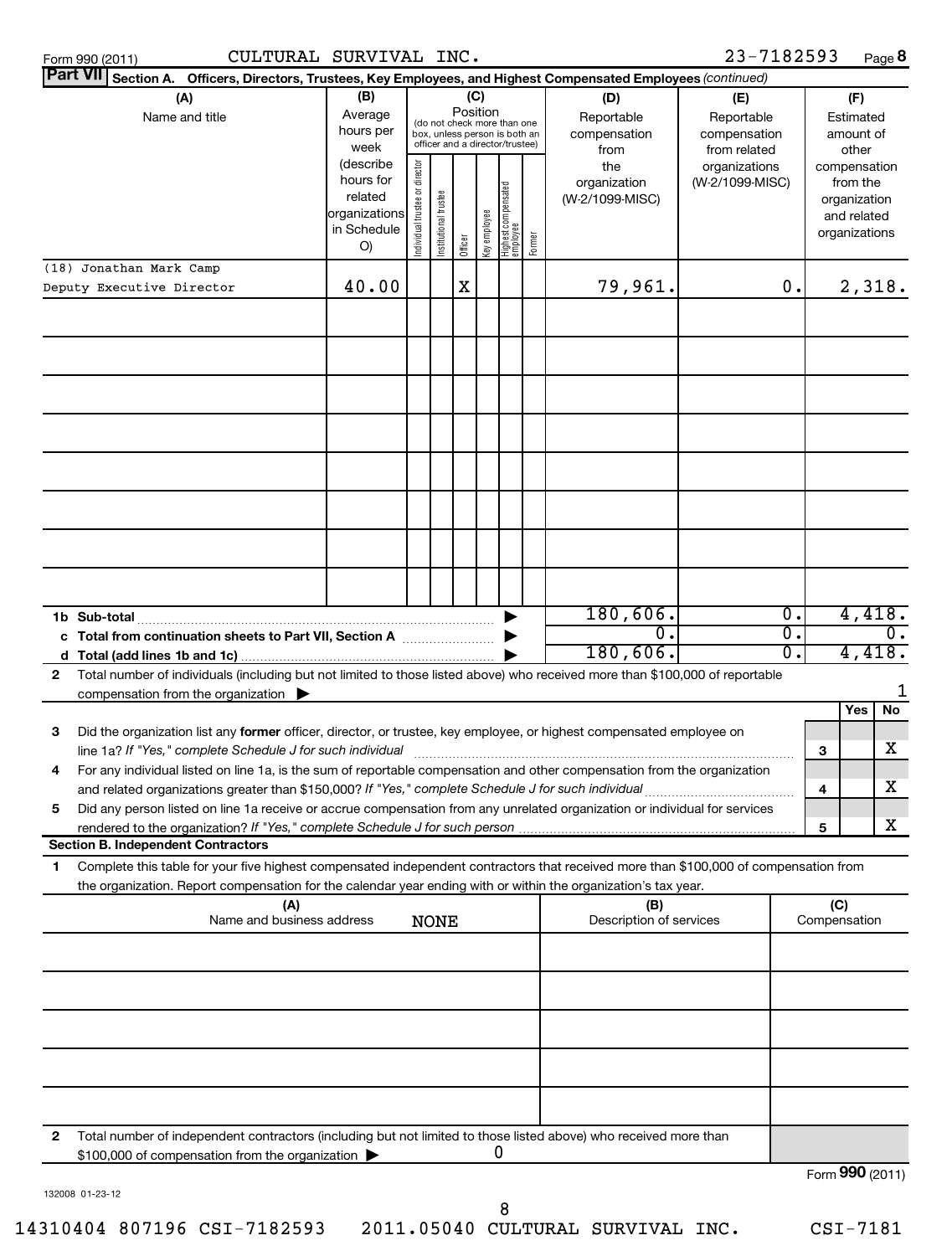| Form 990 (2011) | CULTURA                               |  |
|-----------------|---------------------------------------|--|
|                 | <b>Part VIII Statement of Revenue</b> |  |

# Form 990 (2011) Page CULTURAL SURVIVAL INC. 23-7182593

23-7182593 Page 9

|                                                           |               |                                                                                                                                                                                                                                                                                                                        |                                          | (A)<br>Total revenue  | (B)<br>Related or<br>exempt function<br>revenue | (C)<br>Unrelated<br>business<br>revenue | (D)<br>Revenue<br>excluded from<br>tax under<br>sections 512,<br>513, or 514 |
|-----------------------------------------------------------|---------------|------------------------------------------------------------------------------------------------------------------------------------------------------------------------------------------------------------------------------------------------------------------------------------------------------------------------|------------------------------------------|-----------------------|-------------------------------------------------|-----------------------------------------|------------------------------------------------------------------------------|
| Contributions, Gifts, Grants<br>and Other Similar Amounts |               | 1a<br><b>1 a</b> Federated campaigns<br>1 <sub>b</sub><br><b>b</b> Membership dues<br>1c<br><b>c</b> Fundraising events <i></i><br>1 <sub>d</sub><br>d Related organizations<br>1e<br>e Government grants (contributions)<br>f All other contributions, gifts, grants, and<br>similar amounts not included above<br>1f | 59,246.<br>75,533.<br>798,964.           |                       |                                                 |                                         |                                                                              |
|                                                           |               | g Noncash contributions included in lines 1a-1f: \$                                                                                                                                                                                                                                                                    |                                          | 933,743.              |                                                 |                                         |                                                                              |
| Program Service<br>Revenue                                | c             | 2a Indigenous Crafts Baza<br>b Cultural Survival Publ<br>the control of the control of the control of the control of the control of                                                                                                                                                                                    | <b>Business Code</b><br>900099<br>511120 | 477,348.<br>6,188.    | 477,348.<br>6,188.                              |                                         |                                                                              |
|                                                           | d             | the control of the control of the control of the control of the control of<br>f All other program service revenue                                                                                                                                                                                                      |                                          | 483,536.              |                                                 |                                         |                                                                              |
|                                                           | 3             | Investment income (including dividends, interest, and                                                                                                                                                                                                                                                                  |                                          |                       |                                                 |                                         |                                                                              |
|                                                           | 4<br>5        | Income from investment of tax-exempt bond proceeds                                                                                                                                                                                                                                                                     | ▶                                        | 1,995.                |                                                 |                                         | 1,995.                                                                       |
| Ф<br>Other Revenu                                         |               | (i) Real<br>23,418.<br>$\ldots \ldots \ldots \ldots \ldots$<br>6 a Gross rents<br><b>b</b> Less: rental expenses <i></i><br>23,418.<br>c Rental income or (loss)                                                                                                                                                       | (ii) Personal<br>0.                      |                       |                                                 |                                         |                                                                              |
|                                                           |               | d Net rental income or (loss)                                                                                                                                                                                                                                                                                          |                                          | 23,418.               |                                                 |                                         | 23,418.                                                                      |
|                                                           |               | (i) Securities<br><b>7 a</b> Gross amount from sales of<br>assets other than inventory                                                                                                                                                                                                                                 | (ii) Other                               |                       |                                                 |                                         |                                                                              |
|                                                           |               | <b>b</b> Less: cost or other basis<br>and sales expenses<br>8 a Gross income from fundraising events (not                                                                                                                                                                                                              |                                          |                       |                                                 |                                         |                                                                              |
|                                                           |               | including \$<br>of<br>contributions reported on line 1c). See                                                                                                                                                                                                                                                          |                                          |                       |                                                 |                                         |                                                                              |
|                                                           |               | c Net income or (loss) from fundraising events                                                                                                                                                                                                                                                                         |                                          |                       |                                                 |                                         |                                                                              |
|                                                           |               | 9 a Gross income from gaming activities. See<br><b>b</b> Less: direct expenses <b>contained</b> b                                                                                                                                                                                                                      |                                          |                       |                                                 |                                         |                                                                              |
|                                                           |               | c Net income or (loss) from gaming activities<br>10 a Gross sales of inventory, less returns                                                                                                                                                                                                                           |                                          |                       |                                                 |                                         |                                                                              |
|                                                           |               | c Net income or (loss) from sales of inventory<br>Miscellaneous Revenue                                                                                                                                                                                                                                                | <b>Business Code</b>                     |                       |                                                 |                                         |                                                                              |
|                                                           | 11a<br>b<br>с | the control of the control of the control of the control of the control of<br>the control of the control of the control of the control of the control of<br>the control of the control of the control of                                                                                                               |                                          |                       |                                                 |                                         |                                                                              |
|                                                           |               |                                                                                                                                                                                                                                                                                                                        |                                          |                       |                                                 |                                         |                                                                              |
|                                                           | 12            |                                                                                                                                                                                                                                                                                                                        |                                          | $1,442,692.$ 483,536. |                                                 | $\overline{0}$ .                        | 25,413.                                                                      |
| 132009<br>01-23-12                                        |               |                                                                                                                                                                                                                                                                                                                        |                                          | q                     |                                                 |                                         | Form 990 (2011)                                                              |

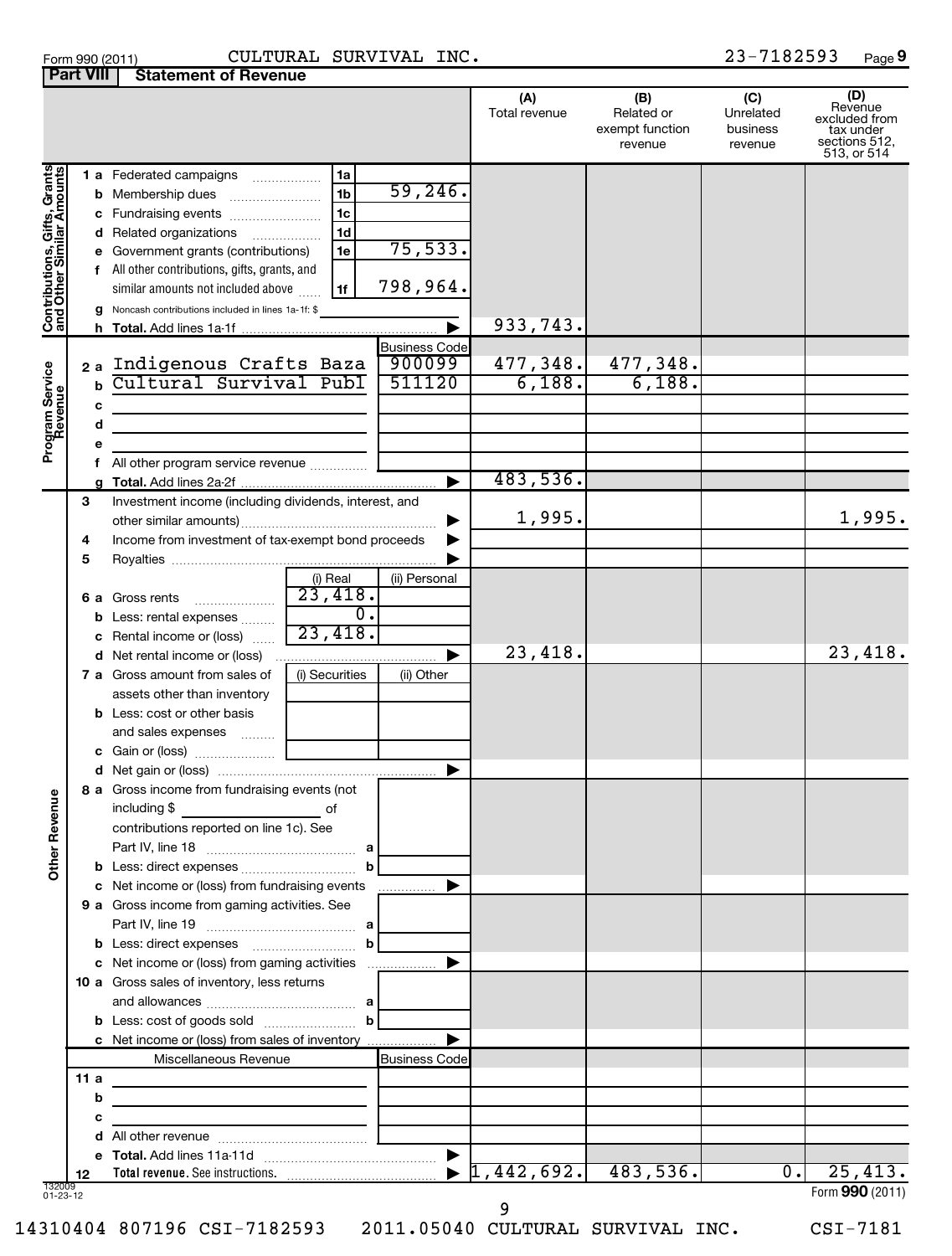## **Part IX Statement of Functional Expenses**

*Section 501(c)(3) and 501(c)(4) organizations must complete all columns. All other organizations must complete column (A) but are not required to complete columns (B), (C), and (D).*

|          | Check if Schedule O contains a response to any question in this Part IX                                                                                     |                       |                                    |                                           |                                |
|----------|-------------------------------------------------------------------------------------------------------------------------------------------------------------|-----------------------|------------------------------------|-------------------------------------------|--------------------------------|
|          | Do not include amounts reported on lines 6b,<br>7b, 8b, 9b, and 10b of Part VIII.                                                                           | (A)<br>Total expenses | (B)<br>Program service<br>expenses | (C)<br>Management and<br>general expenses | (D)<br>Fundraising<br>expenses |
| 1.       | Grants and other assistance to governments and                                                                                                              |                       |                                    |                                           |                                |
|          | organizations in the United States. See Part IV, line 21                                                                                                    |                       |                                    |                                           |                                |
| 2        | Grants and other assistance to individuals in                                                                                                               |                       |                                    |                                           |                                |
|          | the United States. See Part IV, line 22                                                                                                                     |                       |                                    |                                           |                                |
| 3        | Grants and other assistance to governments,                                                                                                                 |                       |                                    |                                           |                                |
|          | organizations, and individuals outside the                                                                                                                  |                       |                                    |                                           |                                |
|          | United States. See Part IV, lines 15 and 16                                                                                                                 | 81,700.               | 81,700.                            |                                           |                                |
| 4        | Benefits paid to or for members                                                                                                                             |                       |                                    |                                           |                                |
| 5        | Compensation of current officers, directors,                                                                                                                |                       |                                    |                                           |                                |
| 6        | trustees, and key employees<br>Compensation not included above, to disqualified                                                                             |                       |                                    |                                           |                                |
|          | persons (as defined under section 4958(f)(1)) and                                                                                                           |                       |                                    |                                           |                                |
|          | persons described in section 4958(c)(3)(B)                                                                                                                  | 537,156.              | 389,161.                           | 54,147.                                   | 93,848.                        |
| 7        | Other salaries and wages                                                                                                                                    |                       |                                    |                                           |                                |
| 8        | Pension plan accruals and contributions (include                                                                                                            |                       |                                    |                                           |                                |
|          | section 401(k) and section 403(b) employer contributions)                                                                                                   |                       |                                    |                                           |                                |
| 9        |                                                                                                                                                             | 93, 339.              | 67, 204.                           | 9,334.                                    | <u>16,801.</u>                 |
| 10       |                                                                                                                                                             | 44, 154.              | 31,791.                            | 4,415.                                    | 7,948.                         |
| 11       | Fees for services (non-employees):                                                                                                                          |                       |                                    |                                           |                                |
| a        |                                                                                                                                                             |                       |                                    |                                           |                                |
| b        |                                                                                                                                                             |                       |                                    |                                           |                                |
| c        |                                                                                                                                                             | 5,000.                | 3,600.                             | 500.                                      | 900.                           |
| d        |                                                                                                                                                             |                       |                                    |                                           |                                |
|          | Professional fundraising services. See Part IV, line 17                                                                                                     |                       |                                    |                                           |                                |
| f        | Investment management fees                                                                                                                                  | 105,002.              | 79,637.                            |                                           | 25, 365.                       |
| g        |                                                                                                                                                             | 2,500.                |                                    |                                           | 2,500.                         |
| 12       |                                                                                                                                                             | 25,523.               | 18,377.                            | 2,552.                                    | 4,594.                         |
| 13<br>14 |                                                                                                                                                             |                       |                                    |                                           |                                |
| 15       |                                                                                                                                                             |                       |                                    |                                           |                                |
| 16       |                                                                                                                                                             |                       |                                    |                                           |                                |
| 17       |                                                                                                                                                             | 51,307.               | 29,428.                            | 21,879.                                   |                                |
| 18       | Payments of travel or entertainment expenses                                                                                                                |                       |                                    |                                           |                                |
|          | for any federal, state, or local public officials                                                                                                           |                       |                                    |                                           |                                |
| 19       | Conferences, conventions, and meetings                                                                                                                      |                       |                                    |                                           |                                |
| 20       | Interest                                                                                                                                                    | 23, 146.              | 16,665.                            | 2,315.                                    | 4,166.                         |
| 21       |                                                                                                                                                             |                       |                                    |                                           |                                |
| 22       | Depreciation, depletion, and amortization                                                                                                                   | 12,380.               | 8,914.<br>5,520.                   | 1,238.                                    | 2,228.                         |
| 23       | Insurance<br>Other expenses. Itemize expenses not covered                                                                                                   | 7,666.                |                                    | 766.                                      | 1,380.                         |
| 24       | above. (List miscellaneous expenses in line 24e. If line<br>24e amount exceeds 10% of line 25, column (A)<br>amount, list line 24e expenses on Schedule O.) |                       |                                    |                                           |                                |
| a        | Indigenous Crafts Bazaa                                                                                                                                     | 391,579.              | 391,579.                           |                                           |                                |
|          | Direct Support Projects                                                                                                                                     | 89,298.               | 88,724.                            |                                           | 574.                           |
|          | Printing and Copying                                                                                                                                        | 37,531.               | 27,874.                            | 1,591.                                    | 8,066.                         |
|          | Telephone                                                                                                                                                   | 17,615.               | 12,682.                            | 1,761.                                    | 3,172.                         |
|          | e All other expenses                                                                                                                                        | 54,833.               | 33,688.                            | 6,877.                                    | 14,268.                        |
| 25       | Total functional expenses. Add lines 1 through 24e                                                                                                          | 1,579,729.            | 1,286,544.                         | 107, 375.                                 | 185, 810.                      |
| 26       | Joint costs. Complete this line only if the organization                                                                                                    |                       |                                    |                                           |                                |
|          | reported in column (B) joint costs from a combined                                                                                                          |                       |                                    |                                           |                                |
|          | educational campaign and fundraising solicitation.<br>Check here $\blacktriangleright$                                                                      |                       |                                    |                                           |                                |
|          | if following SOP 98-2 (ASC 958-720)                                                                                                                         |                       |                                    |                                           |                                |

132010 01-23-12

Form (2011) **990**

14310404 807196 CSI-7182593 2011.05040 CULTURAL SURVIVAL INC. CSI-7181

10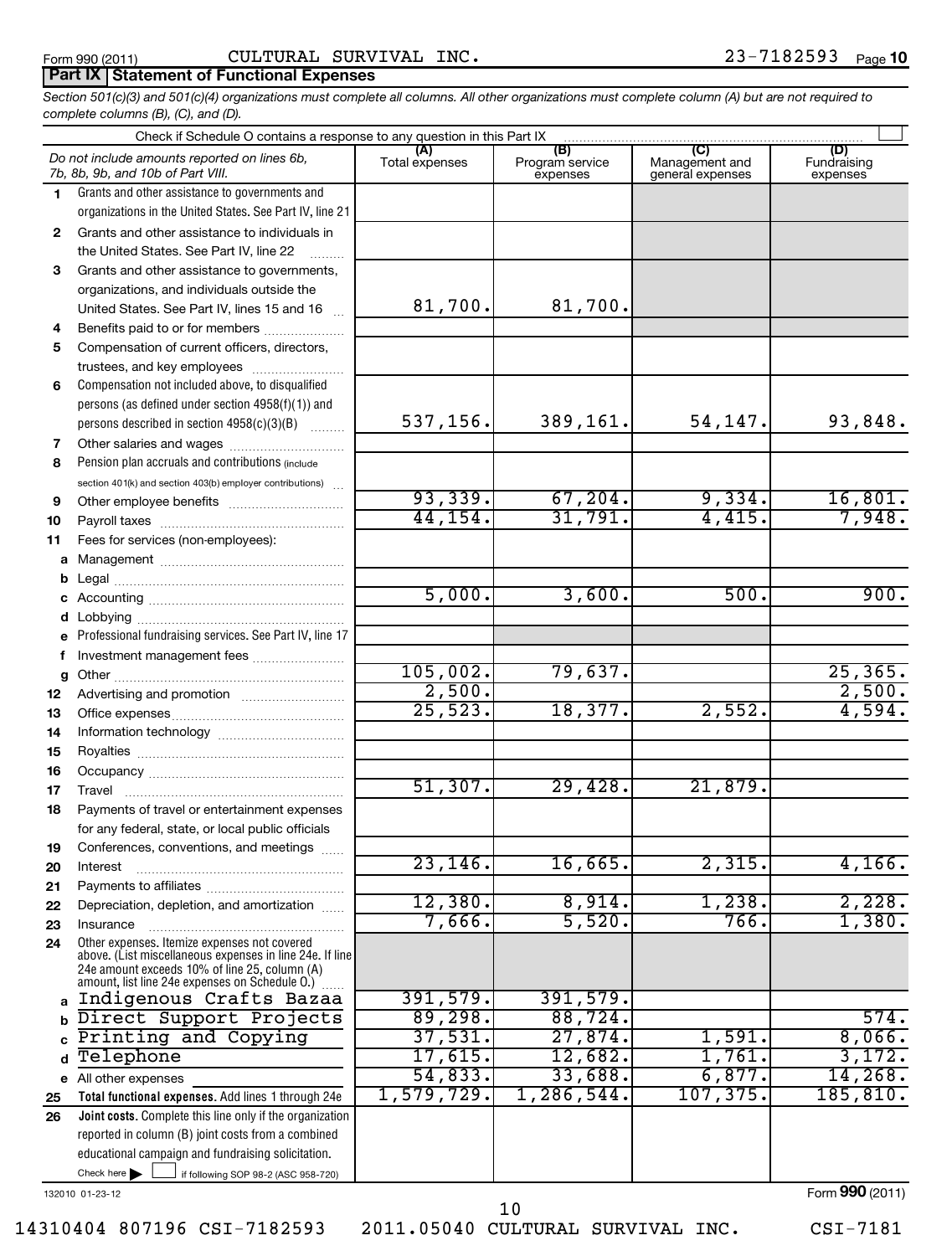14310404 807196 CSI-7182593 2011.05040 CULTURAL SURVIVAL INC. CSI-7181

**Part X Balance Sheet** 

# Form 990 (2011) Page CULTURAL SURVIVAL INC. 23-7182593

|                             |              |                                                                                                                                                                                                                               |          |          | (A)<br>Beginning of year |                 | (B)<br>End of year |
|-----------------------------|--------------|-------------------------------------------------------------------------------------------------------------------------------------------------------------------------------------------------------------------------------|----------|----------|--------------------------|-----------------|--------------------|
|                             | 1            | Cash - non-interest-bearing                                                                                                                                                                                                   |          |          |                          | 1               |                    |
|                             | $\mathbf{2}$ |                                                                                                                                                                                                                               |          |          | 87,301.                  | $\mathbf{2}$    | 139,014.           |
|                             | 3            |                                                                                                                                                                                                                               |          |          | 178,192.                 | 3               | 6,752.             |
|                             | 4            |                                                                                                                                                                                                                               |          |          |                          | 4               |                    |
|                             | 5            | Receivables from current and former officers, directors, trustees, key                                                                                                                                                        |          |          |                          |                 |                    |
|                             |              | employees, and highest compensated employees. Complete Part II                                                                                                                                                                |          |          |                          |                 |                    |
|                             |              | of Schedule L                                                                                                                                                                                                                 |          | 5        |                          |                 |                    |
|                             | 6            | Receivables from other disqualified persons (as defined under section                                                                                                                                                         |          |          |                          |                 |                    |
|                             |              | 4958(f)(1)), persons described in section 4958(c)(3)(B), and contributing                                                                                                                                                     |          |          |                          |                 |                    |
|                             |              | employers and sponsoring organizations of section 501(c)(9) voluntary                                                                                                                                                         |          |          |                          |                 |                    |
|                             |              |                                                                                                                                                                                                                               |          |          |                          | 6               |                    |
| Assets                      | 7            |                                                                                                                                                                                                                               |          |          |                          | $\overline{7}$  |                    |
|                             | 8            |                                                                                                                                                                                                                               |          |          |                          | 8               |                    |
|                             | 9            | Prepaid expenses and deferred charges [11] [11] prepaid expenses and deferred charges [11] [11] presummation and the Prepaid expension and the Prepaid experiment of Prepaid experiment and the Prepaid experiment of Prepaid |          |          |                          | 9               |                    |
|                             |              | 10a Land, buildings, and equipment: cost or other                                                                                                                                                                             |          |          |                          |                 |                    |
|                             |              | basis. Complete Part VI of Schedule D    10a   904,607.                                                                                                                                                                       |          |          |                          |                 |                    |
|                             |              |                                                                                                                                                                                                                               |          | 204,607. | 334,068.                 | 10 <sub>c</sub> | 700,000.           |
|                             | 11           |                                                                                                                                                                                                                               |          |          | $\overline{26, 477}$ .   | 11              | 7,636.             |
|                             | 12           |                                                                                                                                                                                                                               |          |          |                          | 12              |                    |
|                             | 13           |                                                                                                                                                                                                                               |          |          |                          | 13              |                    |
|                             | 14           |                                                                                                                                                                                                                               |          |          | 7,890.                   | 14              | 7,004.             |
|                             | 15           |                                                                                                                                                                                                                               |          |          |                          | 15              |                    |
|                             | 16           |                                                                                                                                                                                                                               |          |          | 633,928.                 | 16              | 860, 406.          |
|                             | 17           |                                                                                                                                                                                                                               |          |          | 41, 417.                 | 17              | 36,052.            |
|                             | 18           |                                                                                                                                                                                                                               |          |          | 18                       |                 |                    |
|                             | 19           |                                                                                                                                                                                                                               |          | 19       |                          |                 |                    |
|                             | 20           |                                                                                                                                                                                                                               |          | 20       |                          |                 |                    |
| Liabilities                 | 21           | Escrow or custodial account liability. Complete Part IV of Schedule D                                                                                                                                                         |          | 21       |                          |                 |                    |
|                             | 22           | Payables to current and former officers, directors, trustees, key employees,                                                                                                                                                  |          |          |                          |                 |                    |
|                             |              | highest compensated employees, and disqualified persons. Complete Part II                                                                                                                                                     |          |          |                          |                 |                    |
|                             |              | of Schedule L                                                                                                                                                                                                                 |          |          |                          | 22              |                    |
|                             | 23           | Secured mortgages and notes payable to unrelated third parties                                                                                                                                                                |          |          | 365,969.                 | 23              | 356,066.           |
|                             | 24           | Unsecured notes and loans payable to unrelated third parties                                                                                                                                                                  |          |          | 24                       |                 |                    |
|                             | 25           | Other liabilities (including federal income tax, payables to related third                                                                                                                                                    |          |          |                          |                 |                    |
|                             |              | parties, and other liabilities not included on lines 17-24). Complete Part X of                                                                                                                                               |          |          | 25                       |                 |                    |
|                             | 26           | Schedule D                                                                                                                                                                                                                    |          |          | 407,386.                 | 26              | 392, 118.          |
|                             |              | <b>Total liabilities.</b> Add lines 17 through 25<br>Organizations that follow SFAS 117, check here $\blacktriangleright \begin{array}{c} \boxed{X} \\ \end{array}$ and complete                                              |          |          |                          |                 |                    |
|                             |              | lines 27 through 29, and lines 33 and 34.                                                                                                                                                                                     |          |          |                          |                 |                    |
| Net Assets or Fund Balances | 27           |                                                                                                                                                                                                                               |          |          | 37,658.                  | 27              | 339,178.           |
|                             | 28           | Temporarily restricted net assets                                                                                                                                                                                             | 188,884. | 28       | 129, 110.                |                 |                    |
|                             | 29           | Permanently restricted net assets                                                                                                                                                                                             |          |          |                          | 29              |                    |
|                             |              | Organizations that do not follow SFAS 117, check here $\blacktriangleright \Box$ and                                                                                                                                          |          |          |                          |                 |                    |
|                             |              | complete lines 30 through 34.                                                                                                                                                                                                 |          |          |                          |                 |                    |
|                             | 30           |                                                                                                                                                                                                                               |          |          |                          | 30              |                    |
|                             | 31           | Paid-in or capital surplus, or land, building, or equipment fund                                                                                                                                                              |          |          |                          | 31              |                    |
|                             | 32           | Retained earnings, endowment, accumulated income, or other funds                                                                                                                                                              |          |          |                          | 32              |                    |
|                             | 33           |                                                                                                                                                                                                                               |          |          | 226,542.                 | 33              | 468, 288.          |
|                             | 34           |                                                                                                                                                                                                                               |          |          | 633,928.                 | 34              | 860, 406.          |

Form (2011) **990**

11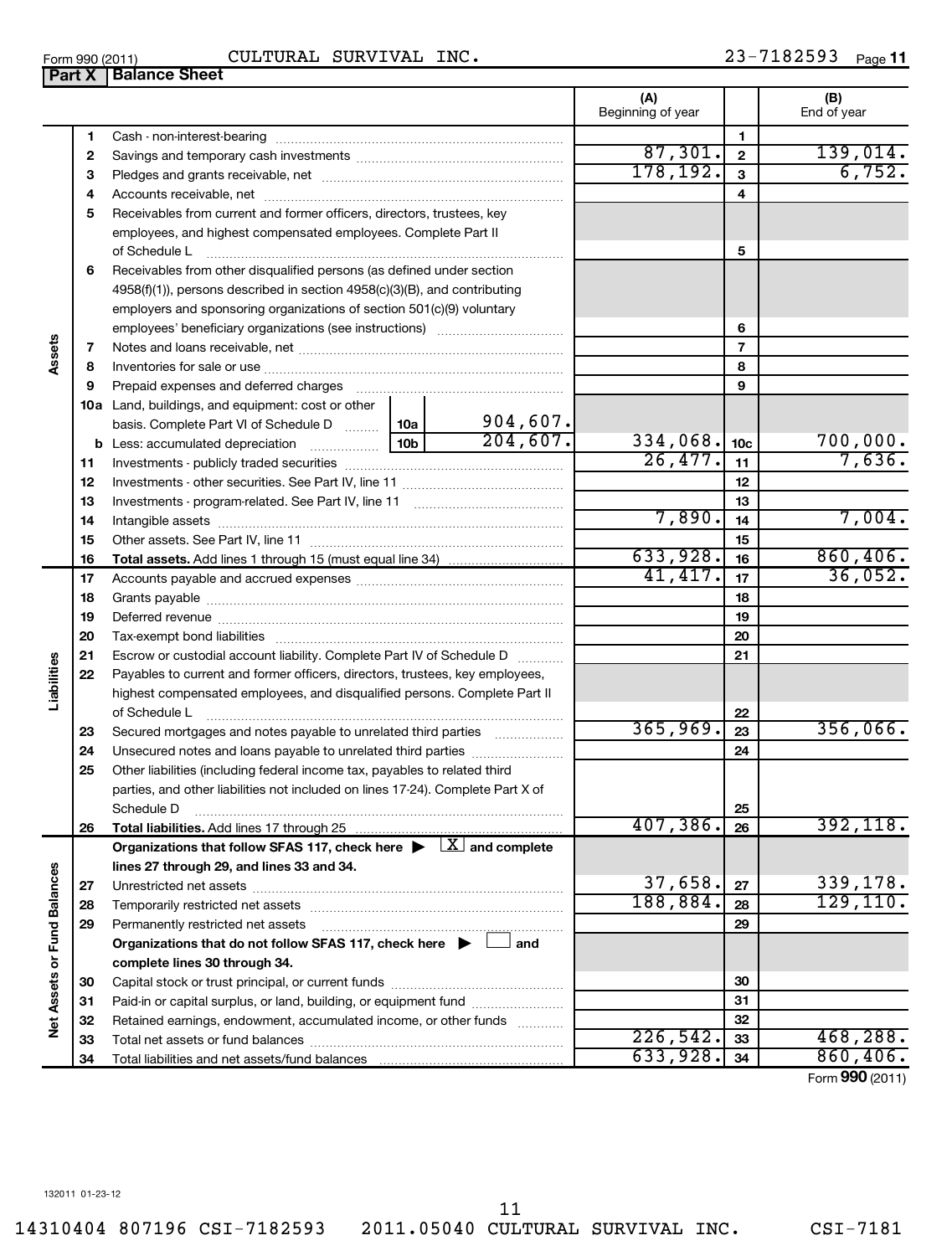|              | CULTURAL SURVIVAL INC.<br>Form 990 (2011)                                                                                                                                                                                      |                         | 23-7182593      |     | Page 12               |  |
|--------------|--------------------------------------------------------------------------------------------------------------------------------------------------------------------------------------------------------------------------------|-------------------------|-----------------|-----|-----------------------|--|
|              | Part XI   Reconciliation of Net Assets                                                                                                                                                                                         |                         |                 |     |                       |  |
|              | Check if Schedule O contains a response to any question in this Part XI manufactured contains and contained contains a response to any question in this Part XI manufactured contains and contains and contains and contains a |                         |                 |     | $\boxed{\textbf{X}}$  |  |
|              |                                                                                                                                                                                                                                |                         |                 |     |                       |  |
| 1            |                                                                                                                                                                                                                                | $\mathbf 1$             | 1,442,692.      |     |                       |  |
| $\mathbf{2}$ |                                                                                                                                                                                                                                | $\mathbf{z}$            | 1,579,729.      |     |                       |  |
| 3            | Revenue less expenses. Subtract line 2 from line 1                                                                                                                                                                             | $\mathbf{a}$            | $-137,037.$     |     |                       |  |
| 4            |                                                                                                                                                                                                                                | $\overline{\mathbf{4}}$ |                 |     | $\overline{226,542.}$ |  |
| 5            |                                                                                                                                                                                                                                | 5                       |                 |     | 378, 783.             |  |
| 6            | Net assets or fund balances at end of year. Combine lines 3, 4, and 5 (must equal Part X, line 33, column (B))                                                                                                                 | 6                       |                 |     | 468, 288.             |  |
|              | Part XII Financial Statements and Reporting                                                                                                                                                                                    |                         |                 |     |                       |  |
|              |                                                                                                                                                                                                                                |                         |                 |     | x                     |  |
|              |                                                                                                                                                                                                                                |                         |                 | Yes | <b>No</b>             |  |
| 1            | $\lfloor \mathbf{X} \rfloor$ Accrual<br>Accounting method used to prepare the Form 990: $\Box$ Cash<br>Other                                                                                                                   |                         |                 |     |                       |  |
|              | If the organization changed its method of accounting from a prior year or checked "Other," explain in Schedule O.                                                                                                              |                         |                 |     | x                     |  |
| 2a           | Were the organization's financial statements compiled or reviewed by an independent accountant?                                                                                                                                |                         |                 |     |                       |  |
| b            |                                                                                                                                                                                                                                |                         |                 |     |                       |  |
|              | c If "Yes" to line 2a or 2b, does the organization have a committee that assumes responsibility for oversight of the audit,                                                                                                    |                         |                 |     |                       |  |
|              |                                                                                                                                                                                                                                |                         | 2c              | x   |                       |  |
|              | If the organization changed either its oversight process or selection process during the tax year, explain in Schedule O.                                                                                                      |                         |                 |     |                       |  |
|              | d If "Yes" to line 2a or 2b, check a box below to indicate whether the financial statements for the year were issued on a                                                                                                      |                         |                 |     |                       |  |
|              | separate basis, consolidated basis, or both:                                                                                                                                                                                   |                         |                 |     |                       |  |
|              | $ \mathbf{X} $ Separate basis<br><b>Consolidated basis</b><br>Both consolidated and separate basis                                                                                                                             |                         |                 |     |                       |  |
|              | 3a As a result of a federal award, was the organization required to undergo an audit or audits as set forth in the Single Audit                                                                                                |                         |                 |     |                       |  |
|              |                                                                                                                                                                                                                                |                         | За              |     | x                     |  |
|              | b If "Yes," did the organization undergo the required audit or audits? If the organization did not undergo the required audit                                                                                                  |                         |                 |     |                       |  |
|              |                                                                                                                                                                                                                                |                         | 3 <sub>b</sub>  |     |                       |  |
|              |                                                                                                                                                                                                                                |                         | Form 990 (2011) |     |                       |  |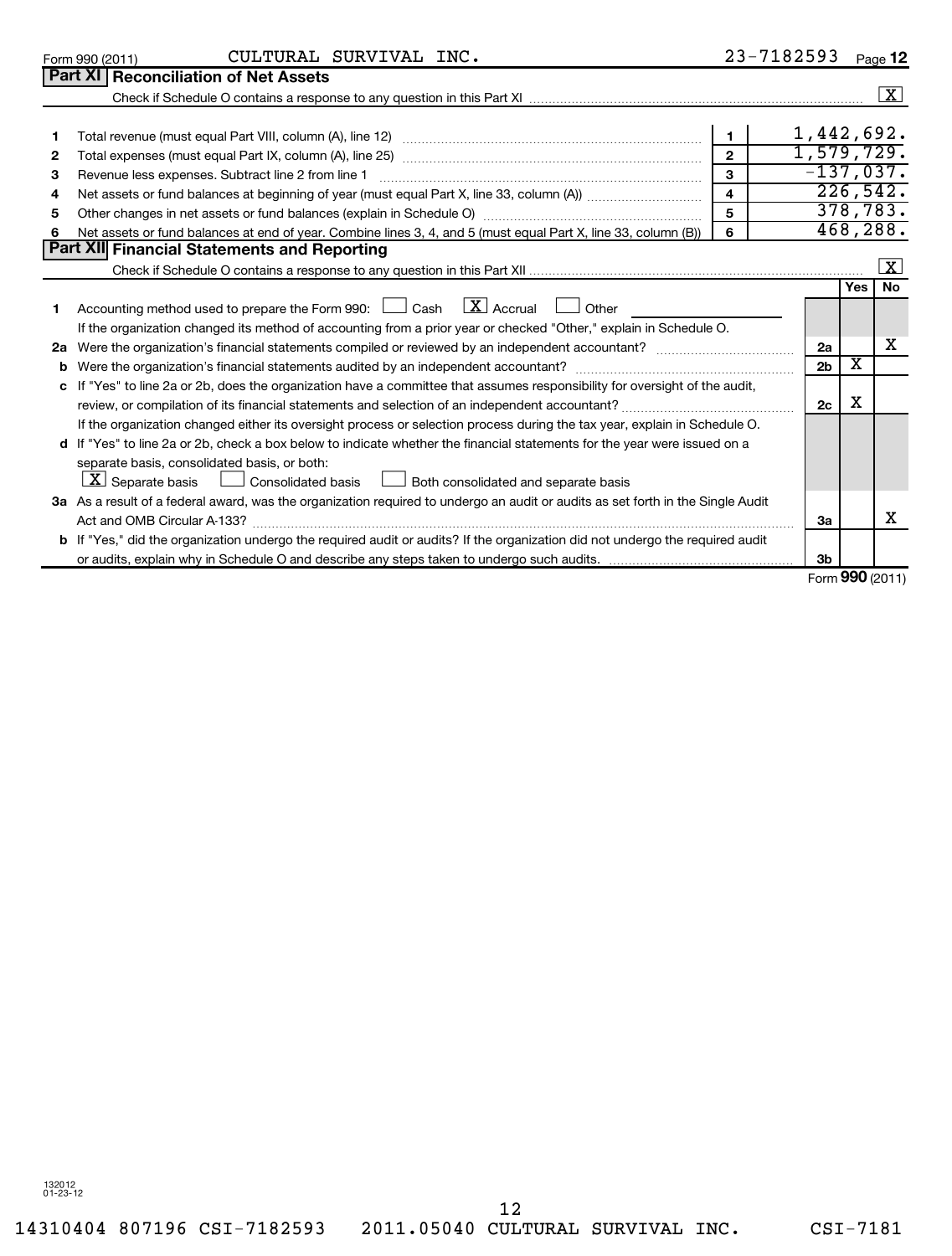| <b>SCHEDULE A</b> |  |
|-------------------|--|
|-------------------|--|

Department of the Treasury

# **(Form 990 or 990-EZ)**

# **Public Charity Status and Public Support**

**Complete if the organization is a section 501(c)(3) organization or a section**

**4947(a)(1) nonexempt charitable trust.**

Internal Revenue Service **(iii)**  Type of EIN (III) I ype of **(iv)** is the organization (v) Did you notify the lorganization in coll (vii) Amount of **(vi)**  (i) Name of supported **(ii)** EIN (iii)  $\alpha$  (iii) is the organization (V) Did you notify the  $\alpha$  (vii). Attach to Form 990 or Form 990-EZ. See separate instructions. **Inspection Name of the organization Employer identification number 1 2 3 4 5 6 7 8 9 10 11** A church, convention of churches, or association of churches described in section 170(b)(1)(A)(i). A school described in **section 170(b)(1)(A)(ii).** (Attach Schedule E.) A hospital or a cooperative hospital service organization described in section 170(b)(1)(A)(iii). A medical research organization operated in conjunction with a hospital described in **section 170(b)(1)(A)(iii).** Enter the hospital's name, **section 170(b)(1)(A)(iv).**  (Complete Part II.) A federal, state, or local government or governmental unit described in **section 170(b)(1)(A)(v). section 170(b)(1)(A)(vi).** (Complete Part II.) A community trust described in **section 170(b)(1)(A)(vi).** (Complete Part II.) See s**ection 509(a)(2).** (Complete Part III.) An organization organized and operated exclusively to test for public safety. See **section 509(a)(4).** more publicly supported organizations described in section 509(a)(1) or section 509(a)(2). See **section 509(a)(3).** Check the box that **a b c d** Type I Type II Type III - Functionally integrated Type III - Other † † † † **e f g h (i)** A person who directly or indirectly controls, either alone or together with persons described in (ii) and (iii) below, **(ii)** A family member of a person described in (i) above? ~~~~~~~~~~~~~~~~~~~~~~~~~~~~~~ **(iii)** A 35% controlled entity of a person described in (i) or (ii) above? ~~~~~~~~~~~~~~~~~~~~~~~~ **Yes No 11g(i) 11g(ii) 11g(iii)**  $m<sub>1</sub>$  supported by  $\frac{1}{2}$ **Part I** | Reason for Public Charity Status (All organizations must complete this part.) See instructions. The organization is not a private foundation because it is: (For lines 1 through 11, check only one box.) city, and state: An organization operated for the benefit of a college or university owned or operated by a governmental unit described in An organization that normally receives a substantial part of its support from a governmental unit or from the general public described in An organization that normally receives: (1) more than 33 1/3% of its support from contributions, membership fees, and gross receipts from activities related to its exempt functions - subject to certain exceptions, and (2) no more than 33 1/3% of its support from gross investment income and unrelated business taxable income (less section 511 tax) from businesses acquired by the organization after June 30, 1975. An organization organized and operated exclusively for the benefit of, to perform the functions of, or to carry out the purposes of one or describes the type of supporting organization and complete lines 11e through 11h. By checking this box, I certify that the organization is not controlled directly or indirectly by one or more disqualified persons other than foundation managers and other than one or more publicly supported organizations described in section 509(a)(1) or section 509(a)(2). If the organization received a written determination from the IRS that it is a Type I, Type II, or Type III supporting organization, check this box ~~~~~~~~~~~~~~~~~~~~~~~~~~~~~~~~~~~~~~~~~~~~~~ Since August 17, 2006, has the organization accepted any gift or contribution from any of the following persons? the governing body of the supported organization? ~~~~~~~~~~~~~~~~~~~~~~~~~~~~~~ Provide the following information about the supported organization(s).  $\sim$  $\sim$  $\sim$  $\sim$  $\sim$  $\sim$  $\sim$  $\sim$  $\lfloor x \rfloor$  $\sim$  $\sim$ †  $\left\vert \cdot\right\vert$ CULTURAL SURVIVAL INC. 23-7182593

| (i) Name of supported<br>organization | (ii) EIN | (iii) Type of<br>organization<br>(described on lines 1-9<br>above or IRC section |     | (iv) is the organization $(v)$ Did you notify the<br>in col. (i) listed in your organization in col.<br>governing document? (i) of your support? |            |    | (vi) Is the<br>organization in col.<br>(i) organized in the<br>U.S.? |    | (vii) Amount of<br>support |
|---------------------------------------|----------|----------------------------------------------------------------------------------|-----|--------------------------------------------------------------------------------------------------------------------------------------------------|------------|----|----------------------------------------------------------------------|----|----------------------------|
|                                       |          | (see instructions))                                                              | Yes | No                                                                                                                                               | <b>Yes</b> | No | Yes                                                                  | No |                            |
|                                       |          |                                                                                  |     |                                                                                                                                                  |            |    |                                                                      |    |                            |
|                                       |          |                                                                                  |     |                                                                                                                                                  |            |    |                                                                      |    |                            |
|                                       |          |                                                                                  |     |                                                                                                                                                  |            |    |                                                                      |    |                            |
|                                       |          |                                                                                  |     |                                                                                                                                                  |            |    |                                                                      |    |                            |
|                                       |          |                                                                                  |     |                                                                                                                                                  |            |    |                                                                      |    |                            |
| <b>Total</b>                          |          |                                                                                  |     |                                                                                                                                                  |            |    |                                                                      |    |                            |

LHA **For Paperwork Reduction Act Notice, see the Instructions for Form 990 or 990-EZ.**

**Schedule A (Form 990 or 990-EZ) 2011**

132021 01-24-12

13

14310404 807196 CSI-7182593 2011.05040 CULTURAL SURVIVAL INC. CSI-7181

OMB No. 1545-0047

**Open to Public**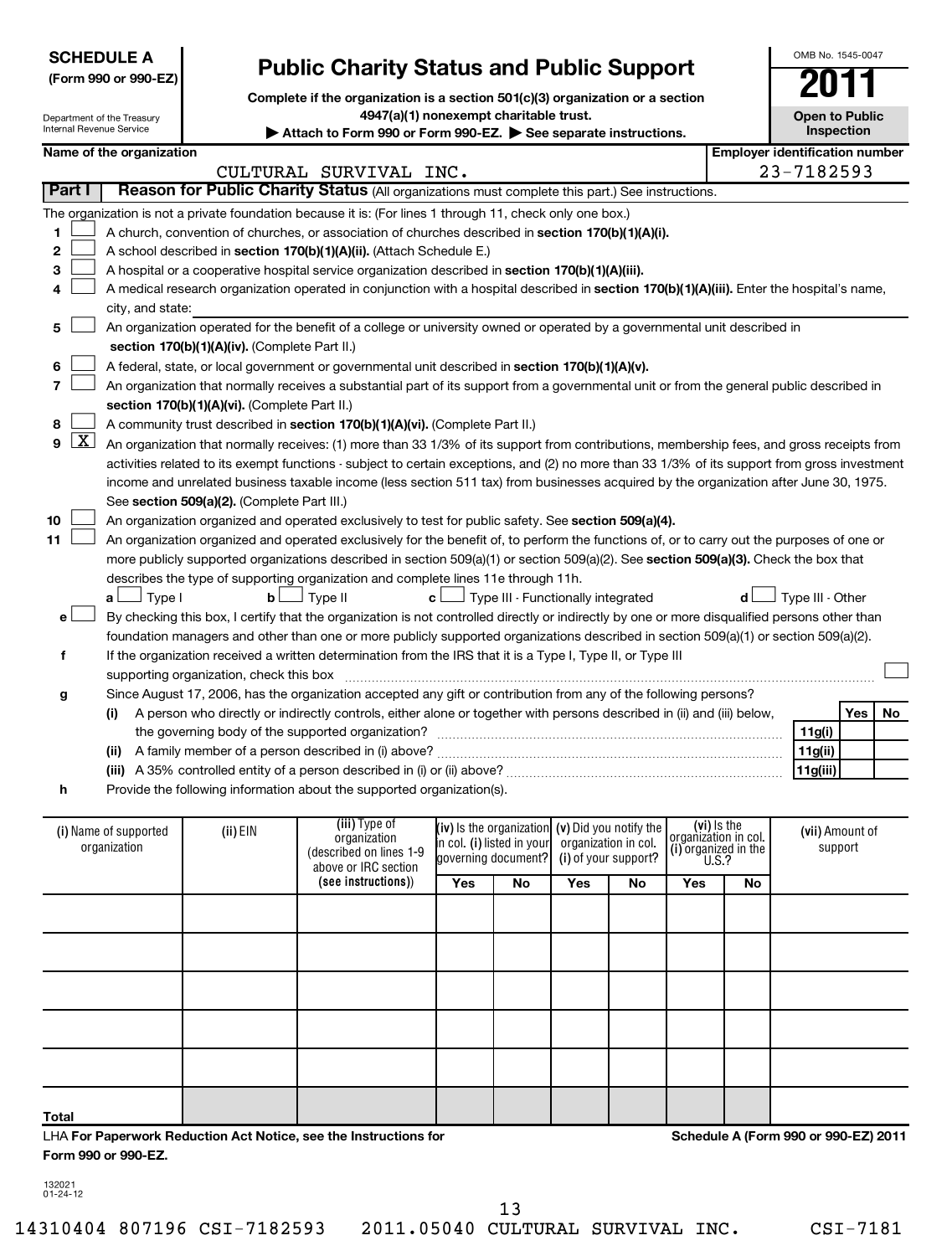# Schedule A (Form 990 or 990-EZ) 2011<br>**Part II | Support Schedule f**

| or 990-EZ) 20 |
|---------------|
|---------------|

**2**

(Complete only if you checked the box on line 5, 7, or 8 of Part I or if the organization failed to qualify under Part III. If the organization fails to qualify under the tests listed below, please complete Part III.) **Part II Support Schedule for Organizations Described in Sections 170(b)(1)(A)(iv) and 170(b)(1)(A)(vi)**

|    | <b>Section A. Public Support</b>                                                                                                                                                                                               |          |          |            |            |                                            |           |  |  |
|----|--------------------------------------------------------------------------------------------------------------------------------------------------------------------------------------------------------------------------------|----------|----------|------------|------------|--------------------------------------------|-----------|--|--|
|    | Calendar year (or fiscal year beginning in) $\blacktriangleright$                                                                                                                                                              | (a) 2007 | (b) 2008 | $(c)$ 2009 | $(d)$ 2010 | (e) 2011                                   | (f) Total |  |  |
|    | 1 Gifts, grants, contributions, and                                                                                                                                                                                            |          |          |            |            |                                            |           |  |  |
|    | membership fees received. (Do not                                                                                                                                                                                              |          |          |            |            |                                            |           |  |  |
|    | include any "unusual grants.")                                                                                                                                                                                                 |          |          |            |            |                                            |           |  |  |
|    | 2 Tax revenues levied for the organ-                                                                                                                                                                                           |          |          |            |            |                                            |           |  |  |
|    | ization's benefit and either paid to                                                                                                                                                                                           |          |          |            |            |                                            |           |  |  |
|    | or expended on its behalf                                                                                                                                                                                                      |          |          |            |            |                                            |           |  |  |
|    | 3 The value of services or facilities                                                                                                                                                                                          |          |          |            |            |                                            |           |  |  |
|    | furnished by a governmental unit to                                                                                                                                                                                            |          |          |            |            |                                            |           |  |  |
|    | the organization without charge                                                                                                                                                                                                |          |          |            |            |                                            |           |  |  |
|    | <b>Total.</b> Add lines 1 through 3                                                                                                                                                                                            |          |          |            |            |                                            |           |  |  |
| 5  | The portion of total contributions                                                                                                                                                                                             |          |          |            |            |                                            |           |  |  |
|    | by each person (other than a                                                                                                                                                                                                   |          |          |            |            |                                            |           |  |  |
|    | governmental unit or publicly                                                                                                                                                                                                  |          |          |            |            |                                            |           |  |  |
|    | supported organization) included                                                                                                                                                                                               |          |          |            |            |                                            |           |  |  |
|    | on line 1 that exceeds 2% of the                                                                                                                                                                                               |          |          |            |            |                                            |           |  |  |
|    | amount shown on line 11,                                                                                                                                                                                                       |          |          |            |            |                                            |           |  |  |
|    | column (f)                                                                                                                                                                                                                     |          |          |            |            |                                            |           |  |  |
|    | 6 Public support. Subtract line 5 from line 4.                                                                                                                                                                                 |          |          |            |            |                                            |           |  |  |
|    | <b>Section B. Total Support</b>                                                                                                                                                                                                |          |          |            |            |                                            |           |  |  |
|    | Calendar year (or fiscal year beginning in) $\blacktriangleright$                                                                                                                                                              | (a) 2007 | (b) 2008 | $(c)$ 2009 | $(d)$ 2010 | (e) 2011                                   | (f) Total |  |  |
|    | 7 Amounts from line 4                                                                                                                                                                                                          |          |          |            |            |                                            |           |  |  |
| 8  | Gross income from interest,                                                                                                                                                                                                    |          |          |            |            |                                            |           |  |  |
|    | dividends, payments received on                                                                                                                                                                                                |          |          |            |            |                                            |           |  |  |
|    | securities loans, rents, royalties                                                                                                                                                                                             |          |          |            |            |                                            |           |  |  |
|    | and income from similar sources                                                                                                                                                                                                |          |          |            |            |                                            |           |  |  |
| 9  | Net income from unrelated business                                                                                                                                                                                             |          |          |            |            |                                            |           |  |  |
|    | activities, whether or not the                                                                                                                                                                                                 |          |          |            |            |                                            |           |  |  |
|    | business is regularly carried on                                                                                                                                                                                               |          |          |            |            |                                            |           |  |  |
| 10 | Other income. Do not include gain                                                                                                                                                                                              |          |          |            |            |                                            |           |  |  |
|    | or loss from the sale of capital                                                                                                                                                                                               |          |          |            |            |                                            |           |  |  |
|    | assets (Explain in Part IV.)                                                                                                                                                                                                   |          |          |            |            |                                            |           |  |  |
|    | 11 Total support. Add lines 7 through 10                                                                                                                                                                                       |          |          |            |            |                                            |           |  |  |
|    | <b>12</b> Gross receipts from related activities, etc. (see instructions)                                                                                                                                                      |          |          |            |            | 12                                         |           |  |  |
|    | 13 First five years. If the Form 990 is for the organization's first, second, third, fourth, or fifth tax year as a section 501(c)(3)                                                                                          |          |          |            |            |                                            |           |  |  |
|    | organization, check this box and stop here                                                                                                                                                                                     |          |          |            |            |                                            |           |  |  |
|    | <b>Section C. Computation of Public Support Percentage</b>                                                                                                                                                                     |          |          |            |            |                                            |           |  |  |
|    |                                                                                                                                                                                                                                |          |          |            |            | 14                                         | %         |  |  |
|    |                                                                                                                                                                                                                                |          |          |            |            | 15                                         | %         |  |  |
|    | 16a 33 1/3% support test - 2011. If the organization did not check the box on line 13, and line 14 is 33 1/3% or more, check this box and                                                                                      |          |          |            |            |                                            |           |  |  |
|    | stop here. The organization qualifies as a publicly supported organization                                                                                                                                                     |          |          |            |            |                                            |           |  |  |
|    | b 33 1/3% support test - 2010. If the organization did not check a box on line 13 or 16a, and line 15 is 33 1/3% or more, check this box                                                                                       |          |          |            |            |                                            |           |  |  |
|    | and stop here. The organization qualifies as a publicly supported organization [11] manuscription manuscription manuscription manuscription manuscription manuscription manuscription and an analyze of the organization manus |          |          |            |            |                                            |           |  |  |
|    | 17a 10% -facts-and-circumstances test - 2011. If the organization did not check a box on line 13, 16a, or 16b, and line 14 is 10% or more,                                                                                     |          |          |            |            |                                            |           |  |  |
|    | and if the organization meets the "facts-and-circumstances" test, check this box and stop here. Explain in Part IV how the organization                                                                                        |          |          |            |            |                                            |           |  |  |
|    |                                                                                                                                                                                                                                |          |          |            |            |                                            |           |  |  |
|    | b 10% -facts-and-circumstances test - 2010. If the organization did not check a box on line 13, 16a, 16b, or 17a, and line 15 is 10% or                                                                                        |          |          |            |            |                                            |           |  |  |
|    | more, and if the organization meets the "facts-and-circumstances" test, check this box and stop here. Explain in Part IV how the                                                                                               |          |          |            |            |                                            |           |  |  |
|    | organization meets the "facts-and-circumstances" test. The organization qualifies as a publicly supported organization                                                                                                         |          |          |            |            |                                            |           |  |  |
| 18 | Private foundation. If the organization did not check a box on line 13, 16a, 16b, 17a, or 17b, check this box and see instructions                                                                                             |          |          |            |            |                                            |           |  |  |
|    |                                                                                                                                                                                                                                |          |          |            |            | <b>Cohodulo A (Form 000 or 000 EZ) 201</b> |           |  |  |

**Schedule A (Form 990 or 990-EZ) 2011**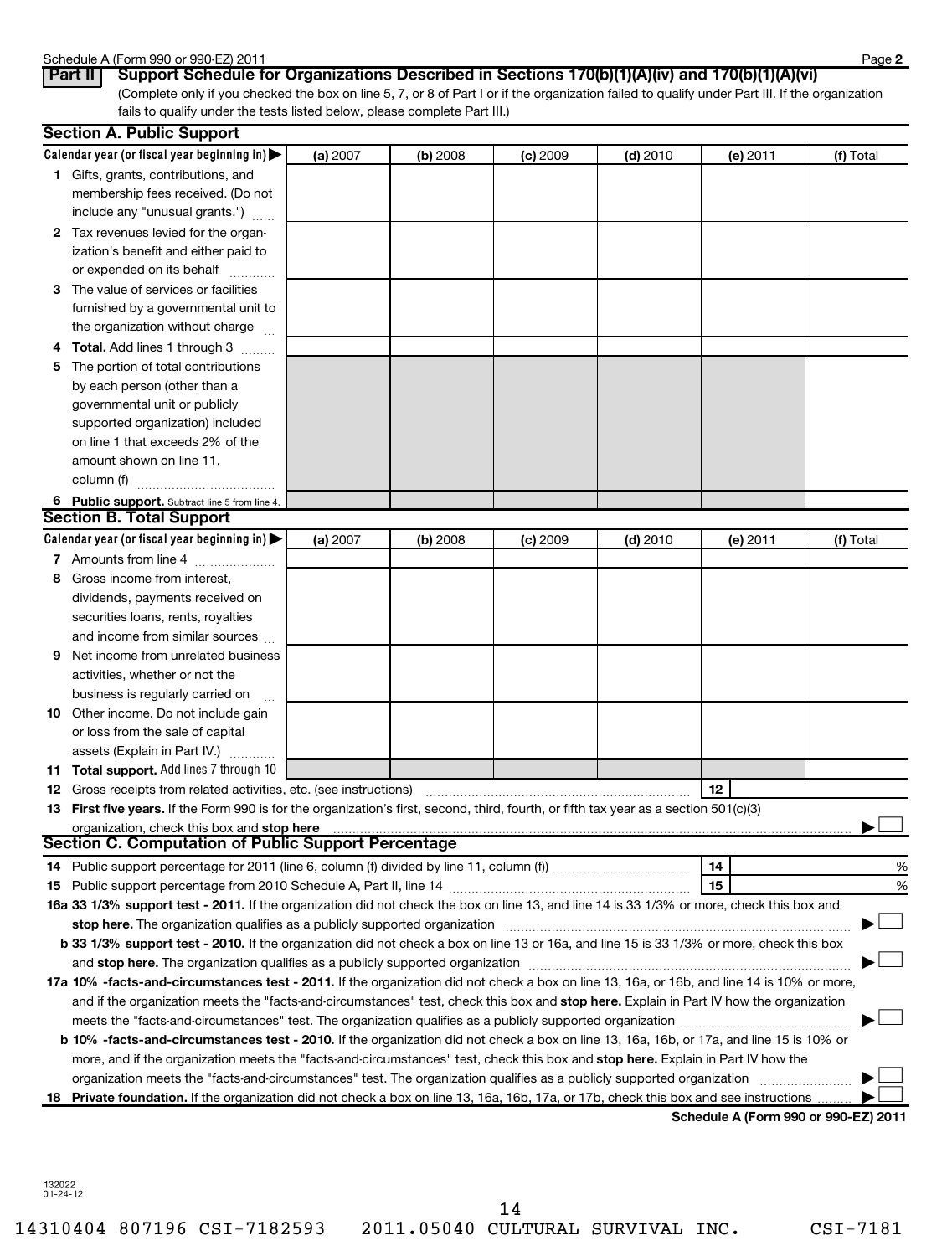### Schedule A (Form 990 or 990-EZ) 2011  $\verb|CULTURAL|$   $\verb|SURVIVAL|$   $\verb|INC.|$   $\verb|23-7182593$   $\verb|Page|$ **Part III | Support Schedule for Organizations Described in Section 509(a)(2)**

# (Complete only if you checked the box on line 9 of Part I or if the organization failed to qualify under Part II. If the organization fails to

qualify under the tests listed below, please complete Part II.)

|    | <b>Section A. Public Support</b>                                                                                                                                                                                                                                         |           |          |            |                                 |                                                   |                                          |
|----|--------------------------------------------------------------------------------------------------------------------------------------------------------------------------------------------------------------------------------------------------------------------------|-----------|----------|------------|---------------------------------|---------------------------------------------------|------------------------------------------|
|    | Calendar year (or fiscal year beginning in)                                                                                                                                                                                                                              | (a) 2007  | (b) 2008 | $(c)$ 2009 | $(d)$ 2010                      | $(e)$ 2011                                        | (f) Total                                |
|    | 1 Gifts, grants, contributions, and                                                                                                                                                                                                                                      |           |          |            |                                 |                                                   |                                          |
|    | membership fees received. (Do not                                                                                                                                                                                                                                        |           |          |            |                                 |                                                   |                                          |
|    | include any "unusual grants.")                                                                                                                                                                                                                                           | 833,309.  | 773,229. | 1056818.   | 1115718.                        | 933,743.                                          | 4712817.                                 |
|    | 2 Gross receipts from admissions,<br>merchandise sold or services per-<br>formed, or facilities furnished in<br>any activity that is related to the<br>organization's tax-exempt purpose                                                                                 | 551, 153. |          |            | $438, 189.$ 495, 022. 482, 327. | 483,536.                                          | 2450227.                                 |
|    | <b>3</b> Gross receipts from activities that                                                                                                                                                                                                                             |           |          |            |                                 |                                                   |                                          |
|    | are not an unrelated trade or bus-<br>iness under section 513                                                                                                                                                                                                            |           |          |            |                                 |                                                   |                                          |
| 4  | Tax revenues levied for the organ-                                                                                                                                                                                                                                       |           |          |            |                                 |                                                   |                                          |
|    | ization's benefit and either paid to<br>or expended on its behalf                                                                                                                                                                                                        |           |          |            |                                 |                                                   |                                          |
|    | 5 The value of services or facilities                                                                                                                                                                                                                                    |           |          |            |                                 |                                                   |                                          |
|    | furnished by a governmental unit to                                                                                                                                                                                                                                      |           |          |            |                                 |                                                   |                                          |
|    | the organization without charge                                                                                                                                                                                                                                          |           |          |            |                                 |                                                   |                                          |
|    | 6 Total. Add lines 1 through 5                                                                                                                                                                                                                                           | 1384462.  | 1211418. | 1551840.   | 1598045.                        | 1417279.                                          | 7163044.                                 |
|    | 7a Amounts included on lines 1, 2, and                                                                                                                                                                                                                                   |           |          |            |                                 |                                                   |                                          |
|    | 3 received from disqualified persons                                                                                                                                                                                                                                     |           |          |            |                                 |                                                   | 0.                                       |
|    | <b>b</b> Amounts included on lines 2 and 3 received<br>from other than disqualified persons that                                                                                                                                                                         |           |          |            |                                 |                                                   |                                          |
|    | exceed the greater of \$5,000 or 1% of the                                                                                                                                                                                                                               |           |          |            |                                 | 105, 583. 121, 510. 231, 200. 308, 839. 767, 132. |                                          |
|    | amount on line 13 for the year<br>c Add lines 7a and 7b                                                                                                                                                                                                                  |           |          |            |                                 | 105, 583. 121, 510. 231, 200. 308, 839. 767, 132. |                                          |
|    | 8 Public support (Subtract line 7c from line 6.)                                                                                                                                                                                                                         |           |          |            |                                 |                                                   | 6395912.                                 |
|    | <b>Section B. Total Support</b>                                                                                                                                                                                                                                          |           |          |            |                                 |                                                   |                                          |
|    | Calendar year (or fiscal year beginning in)                                                                                                                                                                                                                              | (a) 2007  | (b) 2008 | $(c)$ 2009 | $(d)$ 2010                      | (e) 2011                                          | (f) Total                                |
|    | <b>9</b> Amounts from line 6                                                                                                                                                                                                                                             | 1384462.  | 1211418  | 1551840    | 1598045                         | 1417279                                           | 7163044.                                 |
|    | <b>10a</b> Gross income from interest,<br>dividends, payments received on<br>securities loans, rents, royalties                                                                                                                                                          |           |          |            |                                 |                                                   |                                          |
|    | and income from similar sources                                                                                                                                                                                                                                          | 49,169.   | 37,596.  | 36,669.    | 23,761.                         | 25, 413.                                          | 172,608.                                 |
|    | <b>b</b> Unrelated business taxable income                                                                                                                                                                                                                               |           |          |            |                                 |                                                   |                                          |
|    | (less section 511 taxes) from businesses                                                                                                                                                                                                                                 |           |          |            |                                 |                                                   |                                          |
|    | acquired after June 30, 1975                                                                                                                                                                                                                                             |           |          |            |                                 |                                                   |                                          |
|    | c Add lines 10a and 10b                                                                                                                                                                                                                                                  | 49,169.   | 37,596.  | 36,669.    | 23,761.                         | 25,413.                                           | 172,608.                                 |
|    | <b>11</b> Net income from unrelated business<br>activities not included in line 10b,<br>whether or not the business is<br>regularly carried on                                                                                                                           |           |          |            |                                 |                                                   |                                          |
|    | <b>12</b> Other income. Do not include gain<br>or loss from the sale of capital                                                                                                                                                                                          |           |          |            |                                 |                                                   |                                          |
|    | assets (Explain in Part IV.)<br>13 Total support (Add lines 9, 10c, 11, and 12.)                                                                                                                                                                                         | 1433631.  | 1249014. | 1588509.   | 1621806.                        | 1442692.                                          | 7335652.                                 |
|    | 14 First five years. If the Form 990 is for the organization's first, second, third, fourth, or fifth tax year as a section 501(c)(3) organization,                                                                                                                      |           |          |            |                                 |                                                   |                                          |
|    | check this box and stop here with the content of the content of the state of the content of the state of the state of the content of the content of the content of the content of the content of the content of the content of                                           |           |          |            |                                 |                                                   |                                          |
|    | <b>Section C. Computation of Public Support Percentage</b>                                                                                                                                                                                                               |           |          |            |                                 |                                                   |                                          |
| 15 |                                                                                                                                                                                                                                                                          |           |          |            |                                 | 15                                                | 87.19<br>%                               |
| 16 |                                                                                                                                                                                                                                                                          |           |          |            |                                 | 16                                                | 97.21<br>$\%$                            |
|    | Section D. Computation of Investment Income Percentage                                                                                                                                                                                                                   |           |          |            |                                 |                                                   |                                          |
| 17 |                                                                                                                                                                                                                                                                          |           |          |            |                                 | 17                                                | 2.35<br>$\%$<br>2.79                     |
| 18 |                                                                                                                                                                                                                                                                          |           |          |            |                                 | 18                                                | $\%$                                     |
|    | 19a 33 1/3% support tests - 2011. If the organization did not check the box on line 14, and line 15 is more than 33 1/3%, and line 17 is not                                                                                                                             |           |          |            |                                 |                                                   | $\blacktriangleright$ $\boxed{\text{X}}$ |
|    | more than 33 1/3%, check this box and stop here. The organization qualifies as a publicly supported organization                                                                                                                                                         |           |          |            |                                 |                                                   |                                          |
|    | b 33 1/3% support tests - 2010. If the organization did not check a box on line 14 or line 19a, and line 16 is more than 33 1/3%, and<br>line 18 is not more than 33 1/3%, check this box and stop here. The organization qualifies as a publicly supported organization |           |          |            |                                 |                                                   |                                          |
|    |                                                                                                                                                                                                                                                                          |           |          |            |                                 |                                                   |                                          |
|    | 132023 01-24-12                                                                                                                                                                                                                                                          |           |          |            |                                 | Schedule A (Form 990 or 990-EZ) 2011              |                                          |
|    | 15                                                                                                                                                                                                                                                                       |           |          |            |                                 |                                                   |                                          |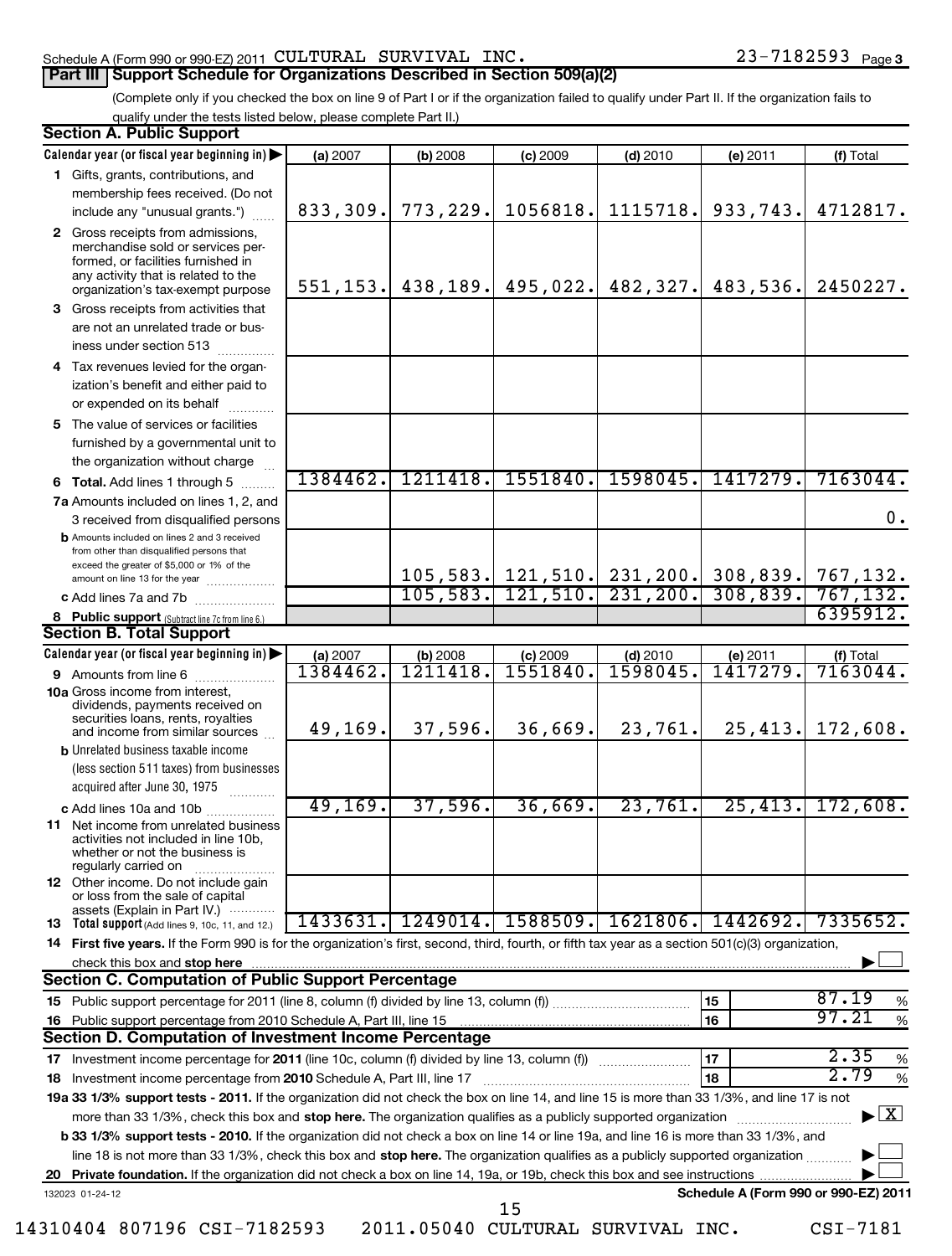Department of the Treasury Internal Revenue Service

# **Supplemental Financial Statements**

**(Form 990) | Complete if the organization answered "Yes," to Form 990, Part IV, line 6, 7, 8, 9, 10, 11a, 11b, 11c, 11d, 11e, 11f, 12a, or 12b.**

**| Attach to Form 990. | See separate instructions.**

| OMB No. 1545-0047     |
|-----------------------|
| <b>D</b>              |
|                       |
| <b>Open to Public</b> |
| Inspection            |

|               | Name of the organization<br>CULTURAL SURVIVAL INC.                                                                                                                                                                                      |                                                     | <b>Employer identification number</b><br>23-7182593 |  |  |  |
|---------------|-----------------------------------------------------------------------------------------------------------------------------------------------------------------------------------------------------------------------------------------|-----------------------------------------------------|-----------------------------------------------------|--|--|--|
| <b>Part I</b> | Organizations Maintaining Donor Advised Funds or Other Similar Funds or Accounts. Complete if the                                                                                                                                       |                                                     |                                                     |  |  |  |
|               | organization answered "Yes" to Form 990, Part IV, line 6.                                                                                                                                                                               |                                                     |                                                     |  |  |  |
|               |                                                                                                                                                                                                                                         | (a) Donor advised funds                             | (b) Funds and other accounts                        |  |  |  |
|               |                                                                                                                                                                                                                                         |                                                     |                                                     |  |  |  |
| 1             |                                                                                                                                                                                                                                         |                                                     |                                                     |  |  |  |
| 2             |                                                                                                                                                                                                                                         |                                                     |                                                     |  |  |  |
| з             | Aggregate grants from (during year) [10] [10] Aggregate grants from (during year)                                                                                                                                                       |                                                     |                                                     |  |  |  |
| 4             |                                                                                                                                                                                                                                         |                                                     |                                                     |  |  |  |
| 5             | Did the organization inform all donors and donor advisors in writing that the assets held in donor advised funds                                                                                                                        |                                                     |                                                     |  |  |  |
|               |                                                                                                                                                                                                                                         |                                                     | Yes<br>No                                           |  |  |  |
| 6             | Did the organization inform all grantees, donors, and donor advisors in writing that grant funds can be used only                                                                                                                       |                                                     |                                                     |  |  |  |
|               | for charitable purposes and not for the benefit of the donor or donor advisor, or for any other purpose conferring                                                                                                                      |                                                     |                                                     |  |  |  |
|               |                                                                                                                                                                                                                                         |                                                     | Yes<br>No                                           |  |  |  |
| Part II       | <b>Conservation Easements.</b> Complete if the organization answered "Yes" to Form 990, Part IV, line 7.                                                                                                                                |                                                     |                                                     |  |  |  |
| 1             | Purpose(s) of conservation easements held by the organization (check all that apply).                                                                                                                                                   |                                                     |                                                     |  |  |  |
|               | Preservation of land for public use (e.g., recreation or education)                                                                                                                                                                     | Preservation of an historically important land area |                                                     |  |  |  |
|               | Protection of natural habitat                                                                                                                                                                                                           | Preservation of a certified historic structure      |                                                     |  |  |  |
|               | Preservation of open space                                                                                                                                                                                                              |                                                     |                                                     |  |  |  |
| 2             | Complete lines 2a through 2d if the organization held a qualified conservation contribution in the form of a conservation easement on the last                                                                                          |                                                     |                                                     |  |  |  |
|               | day of the tax year.                                                                                                                                                                                                                    |                                                     |                                                     |  |  |  |
|               |                                                                                                                                                                                                                                         |                                                     | Held at the End of the Tax Year                     |  |  |  |
| а             |                                                                                                                                                                                                                                         |                                                     | 2a                                                  |  |  |  |
|               |                                                                                                                                                                                                                                         |                                                     | 2b                                                  |  |  |  |
| c             | Number of conservation easements on a certified historic structure included in (a) manufacture included in (a)                                                                                                                          |                                                     | 2c                                                  |  |  |  |
|               | Number of conservation easements included in (c) acquired after 8/17/06, and not on a historic structure                                                                                                                                |                                                     |                                                     |  |  |  |
|               |                                                                                                                                                                                                                                         |                                                     | 2d                                                  |  |  |  |
| З             | Number of conservation easements modified, transferred, released, extinguished, or terminated by the organization during the tax                                                                                                        |                                                     |                                                     |  |  |  |
|               | $year \blacktriangleright$                                                                                                                                                                                                              |                                                     |                                                     |  |  |  |
| 4             | Number of states where property subject to conservation easement is located >                                                                                                                                                           |                                                     |                                                     |  |  |  |
| 5             | Does the organization have a written policy regarding the periodic monitoring, inspection, handling of                                                                                                                                  |                                                     |                                                     |  |  |  |
|               | violations, and enforcement of the conservation easements it holds?                                                                                                                                                                     |                                                     | Yes<br><b>No</b>                                    |  |  |  |
| 6             | Staff and volunteer hours devoted to monitoring, inspecting, and enforcing conservation easements during the year $\blacktriangleright$                                                                                                 |                                                     |                                                     |  |  |  |
| 7             | Amount of expenses incurred in monitoring, inspecting, and enforcing conservation easements during the year $\triangleright$ \$                                                                                                         |                                                     |                                                     |  |  |  |
| 8             | Does each conservation easement reported on line 2(d) above satisfy the requirements of section 170(h)(4)(B)(i)                                                                                                                         |                                                     |                                                     |  |  |  |
|               | <b>No</b><br>Yes                                                                                                                                                                                                                        |                                                     |                                                     |  |  |  |
| 9             | In Part XIV, describe how the organization reports conservation easements in its revenue and expense statement, and balance sheet, and                                                                                                  |                                                     |                                                     |  |  |  |
|               | include, if applicable, the text of the footnote to the organization's financial statements that describes the organization's accounting for                                                                                            |                                                     |                                                     |  |  |  |
|               | conservation easements.                                                                                                                                                                                                                 |                                                     |                                                     |  |  |  |
|               | Organizations Maintaining Collections of Art, Historical Treasures, or Other Similar Assets.<br><b>Part III</b>                                                                                                                         |                                                     |                                                     |  |  |  |
|               | Complete if the organization answered "Yes" to Form 990, Part IV, line 8.                                                                                                                                                               |                                                     |                                                     |  |  |  |
|               | 1a If the organization elected, as permitted under SFAS 116 (ASC 958), not to report in its revenue statement and balance sheet works of art,                                                                                           |                                                     |                                                     |  |  |  |
|               | historical treasures, or other similar assets held for public exhibition, education, or research in furtherance of public service, provide, in Part XIV,                                                                                |                                                     |                                                     |  |  |  |
|               | the text of the footnote to its financial statements that describes these items.                                                                                                                                                        |                                                     |                                                     |  |  |  |
| b             | If the organization elected, as permitted under SFAS 116 (ASC 958), to report in its revenue statement and balance sheet works of art, historical                                                                                       |                                                     |                                                     |  |  |  |
|               | treasures, or other similar assets held for public exhibition, education, or research in furtherance of public service, provide the following amounts                                                                                   |                                                     |                                                     |  |  |  |
|               | relating to these items:                                                                                                                                                                                                                |                                                     |                                                     |  |  |  |
|               |                                                                                                                                                                                                                                         |                                                     |                                                     |  |  |  |
|               | (ii) Assets included in Form 990, Part X                                                                                                                                                                                                |                                                     |                                                     |  |  |  |
| 2             | If the organization received or held works of art, historical treasures, or other similar assets for financial gain, provide                                                                                                            |                                                     |                                                     |  |  |  |
|               | the following amounts required to be reported under SFAS 116 (ASC 958) relating to these items:                                                                                                                                         |                                                     |                                                     |  |  |  |
| а             |                                                                                                                                                                                                                                         |                                                     |                                                     |  |  |  |
| b             | Assets included in Form 990, Part X <b>must consume the consumer consumer to the s</b> s <u>selection</u> and set a set of the set of the set of the set of the set of the set of the set of the set of the set of the set of the set o |                                                     |                                                     |  |  |  |
|               |                                                                                                                                                                                                                                         |                                                     |                                                     |  |  |  |

132051 01-23-12 **For Paperwork Reduction Act Notice, see the Instructions for Form 990. Schedule D (Form 990) 2011** LHA

22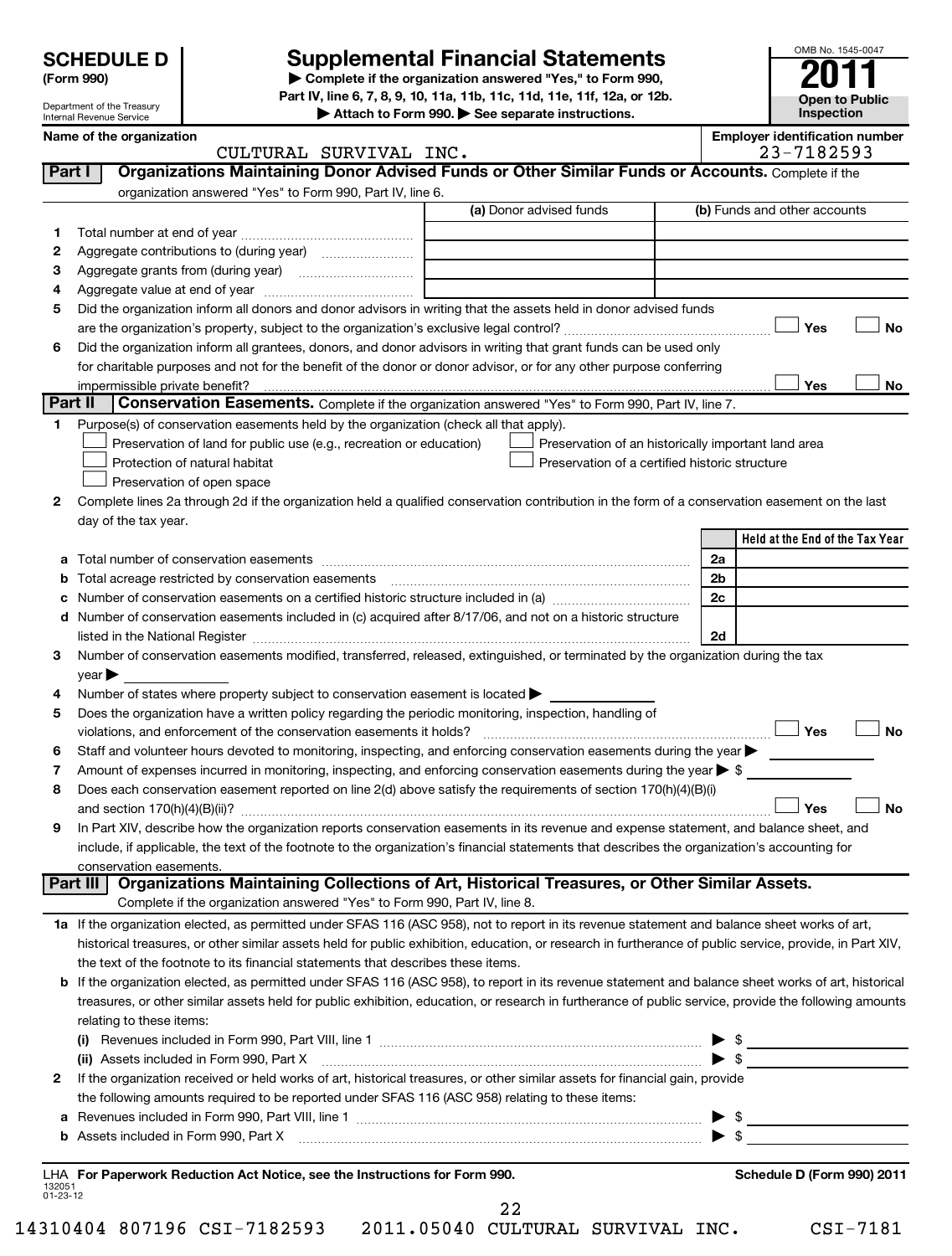|               | Schedule D (Form 990) 2011                                                                                                                                                                                                     | CULTURAL SURVIVAL INC.       |                            |                           |           |                 |          |                | $23 - 7182593$ Page 2                        |
|---------------|--------------------------------------------------------------------------------------------------------------------------------------------------------------------------------------------------------------------------------|------------------------------|----------------------------|---------------------------|-----------|-----------------|----------|----------------|----------------------------------------------|
| Part III      | Organizations Maintaining Collections of Art, Historical Treasures, or Other Similar Assets (continued)                                                                                                                        |                              |                            |                           |           |                 |          |                |                                              |
| 3             | Using the organization's acquisition, accession, and other records, check any of the following that are a significant use of its collection items                                                                              |                              |                            |                           |           |                 |          |                |                                              |
|               | (check all that apply):                                                                                                                                                                                                        |                              |                            |                           |           |                 |          |                |                                              |
| a             | Public exhibition                                                                                                                                                                                                              | d                            |                            | Loan or exchange programs |           |                 |          |                |                                              |
| b             | Scholarly research                                                                                                                                                                                                             | e                            | Other                      |                           |           |                 |          |                |                                              |
| c             | Preservation for future generations                                                                                                                                                                                            |                              |                            |                           |           |                 |          |                |                                              |
| 4             | Provide a description of the organization's collections and explain how they further the organization's exempt purpose in Part XIV.                                                                                            |                              |                            |                           |           |                 |          |                |                                              |
| 5             | During the year, did the organization solicit or receive donations of art, historical treasures, or other similar assets                                                                                                       |                              |                            |                           |           |                 |          |                |                                              |
|               |                                                                                                                                                                                                                                |                              |                            |                           |           |                 |          | Yes            | No                                           |
|               | Part IV<br>Escrow and Custodial Arrangements. Complete if the organization answered "Yes" to Form 990, Part IV, line 9, or                                                                                                     |                              |                            |                           |           |                 |          |                |                                              |
|               | reported an amount on Form 990, Part X, line 21.                                                                                                                                                                               |                              |                            |                           |           |                 |          |                |                                              |
|               | 1a Is the organization an agent, trustee, custodian or other intermediary for contributions or other assets not included                                                                                                       |                              |                            |                           |           |                 |          |                |                                              |
|               |                                                                                                                                                                                                                                |                              |                            |                           |           |                 |          | Yes            | No                                           |
|               | b If "Yes," explain the arrangement in Part XIV and complete the following table:                                                                                                                                              |                              |                            |                           |           |                 |          |                |                                              |
|               |                                                                                                                                                                                                                                |                              |                            |                           |           |                 |          | Amount         |                                              |
|               | c Beginning balance measurements and the contract of the contract of the contract of the contract of the contract of the contract of the contract of the contract of the contract of the contract of the contract of the contr |                              |                            |                           |           | 1c              |          |                |                                              |
|               |                                                                                                                                                                                                                                |                              |                            |                           |           | 1d              |          |                |                                              |
|               | Distributions during the year manufactured and an account of the year manufactured and the year manufactured and the year manufactured and the year manufactured and the year manufactured and the year manufactured and the y |                              |                            |                           |           | 1e              |          |                |                                              |
|               |                                                                                                                                                                                                                                |                              |                            |                           |           | 1f              |          |                |                                              |
|               |                                                                                                                                                                                                                                |                              |                            |                           |           |                 |          | Yes            | No                                           |
| <b>Part V</b> | <b>b</b> If "Yes," explain the arrangement in Part XIV.                                                                                                                                                                        |                              |                            |                           |           |                 |          |                |                                              |
|               | Endowment Funds. Complete if the organization answered "Yes" to Form 990, Part IV, line 10.                                                                                                                                    |                              |                            | (c) Two years back        |           |                 |          |                | (d) Three years back $ $ (e) Four years back |
|               |                                                                                                                                                                                                                                | (a) Current year<br>188,884. | (b) Prior year<br>162,216. |                           | 132,220.  |                 | 196,712. |                |                                              |
|               | <b>1a</b> Beginning of year balance                                                                                                                                                                                            | 196,267.                     | 324,394.                   |                           | 331, 223. |                 | 131,210. |                |                                              |
|               |                                                                                                                                                                                                                                |                              |                            |                           |           |                 |          |                |                                              |
|               | Net investment earnings, gains, and losses                                                                                                                                                                                     |                              |                            |                           |           |                 |          |                |                                              |
|               | d Grants or scholarships                                                                                                                                                                                                       |                              |                            |                           |           |                 |          |                |                                              |
|               | e Other expenditures for facilities                                                                                                                                                                                            | 256,041.                     | 297,726.                   |                           | 301,227.  |                 | 195,702. |                |                                              |
|               | and programs                                                                                                                                                                                                                   |                              |                            |                           |           |                 |          |                |                                              |
|               | End of year balance                                                                                                                                                                                                            | 129,110.                     | 188,884.                   |                           | 162, 216. |                 | 132,220. |                |                                              |
| g<br>2        | Provide the estimated percentage of the current year end balance (line 1g, column (a)) held as:                                                                                                                                |                              |                            |                           |           |                 |          |                |                                              |
| а             | Board designated or quasi-endowment >                                                                                                                                                                                          |                              |                            |                           |           |                 |          |                |                                              |
| b             | Permanent endowment                                                                                                                                                                                                            | %                            |                            |                           |           |                 |          |                |                                              |
|               | Temporarily restricted endowment $\blacktriangleright$ 100.00                                                                                                                                                                  | %                            |                            |                           |           |                 |          |                |                                              |
|               | The percentages in lines 2a, 2b, and 2c should equal 100%.                                                                                                                                                                     |                              |                            |                           |           |                 |          |                |                                              |
|               | 3a Are there endowment funds not in the possession of the organization that are held and administered for the organization                                                                                                     |                              |                            |                           |           |                 |          |                |                                              |
|               | by:                                                                                                                                                                                                                            |                              |                            |                           |           |                 |          |                | <b>Yes</b><br>No                             |
|               | х<br>3a(i)<br>(i)                                                                                                                                                                                                              |                              |                            |                           |           |                 |          |                |                                              |
|               | $\overline{\texttt{x}}$<br>3a(ii)                                                                                                                                                                                              |                              |                            |                           |           |                 |          |                |                                              |
|               |                                                                                                                                                                                                                                |                              |                            |                           |           |                 |          | 3b             |                                              |
|               | Describe in Part XIV the intended uses of the organization's endowment funds.                                                                                                                                                  |                              |                            |                           |           |                 |          |                |                                              |
|               | <b>Part VI</b><br>Land, Buildings, and Equipment. See Form 990, Part X, line 10.                                                                                                                                               |                              |                            |                           |           |                 |          |                |                                              |
|               | Description of property                                                                                                                                                                                                        | (a) Cost or other            |                            | (b) Cost or other         |           | (c) Accumulated |          | (d) Book value |                                              |
|               |                                                                                                                                                                                                                                | basis (investment)           |                            | basis (other)             |           | depreciation    |          |                |                                              |
|               |                                                                                                                                                                                                                                |                              |                            |                           |           |                 |          |                |                                              |
|               |                                                                                                                                                                                                                                |                              |                            | 861, 135.                 |           | 161, 135.       |          |                | 700,000.                                     |
|               |                                                                                                                                                                                                                                |                              |                            |                           |           |                 |          |                |                                              |
|               |                                                                                                                                                                                                                                |                              |                            |                           |           |                 |          |                |                                              |
|               |                                                                                                                                                                                                                                |                              |                            | 43,472.                   |           | 43,472.         |          |                | $\overline{0}$ .                             |
|               | Total. Add lines 1a through 1e. (Column (d) must equal Form 990, Part X, column (B), line 10(c).)                                                                                                                              |                              |                            |                           |           |                 |          |                | 700,000.                                     |
|               |                                                                                                                                                                                                                                |                              |                            |                           |           |                 |          |                | Schedule D (Form 990) 2011                   |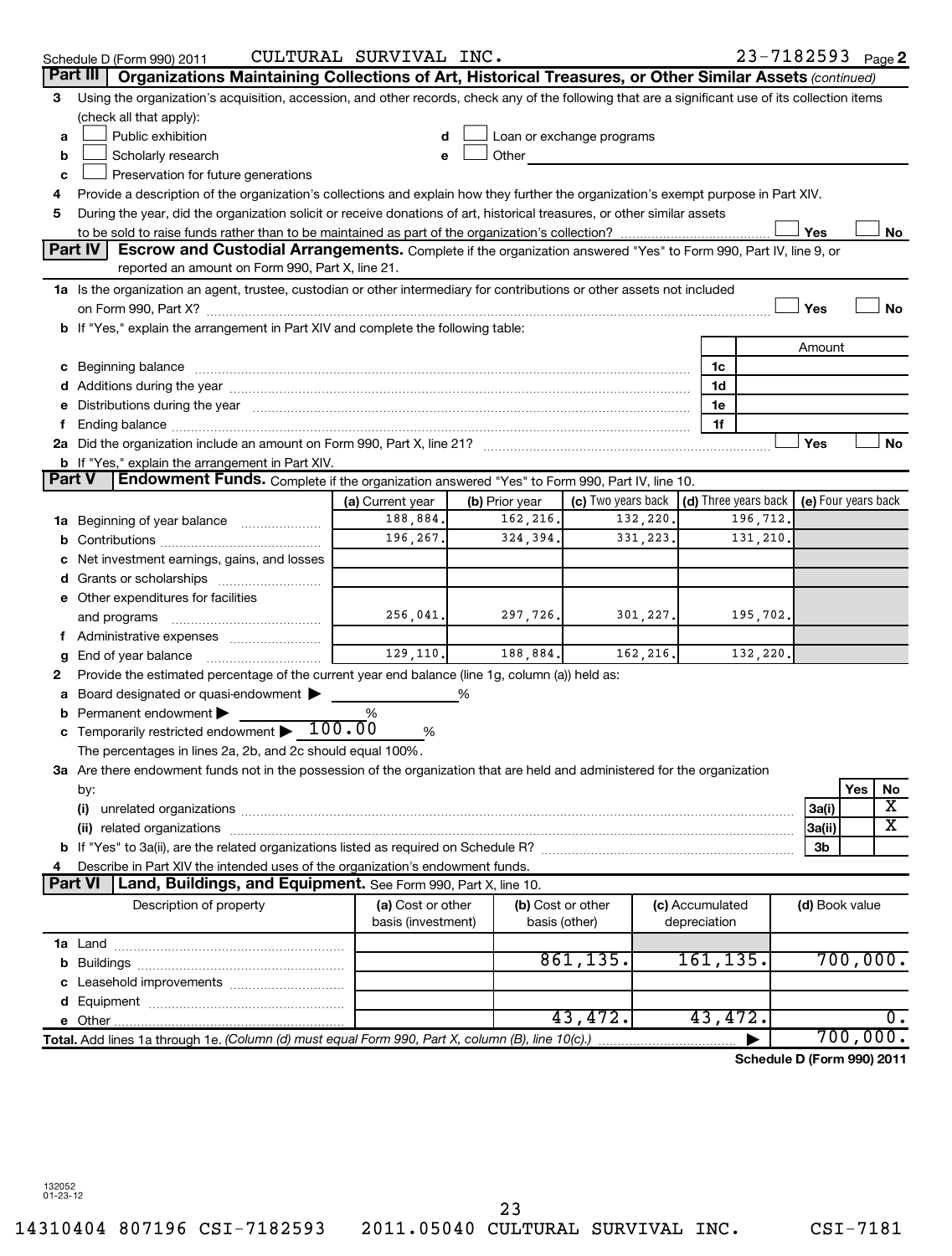| Schedule D (Form 990) 2011 |  |
|----------------------------|--|
|                            |  |

### Schedule D (Form 990) 2011 CULTURAL SURVIVAL INC • Z 3 - / I 8 Z 5 9 3 Page CULTURAL SURVIVAL INC. 23-7182593

|                                               | Part VII Investments - Other Securities. See Form 990, Part X, line 12.                                                                                                                                                                                               |                 |                |                                                              |                            |
|-----------------------------------------------|-----------------------------------------------------------------------------------------------------------------------------------------------------------------------------------------------------------------------------------------------------------------------|-----------------|----------------|--------------------------------------------------------------|----------------------------|
|                                               | (a) Description of security or category<br>(including name of security)                                                                                                                                                                                               | (b) Book value  |                | (c) Method of valuation:<br>Cost or end-of-year market value |                            |
|                                               | (1) Financial derivatives                                                                                                                                                                                                                                             |                 |                |                                                              |                            |
|                                               |                                                                                                                                                                                                                                                                       |                 |                |                                                              |                            |
| (3) Other                                     |                                                                                                                                                                                                                                                                       |                 |                |                                                              |                            |
| (A)                                           |                                                                                                                                                                                                                                                                       |                 |                |                                                              |                            |
| (B)                                           |                                                                                                                                                                                                                                                                       |                 |                |                                                              |                            |
| (C)                                           |                                                                                                                                                                                                                                                                       |                 |                |                                                              |                            |
| (D)                                           |                                                                                                                                                                                                                                                                       |                 |                |                                                              |                            |
| (E)                                           |                                                                                                                                                                                                                                                                       |                 |                |                                                              |                            |
| (F)                                           |                                                                                                                                                                                                                                                                       |                 |                |                                                              |                            |
| (G)<br>(H)                                    |                                                                                                                                                                                                                                                                       |                 |                |                                                              |                            |
| (1)                                           |                                                                                                                                                                                                                                                                       |                 |                |                                                              |                            |
|                                               | Total. (Col (b) must equal Form 990, Part X, col (B) line 12.) $\blacktriangleright$                                                                                                                                                                                  |                 |                |                                                              |                            |
|                                               | Part VIII Investments - Program Related. See Form 990, Part X, line 13.                                                                                                                                                                                               |                 |                |                                                              |                            |
|                                               | (a) Description of investment type                                                                                                                                                                                                                                    | (b) Book value  |                | (c) Method of valuation:<br>Cost or end-of-year market value |                            |
| (1)                                           |                                                                                                                                                                                                                                                                       |                 |                |                                                              |                            |
| (2)                                           |                                                                                                                                                                                                                                                                       |                 |                |                                                              |                            |
| (3)                                           |                                                                                                                                                                                                                                                                       |                 |                |                                                              |                            |
| (4)                                           |                                                                                                                                                                                                                                                                       |                 |                |                                                              |                            |
| (5)                                           |                                                                                                                                                                                                                                                                       |                 |                |                                                              |                            |
| (6)                                           |                                                                                                                                                                                                                                                                       |                 |                |                                                              |                            |
| (7)                                           |                                                                                                                                                                                                                                                                       |                 |                |                                                              |                            |
| (8)                                           |                                                                                                                                                                                                                                                                       |                 |                |                                                              |                            |
| (9)                                           |                                                                                                                                                                                                                                                                       |                 |                |                                                              |                            |
| (10)                                          |                                                                                                                                                                                                                                                                       |                 |                |                                                              |                            |
| Part IX                                       | Total. (Col (b) must equal Form 990, Part X, col (B) line 13.) $\blacktriangleright$<br>Other Assets. See Form 990, Part X, line 15.                                                                                                                                  |                 |                |                                                              |                            |
|                                               |                                                                                                                                                                                                                                                                       | (a) Description |                |                                                              | (b) Book value             |
| (1)                                           |                                                                                                                                                                                                                                                                       |                 |                |                                                              |                            |
| (2)                                           |                                                                                                                                                                                                                                                                       |                 |                |                                                              |                            |
| (3)                                           |                                                                                                                                                                                                                                                                       |                 |                |                                                              |                            |
| (4)                                           |                                                                                                                                                                                                                                                                       |                 |                |                                                              |                            |
| (5)                                           |                                                                                                                                                                                                                                                                       |                 |                |                                                              |                            |
| (6)                                           |                                                                                                                                                                                                                                                                       |                 |                |                                                              |                            |
| (7)                                           |                                                                                                                                                                                                                                                                       |                 |                |                                                              |                            |
| (8)                                           |                                                                                                                                                                                                                                                                       |                 |                |                                                              |                            |
| (9)                                           |                                                                                                                                                                                                                                                                       |                 |                |                                                              |                            |
| (10)                                          |                                                                                                                                                                                                                                                                       |                 |                |                                                              |                            |
| Part X                                        | Total. (Column (b) must equal Form 990, Part X, col (B) line 15.)<br>Other Liabilities. See Form 990, Part X, line 25.                                                                                                                                                |                 |                |                                                              |                            |
|                                               | (a) Description of liability                                                                                                                                                                                                                                          |                 | (b) Book value |                                                              |                            |
| <u>1.</u><br>(1)                              | Federal income taxes                                                                                                                                                                                                                                                  |                 |                |                                                              |                            |
| (2)                                           |                                                                                                                                                                                                                                                                       |                 |                |                                                              |                            |
| (3)                                           |                                                                                                                                                                                                                                                                       |                 |                |                                                              |                            |
| (4)                                           |                                                                                                                                                                                                                                                                       |                 |                |                                                              |                            |
| (5)                                           |                                                                                                                                                                                                                                                                       |                 |                |                                                              |                            |
| (6)                                           |                                                                                                                                                                                                                                                                       |                 |                |                                                              |                            |
| (7)                                           |                                                                                                                                                                                                                                                                       |                 |                |                                                              |                            |
| (8)                                           |                                                                                                                                                                                                                                                                       |                 |                |                                                              |                            |
| (9)                                           |                                                                                                                                                                                                                                                                       |                 |                |                                                              |                            |
| (10)                                          |                                                                                                                                                                                                                                                                       |                 |                |                                                              |                            |
| (11)                                          |                                                                                                                                                                                                                                                                       |                 |                |                                                              |                            |
|                                               | Total. (Column (b) must equal Form 990, Part X, col (B) line 25.)<br>Fily 48 (ASC 740) Footnote. In Part XIV, provide the text of the footnote to the organization's financial statements that reports the organization's liability for uncertain tax positions under |                 |                |                                                              |                            |
| 2.<br>FIN 48 (ASC 740).<br>132053<br>01-23-12 |                                                                                                                                                                                                                                                                       |                 |                |                                                              |                            |
|                                               |                                                                                                                                                                                                                                                                       |                 | 24             |                                                              | Schedule D (Form 990) 2011 |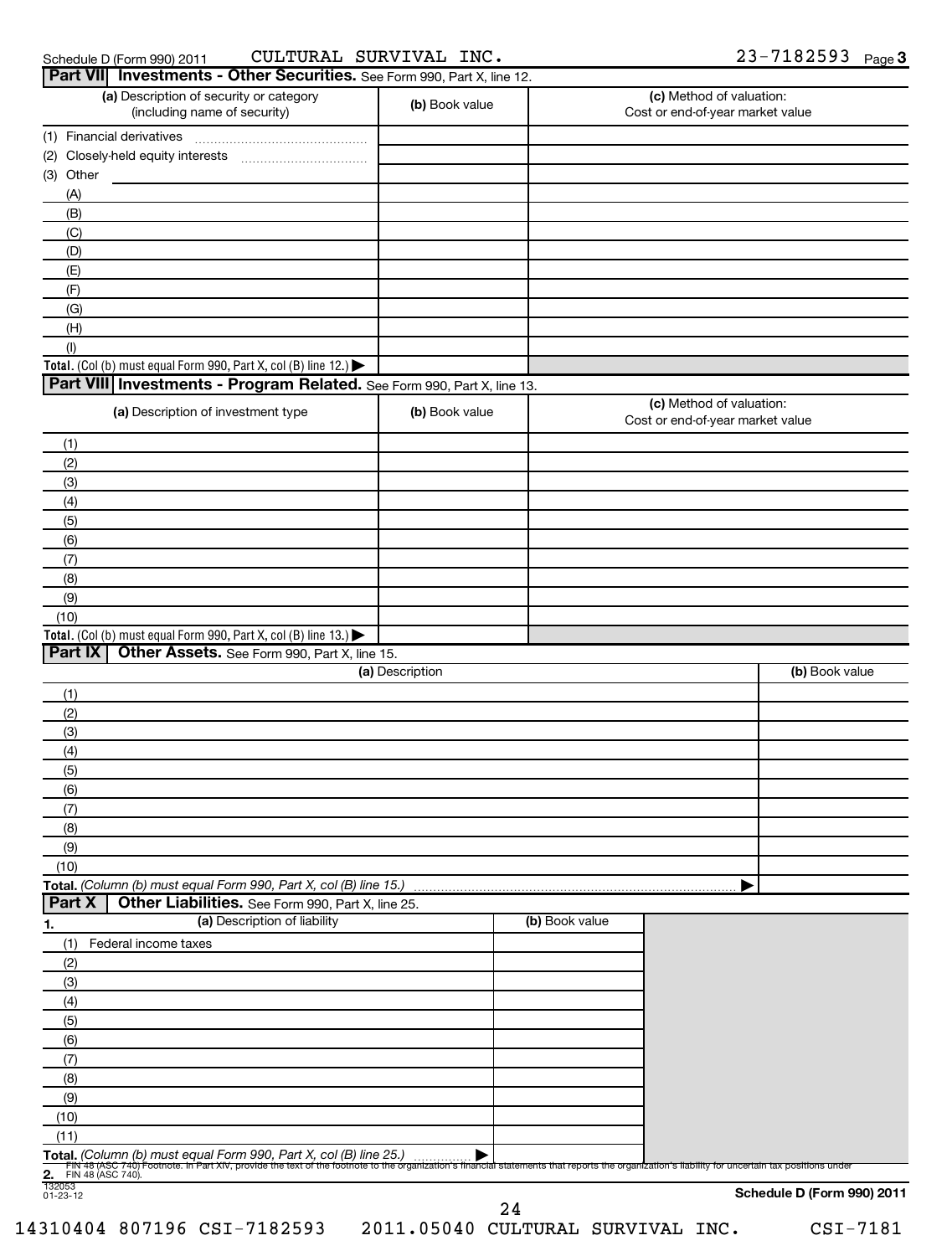|    | CULTURAL SURVIVAL INC.<br>Schedule D (Form 990) 2011                                                                                                             |                |                |                | 23-7182593 Page 4 |                |
|----|------------------------------------------------------------------------------------------------------------------------------------------------------------------|----------------|----------------|----------------|-------------------|----------------|
|    | Reconciliation of Change in Net Assets from Form 990 to Audited Financial Statements<br>Part XI                                                                  |                |                |                |                   |                |
| 1  | Total revenue (Form 990, Part VIII, column (A), line 12)                                                                                                         |                | 1              |                | 1,442,692.        |                |
| 2  |                                                                                                                                                                  |                |                |                | 1,579,729.        |                |
| З  |                                                                                                                                                                  |                | $\mathbf{3}$   |                | $-137,037.$       |                |
| 4  | Net unrealized gains (losses) on investments [11] matter continuum matter is a set of the set of the set of the                                                  |                | $\overline{4}$ |                |                   | 471.           |
| 5  |                                                                                                                                                                  |                | 5              |                |                   |                |
| 6  |                                                                                                                                                                  |                | 6              |                |                   |                |
| 7  | Prior period adjustments [ www.communications and contract to the contract of the contract of the contract of                                                    |                | $\overline{7}$ |                |                   |                |
| 8  |                                                                                                                                                                  |                | 8              |                |                   | 378, 312.      |
| 9  |                                                                                                                                                                  |                | 9              |                |                   | 378,783.       |
| 10 | Excess or (deficit) for the year per audited financial statements. Combine lines 3 and 9                                                                         |                | 10             |                |                   | 241,746.       |
|    | Part XII   Reconciliation of Revenue per Audited Financial Statements With Revenue per Return                                                                    |                |                |                |                   |                |
| 1  |                                                                                                                                                                  |                |                | $\mathbf{1}$   | 1,443,163.        |                |
| 2  | Amounts included on line 1 but not on Form 990, Part VIII, line 12:                                                                                              |                |                |                |                   |                |
| a  |                                                                                                                                                                  | 2a             | 471.           |                |                   |                |
| b  |                                                                                                                                                                  | 2 <sub>b</sub> |                |                |                   |                |
|    |                                                                                                                                                                  | 2 <sub>c</sub> |                |                |                   |                |
| d  |                                                                                                                                                                  | 2d             |                |                |                   |                |
| е  | Add lines 2a through 2d                                                                                                                                          |                |                |                |                   | 471.           |
| з  |                                                                                                                                                                  |                |                |                | 1,442,692.        |                |
| 4  | Amounts included on Form 990, Part VIII, line 12, but not on line 1:                                                                                             |                |                |                |                   |                |
|    | Investment expenses not included on Form 990, Part VIII, line 7b [11, 11, 11, 11, 11, 11]                                                                        | 4a             |                |                |                   |                |
| b  |                                                                                                                                                                  | 4 <sub>b</sub> |                |                |                   |                |
|    | c Add lines 4a and 4b                                                                                                                                            |                |                | 4с             |                   | $\mathbf{0}$ . |
| 5  | Total revenue. Add lines 3 and 4c. (This must equal Form 990, Part I, line 12.)                                                                                  |                |                | 5              | 1,442,692.        |                |
|    | Part XIII Reconciliation of Expenses per Audited Financial Statements With Expenses per Return                                                                   |                |                |                |                   |                |
| 1. |                                                                                                                                                                  |                |                | $\blacksquare$ | 1,579,729.        |                |
| 2  | Amounts included on line 1 but not on Form 990, Part IX, line 25:                                                                                                |                |                |                |                   |                |
|    |                                                                                                                                                                  | 2a             |                |                |                   |                |
| b  |                                                                                                                                                                  | 2 <sub>b</sub> |                |                |                   |                |
|    |                                                                                                                                                                  | 2c             |                |                |                   |                |
| d  |                                                                                                                                                                  | 2d             |                |                |                   |                |
|    | Add lines 2a through 2d                                                                                                                                          |                |                | 2e             |                   |                |
| з  |                                                                                                                                                                  |                |                | 3              | 1,579,729.        |                |
|    | Amounts included on Form 990, Part IX, line 25, but not on line 1:                                                                                               |                |                |                |                   |                |
|    | a Investment expenses not included on Form 990, Part VIII, line 7b [11, 11, 11, 11]                                                                              | 4a             |                |                |                   |                |
|    | <b>b</b> Other (Describe in Part XIV.).                                                                                                                          | 4b             |                |                |                   |                |
|    | c Add lines 4a and 4b                                                                                                                                            |                |                | 4с             |                   | 0.             |
| 5  | Total expenses. Add lines 3 and 4c. (This must equal Form 990, Part I, line 18.)                                                                                 |                |                | 5              | 579               |                |
|    | Part XIV Supplemental Information                                                                                                                                |                |                |                |                   |                |
|    | Complete this part to provide the descriptions required for Part II, lines 3, 5, and 9; Part III, lines 1a and 4; Part IV, lines 1b and 2b; Part V, line 4; Part |                |                |                |                   |                |
|    | X, line 2; Part XI, line 8; Part XII, lines 2d and 4b; and Part XIII, lines 2d and 4b. Also complete this part to provide any additional information.            |                |                |                |                   |                |
|    |                                                                                                                                                                  |                |                |                |                   |                |

| Part XI, Line 8 - Other Adjustments:          |           |          |
|-----------------------------------------------|-----------|----------|
| Unrealized gains on appreciation of Building  |           | 378,312. |
| Part V, Line 4: Temporarily Restricted Funds: |           |          |
| Future expenditures on programs               | \$129,110 |          |
|                                               |           |          |
|                                               |           |          |
|                                               |           |          |

**Schedule D (Form 990) 2011**

132054 01-23-12

14310404 807196 CSI-7182593 2011.05040 CULTURAL SURVIVAL INC. CSI-7181

25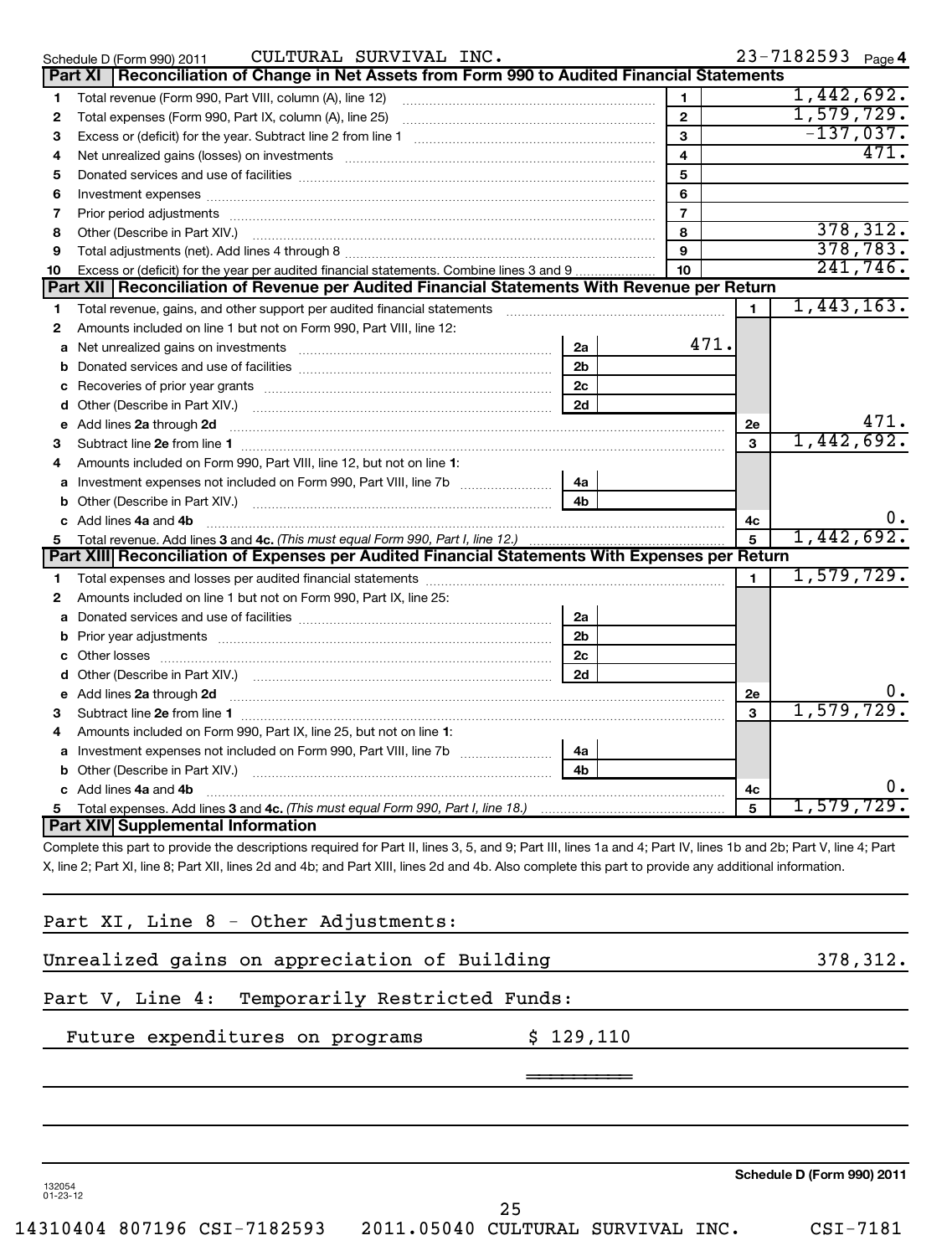|    | <b>SCHEDULE F</b><br>(Form 990)                        |                                           |                                                                                       | <b>Statement of Activities Outside the United States</b><br>Complete if the organization answered "Yes" to Form 990,                                                                                                                                 |                                                                                                             | OMB No. 1545-0047                                                |
|----|--------------------------------------------------------|-------------------------------------------|---------------------------------------------------------------------------------------|------------------------------------------------------------------------------------------------------------------------------------------------------------------------------------------------------------------------------------------------------|-------------------------------------------------------------------------------------------------------------|------------------------------------------------------------------|
|    | Department of the Treasury<br>Internal Revenue Service |                                           |                                                                                       | Part IV, line 14b, 15, or 16.<br>Attach to Form 990. See separate instructions.                                                                                                                                                                      |                                                                                                             | <b>Open to Public</b><br><b>Inspection</b>                       |
|    | Name of the organization                               |                                           |                                                                                       |                                                                                                                                                                                                                                                      |                                                                                                             | <b>Employer identification number</b>                            |
|    | CULTURAL SURVIVAL INC.                                 |                                           |                                                                                       |                                                                                                                                                                                                                                                      | 23-7182593                                                                                                  |                                                                  |
|    | Part I                                                 |                                           |                                                                                       | General Information on Activities Outside the United States. Complete if the organization answered "Yes"                                                                                                                                             |                                                                                                             |                                                                  |
|    |                                                        | to Form 990, Part IV, line 14b.           |                                                                                       |                                                                                                                                                                                                                                                      |                                                                                                             |                                                                  |
| 1. |                                                        |                                           |                                                                                       | For grantmakers. Does the organization maintain records to substantiate the amount of its grants and other assistance,<br>the grantees' eligibility for the grants or assistance, and the selection criteria used to award the grants or assistance? |                                                                                                             | Yes $\boxed{\text{X}}$ No                                        |
| 2  | United States.                                         |                                           |                                                                                       | For grantmakers. Describe in Part V the organization's procedures for monitoring the use of its grants and other assistance outside the                                                                                                              |                                                                                                             |                                                                  |
| 3  |                                                        |                                           |                                                                                       | Activities per Region. (The following Part I, line 3 table can be duplicated if additional space is needed.)                                                                                                                                         |                                                                                                             |                                                                  |
|    | (a) Region                                             | (b) Number of<br>offices<br>in the region | (c) Number of<br>employees,<br>agents, and<br>independent<br>contractors<br>in region | (d) Activities conducted in region<br>(by type) (e.g., fundraising, program<br>services, investments, grants to<br>recipients located in the region)                                                                                                 | (e) If activity listed in (d)<br>is a program service,<br>describe specific type<br>of service(s) in region | (f) Total<br>expenditures<br>for and<br>investments<br>in region |
|    |                                                        |                                           |                                                                                       |                                                                                                                                                                                                                                                      |                                                                                                             |                                                                  |
|    |                                                        |                                           |                                                                                       |                                                                                                                                                                                                                                                      |                                                                                                             |                                                                  |
|    |                                                        |                                           |                                                                                       |                                                                                                                                                                                                                                                      |                                                                                                             |                                                                  |
|    |                                                        |                                           |                                                                                       |                                                                                                                                                                                                                                                      |                                                                                                             |                                                                  |
|    |                                                        |                                           |                                                                                       |                                                                                                                                                                                                                                                      |                                                                                                             |                                                                  |
|    |                                                        |                                           |                                                                                       |                                                                                                                                                                                                                                                      |                                                                                                             |                                                                  |
|    |                                                        |                                           |                                                                                       |                                                                                                                                                                                                                                                      |                                                                                                             |                                                                  |
|    |                                                        |                                           |                                                                                       |                                                                                                                                                                                                                                                      |                                                                                                             |                                                                  |
|    |                                                        |                                           |                                                                                       |                                                                                                                                                                                                                                                      |                                                                                                             |                                                                  |
|    | 3 a Sub-total                                          | $\mathbf{0}$                              | 0                                                                                     |                                                                                                                                                                                                                                                      |                                                                                                             | 0.                                                               |
|    | <b>b</b> Total from continuation<br>sheets to Part I   | 0                                         | 0                                                                                     |                                                                                                                                                                                                                                                      |                                                                                                             | 0.                                                               |
|    | c Totals (add lines 3a<br>and 3b)                      | n                                         | 0                                                                                     |                                                                                                                                                                                                                                                      |                                                                                                             | 0.                                                               |

**For Paperwork Reduction Act Notice, see the Instructions for Form 990. Schedule F (Form 990) 2011** LHA

OMB No. 1545-0047

132071 01-23-12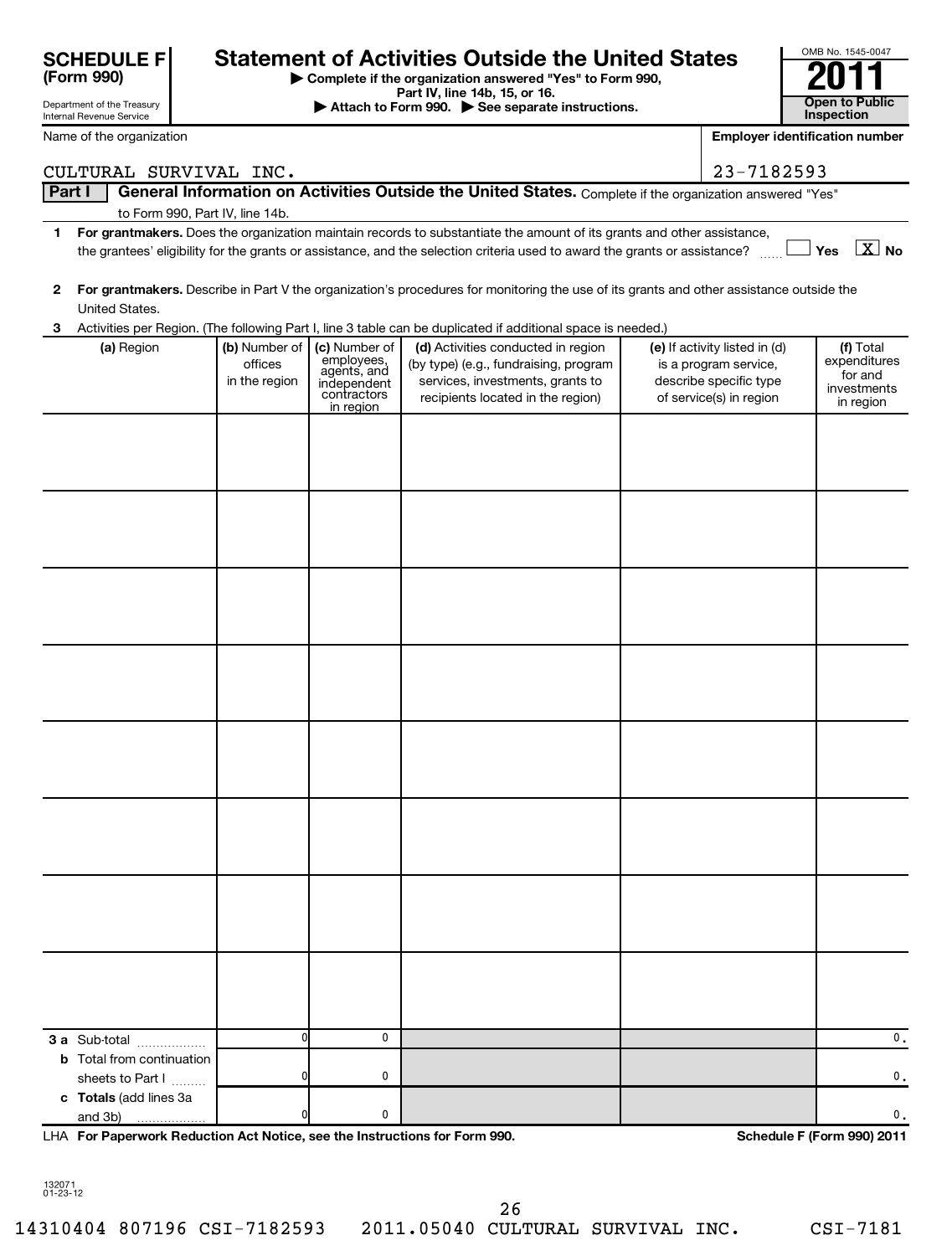**2** Enter total number of recipient organizations listed above that are recognized as charities by the foreign country, recognized as tax-exempt by the IRS, or for which the grantee or counsel has provided a section 501(c)(3) equivalency letter ~~~~~~~~~~~~~~~~~~~~~~~ |

27

**(a)** Name of organization (b) IRS code section (c) Region (c) Region (d) Purpose of (e) Amount (f) Manner of (g) Amount of (h) Description (i) (a) Name of organization (f) IRS code section (c) Region (d) Purpose of (d) Am (b) IRS code section and EIN (if applicable) (a) Name of organization (c) Region (d) Purpose of

Part II can be duplicated if additional space is needed.

| Schedule F (Form 990) 2011 | CULTURAL SURVIVAL INC. |  |
|----------------------------|------------------------|--|

### Part II | Grants and Other Assistance to Organizations or Entities Outside the United States. Complete if the organization answered "Yes" to Form 990, Part IV, line 15, for any

(e) Amount

of cash grant | cash disbursement

(f) Manner of

grant

recipient who received more than \$5,000. Check this box if no one recipient received more than \$5,000 ~~~~~~~~~~~~~~~~~~~~~~~~~~~~~~~~~~~~~

Training and Central America educative workshops; and the Caribbean promoting citizens (Guatemala) participation; and 191,700.Wire Transfers 1. 0. Cash

**3** Enter total number of other organizations or entities |

See Part V for Column (d) descriptions

**Schedule F (Form 990) 2011**

1 1

 $23 - 7182593$ 

(g) Amount of non-cash assistance

(h) Description of non-cash assistance

**2**

**|**

(i) Method of valuation (book, FMV, appraisal, other)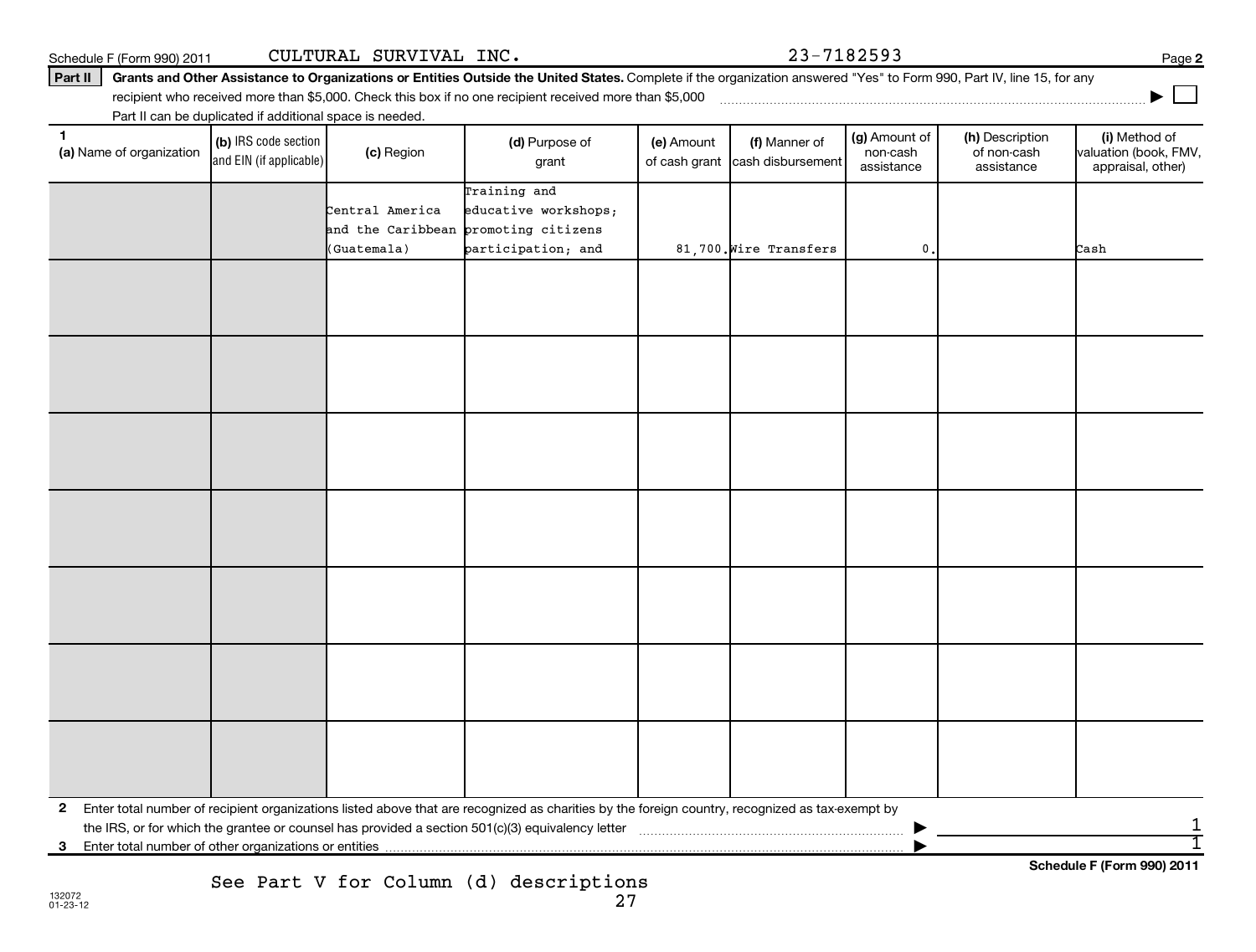**Schedule F (Form 990) 2011**

| 0) 2011 | CULTURAL |
|---------|----------|
|         |          |

Part III Grants and Other Assistance to Individuals Outside the United States. Complete if the organization answered "Yes" to Form 990, Part IV, line 16.

Part III can be duplicated if additional space is needed.

| Part in carr be duplicated if additional space is needed.<br>(a) Type of grant or assistance | (b) Region | (c) Number of<br>recipients | (d) Amount of<br>cash grant | (e) Manner of<br>cash disbursement | (f) Amount of<br>non-cash<br>assistance | (g) Description of<br>non-cash assistance | (h) Method of<br>valuation<br>(book, FMV,<br>appraisal, other) |
|----------------------------------------------------------------------------------------------|------------|-----------------------------|-----------------------------|------------------------------------|-----------------------------------------|-------------------------------------------|----------------------------------------------------------------|
|                                                                                              |            |                             |                             |                                    |                                         |                                           |                                                                |
|                                                                                              |            |                             |                             |                                    |                                         |                                           |                                                                |
|                                                                                              |            |                             |                             |                                    |                                         |                                           |                                                                |
|                                                                                              |            |                             |                             |                                    |                                         |                                           |                                                                |
|                                                                                              |            |                             |                             |                                    |                                         |                                           |                                                                |
|                                                                                              |            |                             |                             |                                    |                                         |                                           |                                                                |
|                                                                                              |            |                             |                             |                                    |                                         |                                           |                                                                |
|                                                                                              |            |                             |                             |                                    |                                         |                                           |                                                                |
|                                                                                              |            |                             |                             |                                    |                                         |                                           |                                                                |
|                                                                                              |            |                             |                             |                                    |                                         |                                           |                                                                |

28

**3**

VAL INC. 23-7182593

| Schedule F (Form 990) 2011 | INC.<br>SURVIVAL<br>CULTURAL | $73 - 7187507$<br>$23 -$<br>دودكە 1 | Page |
|----------------------------|------------------------------|-------------------------------------|------|
|----------------------------|------------------------------|-------------------------------------|------|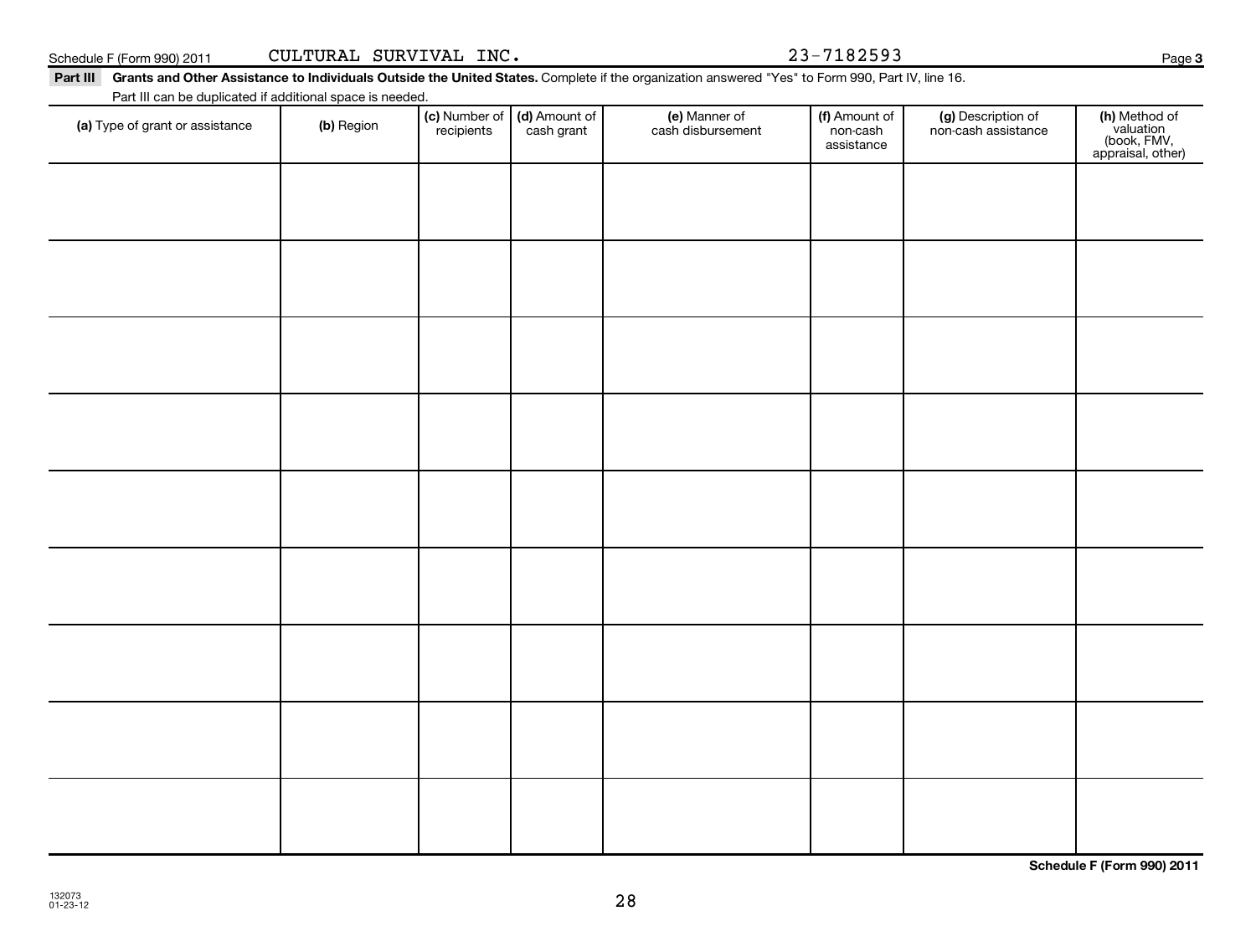|                | Was the organization a U.S. transferor of property to a foreign corporation during the tax year? If "Yes," the<br>organization may be required to file Form 926, Return by a U.S. Transferor of Property to a Foreign<br>Corporation (see Instructions for Form 926) [11] matter continuum matter of the Instruction (see Instructions                          | Yes | $X _{\text{No}}$  |
|----------------|-----------------------------------------------------------------------------------------------------------------------------------------------------------------------------------------------------------------------------------------------------------------------------------------------------------------------------------------------------------------|-----|-------------------|
| $\overline{2}$ | Did the organization have an interest in a foreign trust during the tax year? If "Yes," the organization<br>may be required to file Form 3520, Annual Return to Report Transactions with Foreign Trusts and<br>Receipt of Certain Foreign Gifts, and/or Form 3520-A, Annual Information Return of Foreign Trust With                                            | Yes | $X_{\text{No}}$   |
| 3              | Did the organization have an ownership interest in a foreign corporation during the tax year? If "Yes,"<br>the organization may be required to file Form 5471, Information Return of U.S. Persons With Respect To                                                                                                                                               | Yes | $\overline{X}$ No |
| 4              | Was the organization a direct or indirect shareholder of a passive foreign investment company or a<br>qualified electing fund during the tax year? If "Yes," the organization may be required to file Form 8621,<br>Information Return by a Shareholder of a Passive Foreign Investment Company or Qualified Electing Fund.<br>(see Instructions for Form 8621) | Yes | $X_{\text{No}}$   |
| 5              | Did the organization have an ownership interest in a foreign partnership during the tax year? If "Yes,"<br>the organization may be required to file Form 8865, Return of U.S. Persons With Respect To Certain                                                                                                                                                   | Yes | $\overline{X}$ No |
| 6              | Did the organization have any operations in or related to any boycotting countries during the tax year? If<br>"Yes," the organization may be required to file Form 5713, International Boycott Report (see Instructions<br>for Form 5713)                                                                                                                       | Yes | X.                |

**Schedule F (Form 990) 2011**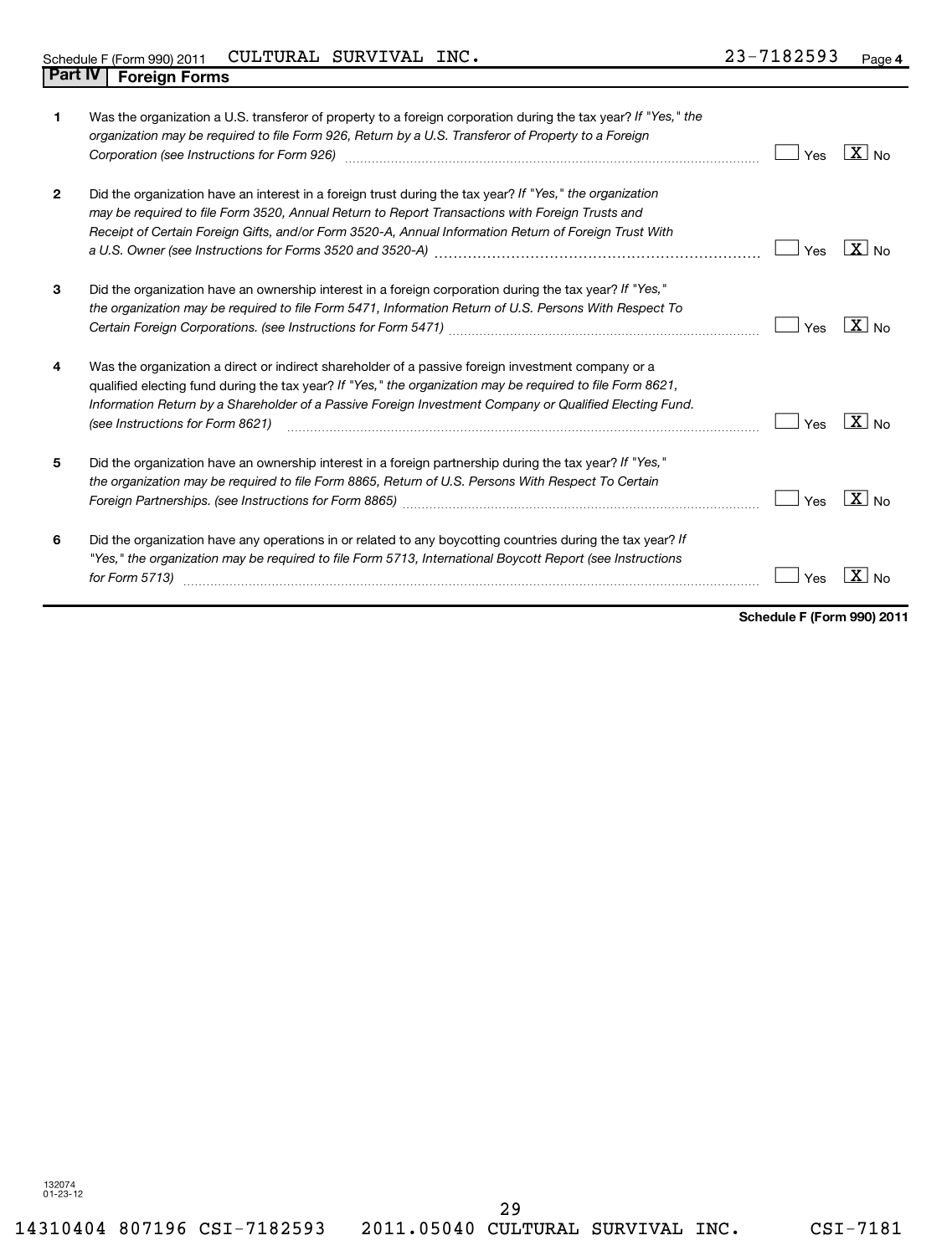Complete this part to provide the information required by Part I, line 2 (monitoring of funds); Part I, line 3, column (f) (accounting method; amounts of investments vs. expenditures per region); Part II, line 1 (accounting method); Part III (accounting method); and Part III, column (c) (estimated number of recipients), as applicable. Also complete this part to provide any additional information. **Part V** | Supplemental Information

Part II, Column (d):

Region: Central America and the Caribbean (Guatemala)

(d) Purpose of Grant: Training and educative workshops; promoting

citizens participation; and productions and distributions of broadcasting

materials.

Schedule F, Part I, Line 3:

Grant budgets are required for all activities outside of the United

States and approved by the organization's Board of Directors prior to

disbursements. Each grantee submits expenditures reports which are

reviewed and approved by the Director of Operations.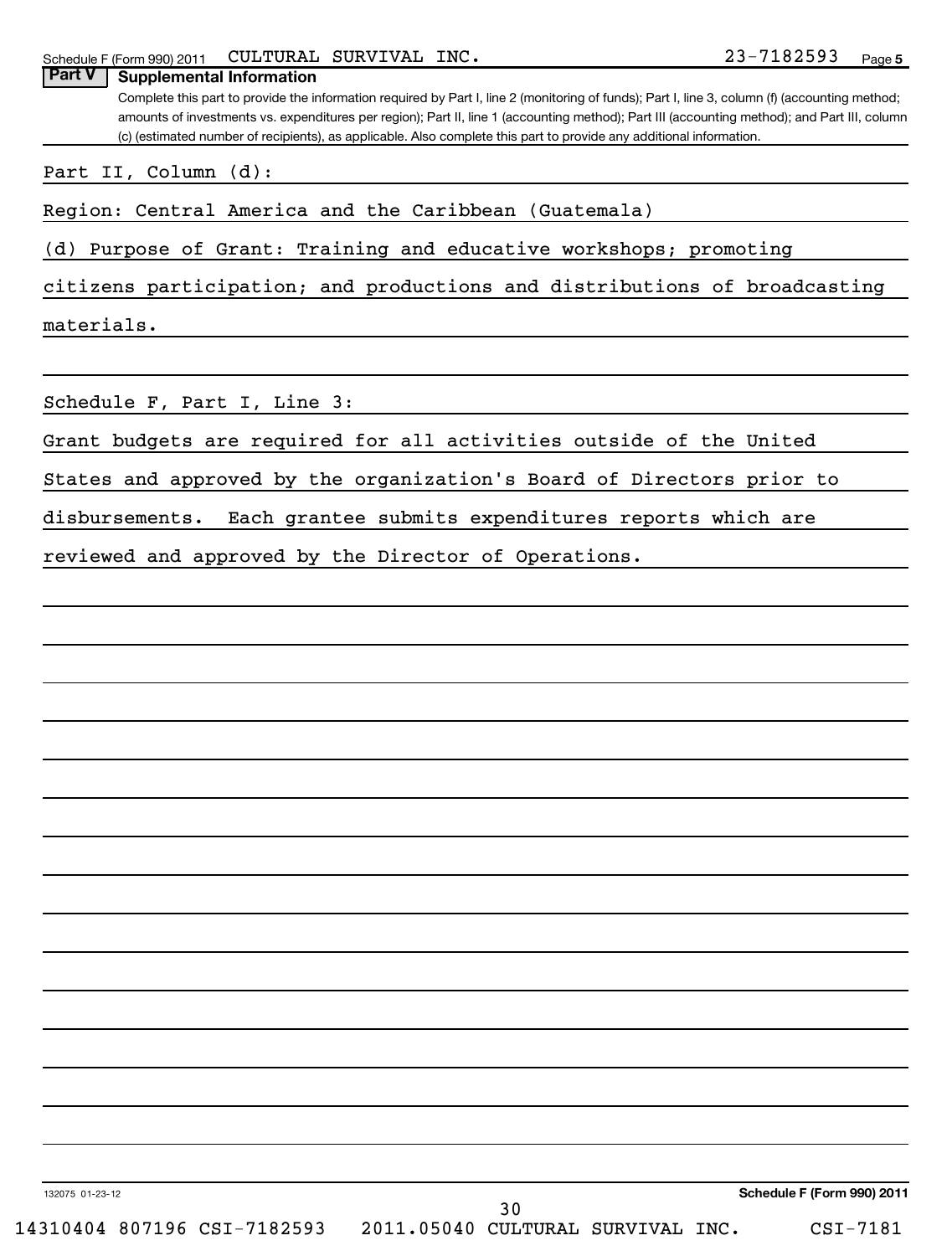| <b>SCHEDULE O</b> |          |  |
|-------------------|----------|--|
| ---               | $\cdots$ |  |

|  |  | $\mu$ or $\mu$ and $\sigma$ or $\sigma$ and $\sigma$ |  |
|--|--|------------------------------------------------------|--|
|  |  |                                                      |  |

Department of the Treasury Internal Revenue Service Name of the organization

# **Supplemental Information to Form 990 or 990-EZ**<br> **Complete to provide information for responses to specific questions on**<br> **Exam 990 or 990-EZ** or to provide any additional information.

**(Form 990 or 990-EZ) Complete to provide information for responses to specific questions on Form 990 or 990-EZ or to provide any additional information. | Attach to Form 990 or 990-EZ. Open to Public**

OMB No. 1545-0047 **Inspection**

**Employer identification number**

CULTURAL SURVIVAL INC. 23-7182593

Form 990, Part I, Line 1, Description of Organization Mission:

and ways of life.

Form 990, Part III, Line 4a, Program Service Accomplishments:

unscrupulous governments or corporations that threaten the existence of

Indigenous communities or the environments in which they live. Our

Cultural Survival bazaars program enables Indigenous handicraft artists

to have access to a marketplace of consumers who pay fair prices for

goods that provide sustainable incomes for the artists, their families,

and their communities.

Form 990, Part VI, Section B, line 11: The Director of Operations along with the Board of Directors' Finance Committee review the 990 Form before this form is filed.

Form 990, Part VI, Section B, Line 12c: The organization requires each new key employee, officer or director to review a copy of the "Policy on Conflicts of Interest and Disclosure of Certain Interests" and to acknowledge in writing that he or she has done so. Additionally, each key employee, officer or director, annually complete a disclusure form identifying any relationships, positions or cirsumstances in which the employee is involved that he or she believes could contribute to a conflict of interest arising.

132211 01-23-12 LHA For Paperwork Reduction Act Notice, see the Instructions for Form 990 or 990-EZ. Schedule O (Form 990 or 990-EZ) (2011) Form 990, Part VI, Section B, Line 15a: The Board of Directors' Finance Committee is in charge of the process of determining, reviewing and 14310404 807196 CSI-7182593 2011.05040 CULTURAL SURVIVAL INC. CSI-7181 31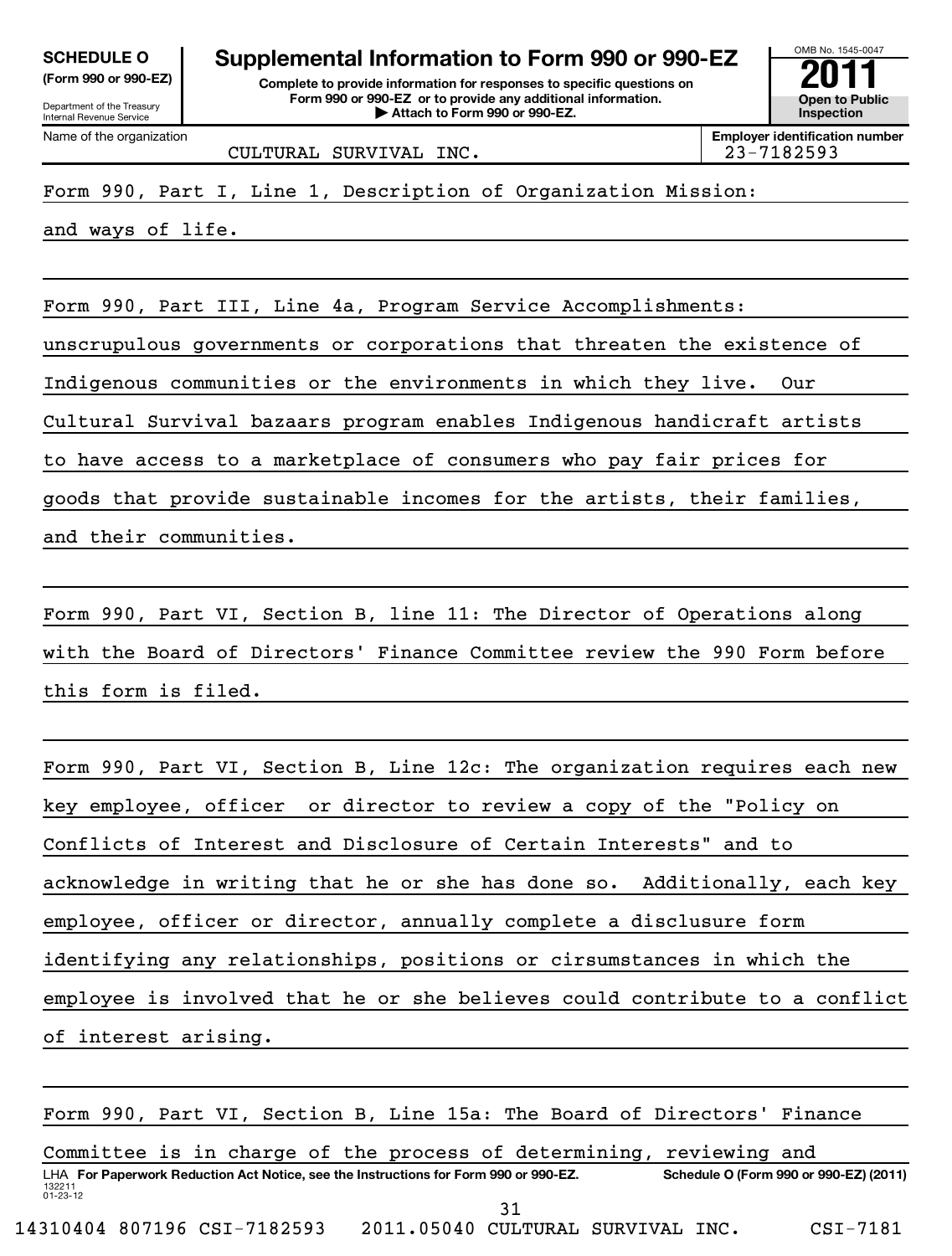| Schedule O (Form 990 or 990-EZ) (2011)<br>Name of the organization     | Page 2<br><b>Employer identification number</b> |
|------------------------------------------------------------------------|-------------------------------------------------|
| CULTURAL SURVIVAL INC.                                                 | 23-7182593                                      |
| approval of the compensation of the organization's officers or key     |                                                 |
| employees.                                                             |                                                 |
|                                                                        |                                                 |
| Form 990, Part VI, Section C, Line 19: Form 990, governing documents,  |                                                 |
| conflict of interest policy and financial statements are available for |                                                 |
| public inspection, upon request, at 33 Richdale Avenue, Suite 206,     |                                                 |
| Cambridge, MA 02140                                                    |                                                 |
|                                                                        |                                                 |
| Form 990, Part XI, line 5, Changes in Net Assets:                      |                                                 |
| Net unrealized gains on investments:                                   | 471.                                            |
| Unrealized gains on appreciation of Building                           | 378,312.                                        |
| Total to Form 990, Part XI, Line 5                                     | 378,783.                                        |
|                                                                        |                                                 |
| Form 990, Part XII, Line $2 \cdot c$ -                                 |                                                 |
| Responsibility for oversight of the Audit                              |                                                 |
| This process has not changed from the prior year.                      |                                                 |
|                                                                        |                                                 |
|                                                                        |                                                 |
|                                                                        |                                                 |
|                                                                        |                                                 |
|                                                                        |                                                 |
|                                                                        |                                                 |
|                                                                        |                                                 |
|                                                                        |                                                 |
|                                                                        |                                                 |
|                                                                        |                                                 |
|                                                                        |                                                 |
| 132212<br>01-23-12                                                     | Schedule O (Form 990 or 990-EZ) (2011)          |
| 32<br>2011.05040 CULTURAL SURVIVAL INC.<br>14310404 807196 CSI-7182593 | CSI-7181                                        |